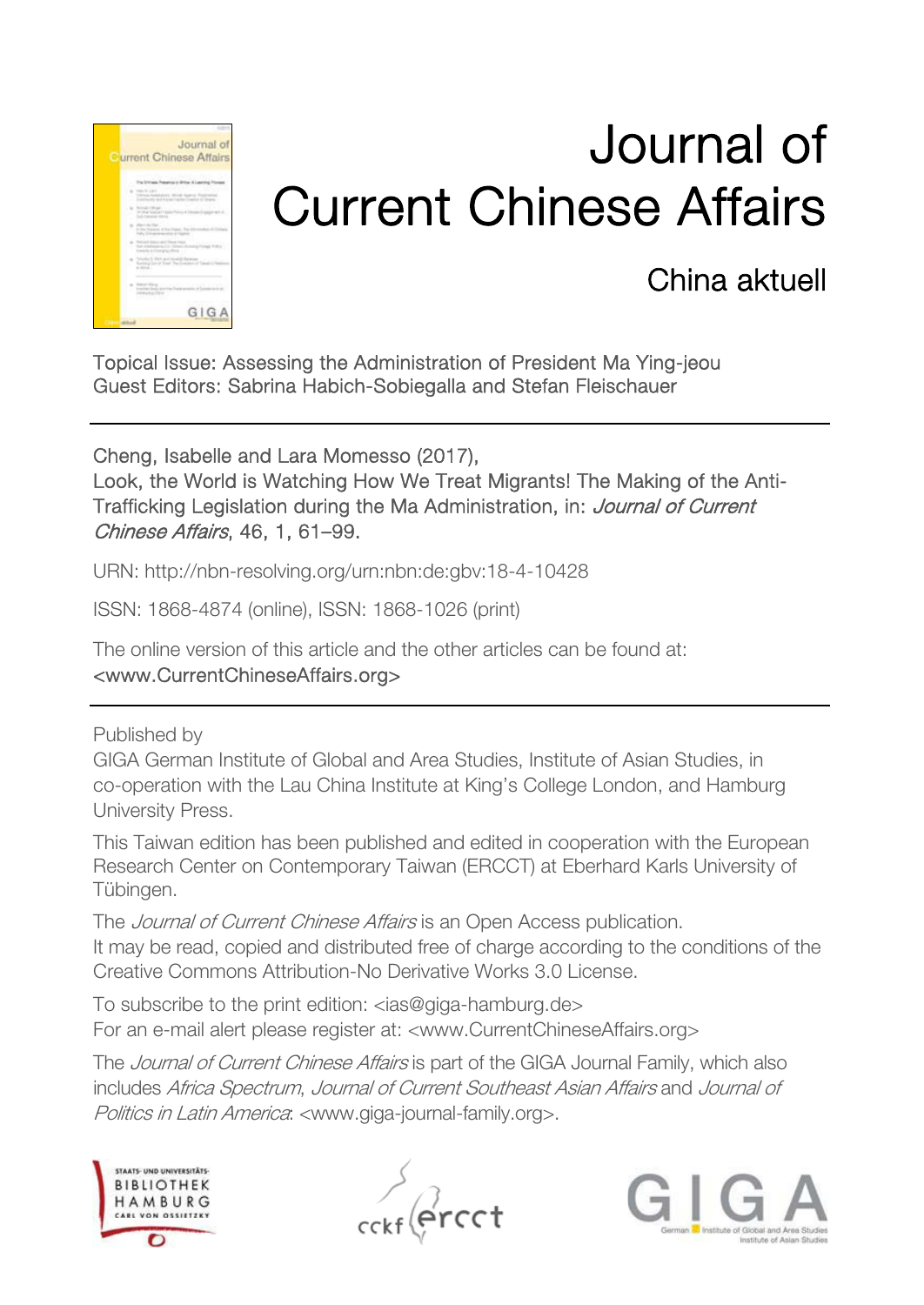# Look, the World is Watching How We Treat Migrants! The Making of the Anti-Trafficking Legislation during the Ma Administration

Isabelle CHENG and Lara MOMESSO

**Abstract**: Employing the spiral model, this research analyses how anti-human trafficking legislation was promulgated during the Ma Ying-jeou (Ma Yingjiu) presidency. This research found that the government of Taiwan was just as accountable for the violation of migrants' human rights as the exploitive placement agencies and abusive employers. This research argues that, given its reliance on the United States for political and security support, Taiwan has made great efforts to improve its human rights records and meet US standards for protecting human rights. The reform was a result of multilevel inputs, including US pressure and collaboration between transnational and domestic advocacy groups. A major contribution of this research is to challenge the belief that human rights protection is intrinsic to democracy. In the same light, this research also cautions against Taiwan's subscription to US norms since the reform was achieved at the cost of stereotyping trafficking victimhood, legitimising state surveillance, and further marginalising sex workers.

- Manuscript received 13 November 2015; accepted 23 September 2016

**Keywords**: Taiwan, spiral model, human trafficking, migration governance, human rights, Ma Ying-jeou

**Dr. Isabelle Cheng**, PhD, is a senior lecturer in East Asian and International Development Studies, School of Languages and Area Studies, University of Portsmouth, UK. Her research interests are migration in East Asia, citizenship, multiculturalism, and migrants' political participation.

E-mail: <isabelle.cheng@port.ac.uk>

**Dr. Lara Momesso**, PhD, is a postdoctoral researcher at the Centre for European and International Studies Research, University of Portsmouth. Her research interests are transnational migration, marriage migration, gender and family, and Taiwan. E-mail: <lara.momesso@port.ac.uk>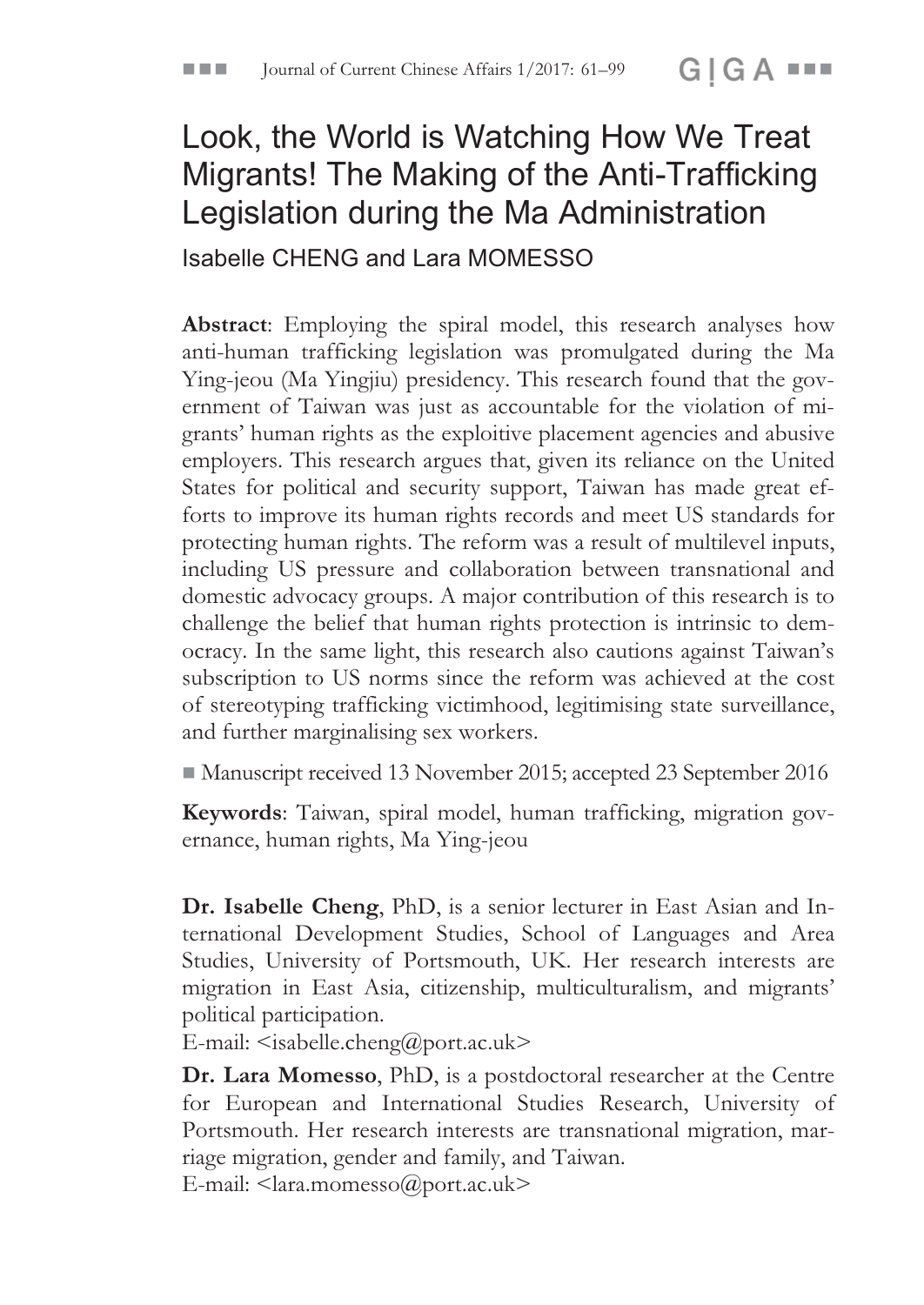# Migrant Outsiders in a Young Democracy

Since the late 1980s, Taiwan has become a major destination for regional migration in East Asia. Men and women from the People's Republic of China (PRC) and neighbouring Southeast Asian economies, including Vietnam, Indonesia, Thailand, the Philippines, Cambodia, and Myanmar, have arrived on the shores of Taiwan for employment and marriage (LY 1991 80(96): 77–78, 90; LY 1991 80(98): 30; Lee and Wang 1996; Selya 2004; Tsay 2004; Kaneko 2009). In addition to being a hub for regional migration, Taiwan is also marked as a transit point on the map of world migration *en route* to further destinations, such as Japan, Australia, North America and Western Europe. On the one hand, labour migration to Taiwan since its legalisation in 1992 has been marred by draconian government regulations, exploitative contracts executed by placement agencies and Taiwanese employers, and abusive working conditions (Tseng and Wang 2011; Cheng 2003). Allegedly, these malpractices in their totality amounted to labour servitude. Marriage migration, on the other hand, has also been plagued by suspicions of fraudulence, for instance sham marriages for employment including sex work, and domestic abuse. These problems were partly blamed on the practice of marriage brokering (LY 2005: 128, 135, 141). Over the past 20 years, the involvement of human trafficking in the movement of migrants and the plight of guest workers and migrant spouses in Taiwan have made sensational headlines in the domestic and international media from time to time. Finding itself likely to be the receiving destination for some of the trafficked persons that pass through Taiwan, the US government has kept a close eye on the transit role of the island in global migration routes. Since 2001, the release of the *Trafficking in Persons Repor*t (TIP) by the US State Department has become an annual assessment of the human rights conditions of migrants in Taiwan. Working alongside domestic organisations, transnational advocacy groups in the region also regularly monitor migrants' working and living conditions in Taiwan.

Since 1992, coinciding with the growth of inbound migration to Taiwan, a series of specialised laws was gradually adopted in the wake of democratisation. The core of this package of legislation included the Employment Services Act of 1992 (就業服務法, *jiuye fuwu fa*, ESA), the Act Governing the Relations between People of the Taiwan Area and the Mainland Area of 1992 (臺灣地區與大陸地區人民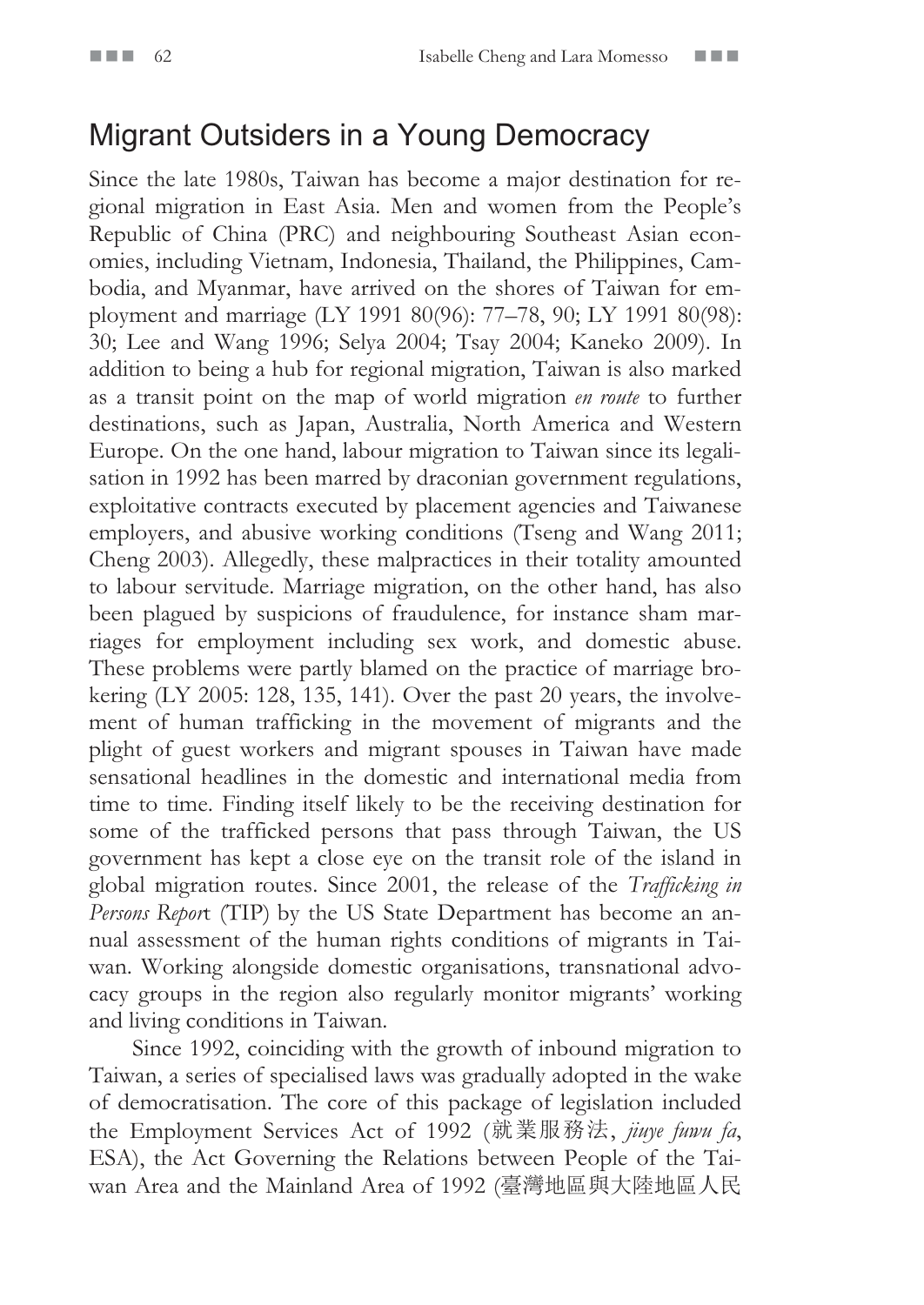䰌ײọֻ, *Taiwan diqu yu Dalu diqu renmin guanxi tiaoli*, conventionally known as the "Cross-Strait Act"), the Immigration Act of 1999 ( $\lambda$  H 國及移民法, *ru chu guo ji yimin fa*), and the Nationality Act amended in 2000 (國籍法, *guoji fa*). These laws regulate the movement of people into and out of Taiwan, as well as conferring various rights on the different categories of migrant. At the heart of these legal treatments is the right to work and reside on the island. As the volume of inbound migration grew, consecutive Taiwanese governments gradually acknowledged the existence of the organised trafficking of migrants destined for Taiwan, particularly women from China for sex work. However, from the early 1990s through to the end the 2000s, no specialised legislation existed to exclusively tackle the problem of human trafficking and to protect victims of trafficking (LY 2005: 138–139, 158). As highlighted by the civil movement advocating migrants' rights in the early 2000s, the plight of migrant workers and migrant spouses was a slap in the face of the Democratic Progressive Party (DPP) government, which had pledged to construct "a nation built upon the principles of human rights" (人權立國, *renquan liguo*) when it assumed power in 2000. When the Kuomintang (KMT, Guomindang) returned to power under the presidency of Ma Yingjeou (Ma Yingjiu) in 2008, it inherited its predecessor's legislation, the normative nation-building project based "upon the principles of human rights," and international criticism of the way migrants were treated in Taiwan. Consequently, one of the most significant reforms undertaken by the Ma government was the passing of the Human Trafficking Prevention and Control Act (人口販運防制法, *renkou fanyun fangzhi fa*, HTPCA) in 2009. The promulgation of this law finally put in place the legal tools and resources for criminalising human trafficking and for providing assistance to victims of trafficking. Not surprisingly, the Ma government publicised its adoption of this legislation as a significant achievement for human rights protection in Taiwan.

# Research Question: How were Changes Made?

The rather late adoption of an anti-trafficking law in Taiwan pushes this present research to ask what exactly the circumstances were during the early years of the Ma government to eventually lead to the emergence of this crucial piece of legislation. Furthermore, also deriv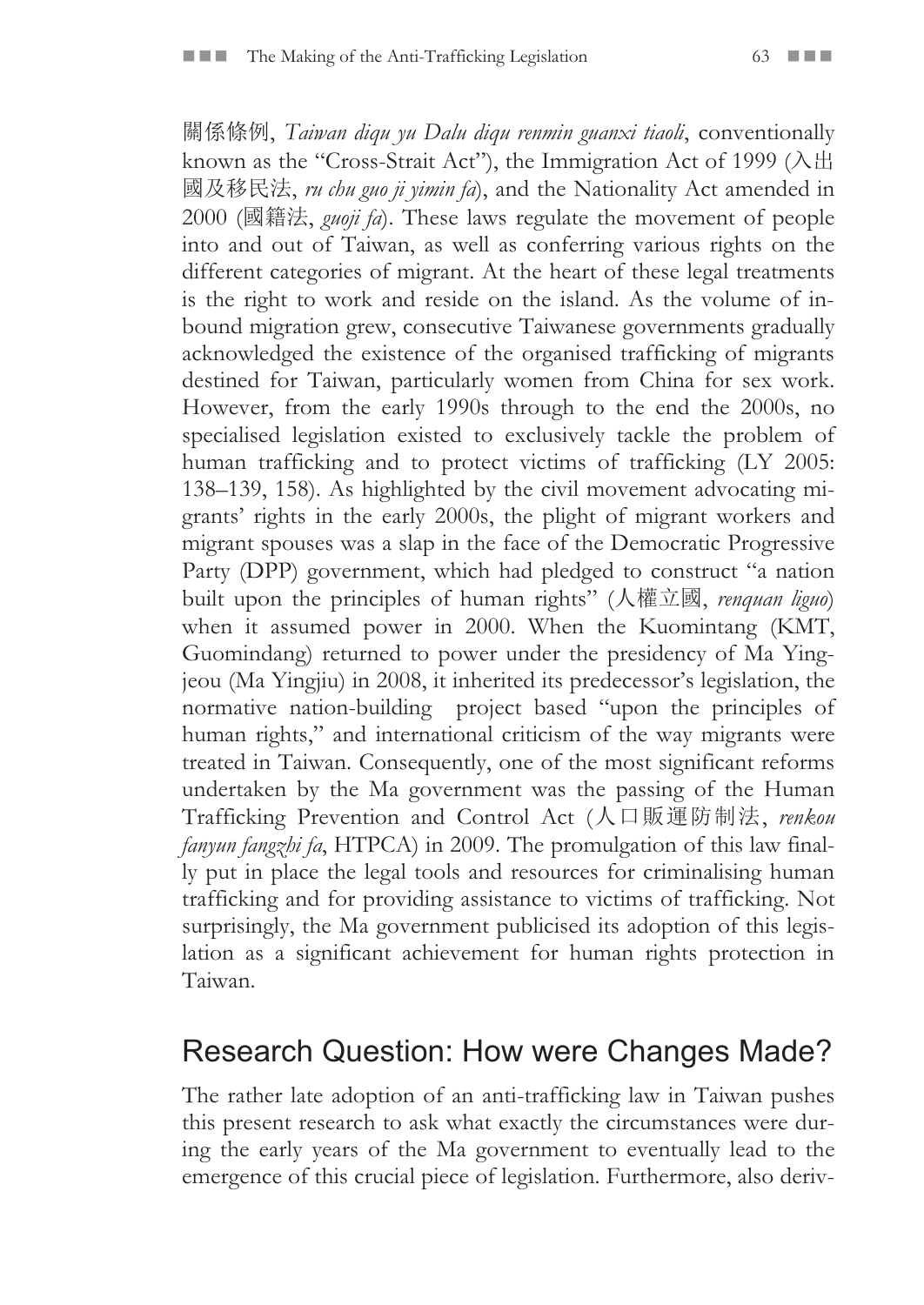ing from this puzzle is the essential question: why were migrants' human rights neglected, abused or violated in a democracy that failed to realise the seemingly intrinsic value of human rights protection? To underline the impact of US pressure on the change of behaviour of the target state (Taiwan), this research employs the spiral model with which to explore why and how the government of Taiwan sprang into action during Ma's presidency. The emphasis on external factors is complementary to the existing studies on migration legislation in Taiwan. The latter tends to concentrate on the internal factor of the migrant movement led by domestic activists who problematise the difficulties encountered by migrants as an issue of human rights violation. More fundamentally, to investigate why migrants endure human rights abuses in a democracy calls for an analysis that articulates how the actions of the state address the disparity between its publicised claims and the actual policy-making. The spiral model's embedded value of human rights protection makes it a critical approach to underline the framing strategy adopted by the migrant movement and the Taiwan state's self-identity as a defender of human rights. Placing human rights at the centre of this enquiry offers an opportunity with which to examine how, in the political context of controlling migration, the reform of migration governance may be embraced as realising normative values, while also being pursued in the strategic interests of the host state.

Thus, by linking Taiwan's human trafficking legislation to pressure from the United States and transnational advocacy groups, this paper argues that the adoption of the HTPCA manifested Taiwan's political will to tackle the global problem of human trafficking both within Taiwan and transiting *en route* to another country. Given that anti-trafficking has been a long-overdue issue ever since Taiwan opened its doors to inbound migration, this present paper regards the passing of the HTPCA as marking the threshold of Taiwan's migration governmentality. Having transitioned from being only interested in the benefits of production and reproduction contributed by migrants, Taiwan now acts as a stakeholder in global migration and provides assistance to the victims of human trafficking who fall under its jurisdiction. Singling out these external pressures as a major factor behind the promulgation of anti-trafficking legislation, this paper will show that the passing of the anti-trafficking law was a hard-learnt lesson from a time when turning a blind eye to the human rights of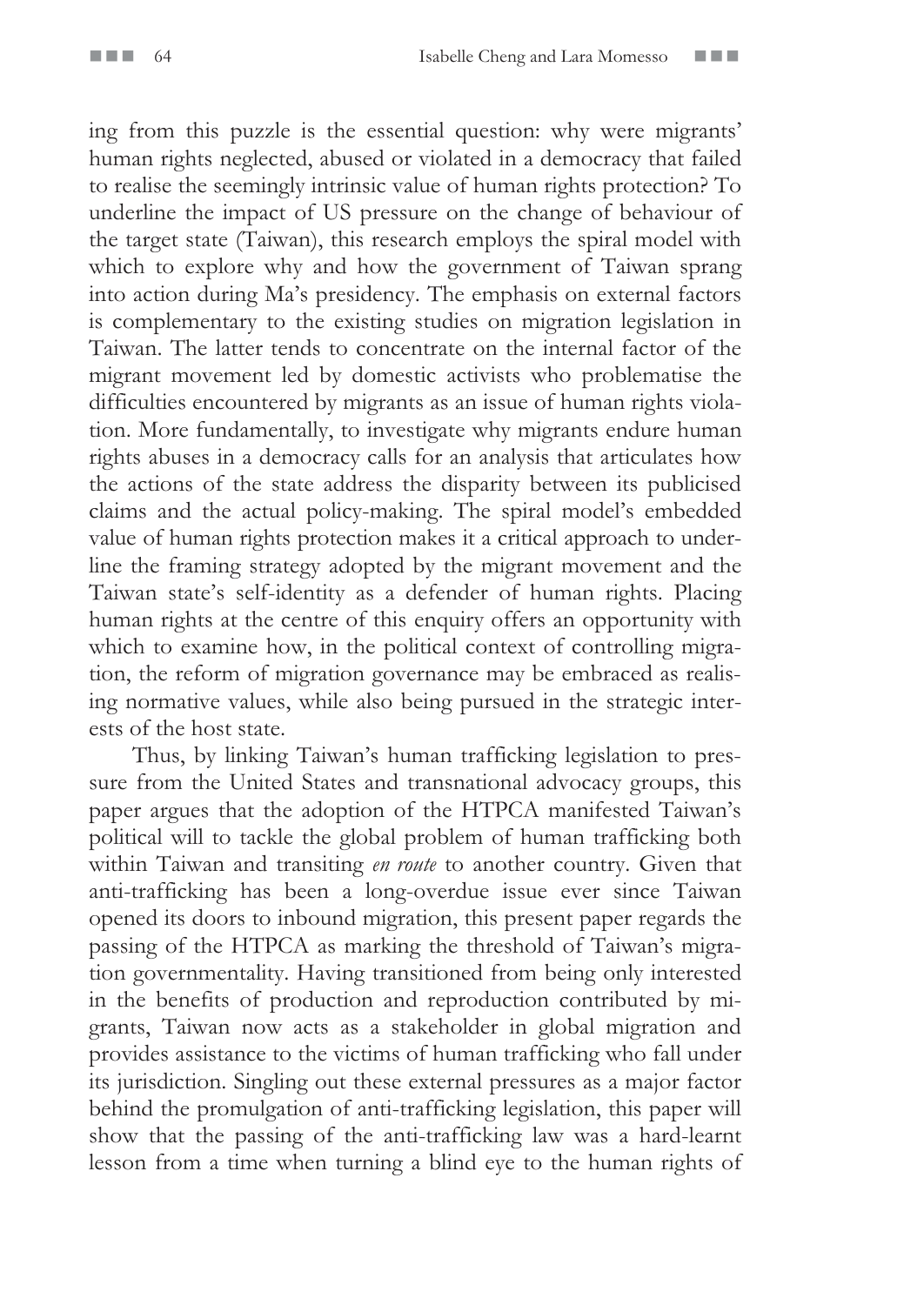migrants drew global attention. The lesson is that ignoring the mistreatment of migrants and being unwilling to redress their suffering, as was shown by past governments since 1992, has serious repercussions: this negligence may seriously tarnish Taiwan's carefully cultivated image of being a young democracy that is committed to human rights protection. Thus, it appears clear to the Taiwanese government that the good governance of migration has the potential to not only realise its political pledge of protecting human rights, but also to serve the strategic interest of securing its self-identity for domestic, as well as international, audiences.

## Literature Review: Internal and External Factors

To understand the significance and consequences of external pressures, it is important to examine the literature that elucidates the contribution of domestic forces to the reform of migration governance. Arguably, the study of migration legislation in Taiwan is driven by morality and justice. It is largely motivated by the interest in citizenship legislation and the social movement that aimed at reforming citizenship legislation. In this regard, two specific strands have developed concerning the rights of migrant workers and migrant spouses. Regarding citizenship as a set of civil, political, socio-economic and cultural rights, one strand explores the differentiation of migrants' entitlement and access to substantive rights (Tierney 2011; Lee 2011; Lan 2006; Lee and Wang 1996; Chin 2013; Kaneko 2009; Tseng and Wang 2011). Viewing citizenship as a legal status, the other strand investigates the acquirement of citizenship as a membership of a national community and polity through naturalisation and integration (Cheng, Shih-ying 2013; Cheng, Isabelle 2013, 2014a, 2014b; Friedman 2010a; Sheu 2013). When the focus shifts to the social movement that campaigned for the reform of the legislation, another strand of literature delves deep into migrants' collective agency in Taiwan as shown in the rights-claim movement which emerged as various informal networks in the late 1990s and their later organisational activities in the first decade of the twenty-first century. Arguing along the theory of political opportunity, these studies offer insights into how the rights-claim movement framed the discriminatory and exclusionary legislation as an issue of human rights violation and how the legislation was reformed, from the late 1990s to 2008, as a conse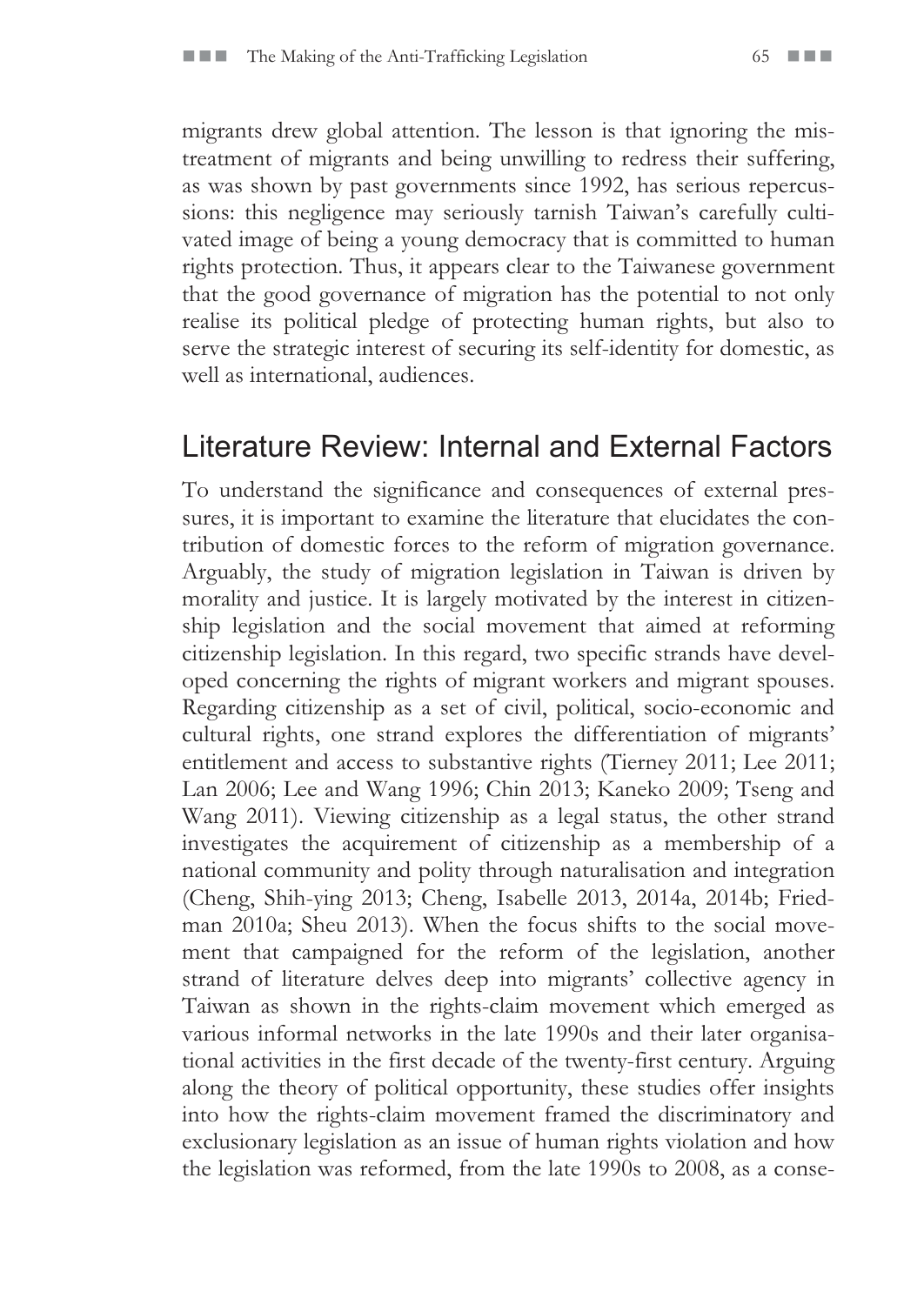---

quence of the negotiation between the state and civil society (Chang 2004; King 2011; Hsia 2006, 2008, 2009, 2010; Liao 2009; Tseng, Cheng, and Fell 2014; Momesso and Cheng 2017). This campaign also advocated the necessity of a robust legal system in order to combat human trafficking (Cheng 2009: 46).

Overall, the studies outlined above are largely concerned with how internal factors made significant differences. They document the negotiation between the state and civil society that took advantage of political opportunities and pushed forward reform. Yet, in an era when the good governance of migration is being pushed globally by the United States, it is imperative to look at how Taiwan socialises itself with the norms unilaterally advocated by the US government as its share of global migration rises and it relies on the US government for survival. In this regard, there is a plethora of legal studies that examine whether and how international law-making to protect foreign workers' human rights, including anti-trafficking and the principle of national treatment, can be applied to the case of Taiwan (Chen 2006; Cheng 2008; Lin 2015; Tsai 2011). With a strong philosophical and normative interest, or from a "human security" perspective, these legal studies are valuable to articulate what the norms are. However, they render limited explanations as to why and how the specific discourse endorsed by the United States was adopted by the KMT government in 2009. A study on the migrant movement (Momesso and Cheng 2017) mentions in passing that, in 2003, Taiwan was accused by the US government of ignoring the abuse of marriage migration by smugglers of women for the sex trade and labour exploitation. The same study argues that this US criticism was taken seriously by Taiwan and served as an external push for the government to undertake legislative reforms. Also noted in this study is the phenomenon of transnational networking between local movements and their counterparts in neighbouring regions, such as the Asia Pacific Mission for Migrants (APMM), Migrante International-Taiwan Chapter, and the Action Network for Marriage Migrants' Rights and Empowerment (AMM<sup>Q</sup>RE). Established in 1994, the Migrant Forum in Asia (MFA) is another transnational network that brings together organisations in the sending and the receiving countries (Law 2003).

A common feature of this transnational activism is that, rather than going global, the organisations dedicate themselves mainly to issues that are commonly identified within the region. This is partly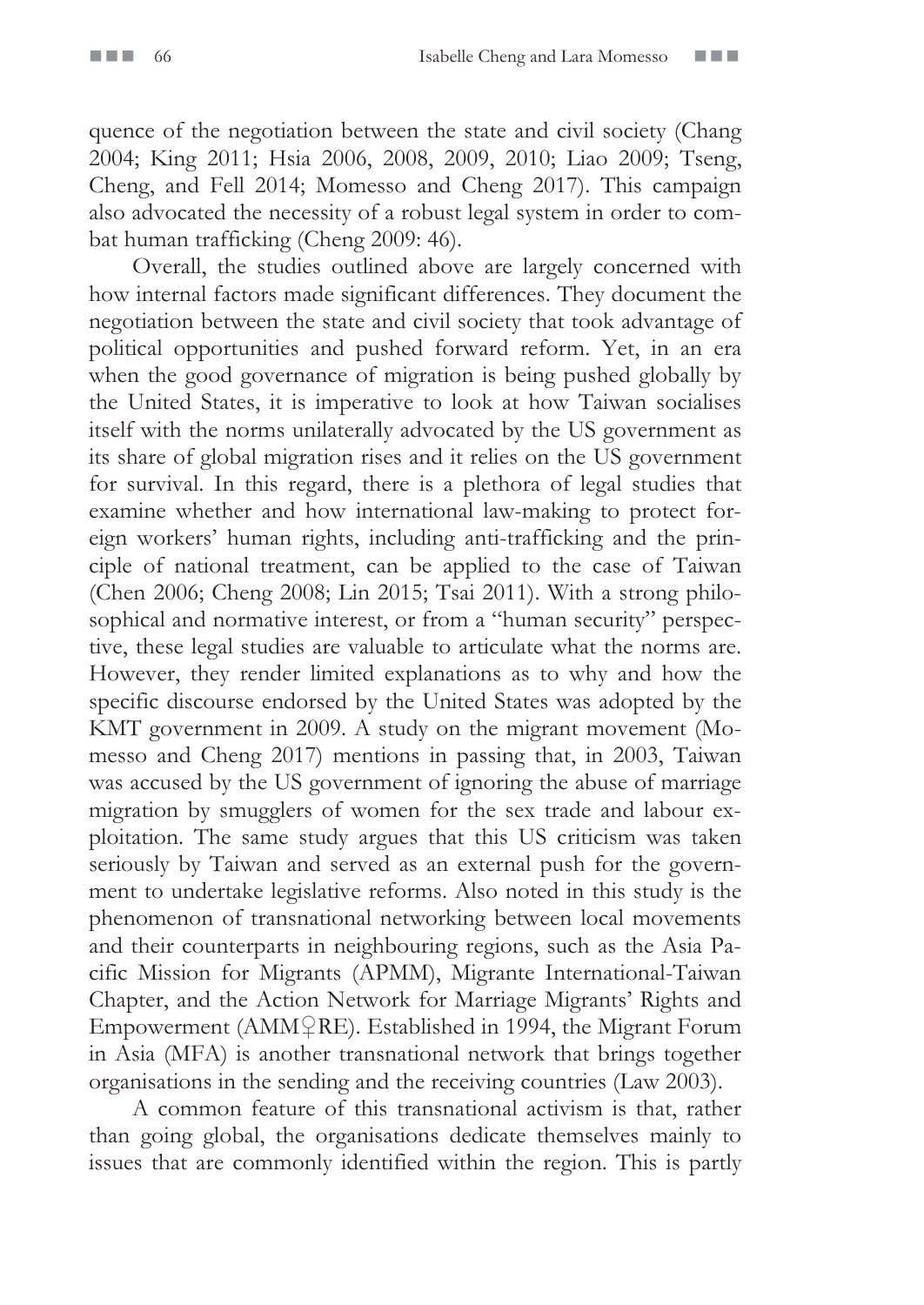--

because the destination countries in this region receive migrants from a pool of similar source countries. These organisations' local and regional commitment is evident in their collaboration with the migrant movement in Taiwan. Transnational activism offers important resources to Taiwan's indigenous migrant movement for exchanging information, participating in policy debates, and networking with other social campaigns that have developed within other neighbouring receiving countries (Chen 2001; Momesso and Cheng 2017). Considering that transnational networking is an explanatory variable integral to the spiral model, this paper will also evaluate the effect and limitations of the influence of transnational advocacy networks on changes in the behaviour of the Taiwanese government.

Thus, by focusing on the often overlooked pressures from abroad, this research will provide a fresh look at how a significant change to domestic politics was made possible partly due to consistent external pressures. By pointing to external factors, the authors wish to supplement the existing literature that focuses on internal factors, as well as to examine, from the outside in, the impact of human rights discourse on legislative reform. In this paper, the external push is an embodiment of normative values, the universality of which is endorsed by the hegemonic ideational power of the United States. Thus, the interaction between the Ma government and the United States, and the debate between the ruling and opposition parties within Taiwan's Legislative Yuan (LY) illuminate how the universality of human rights protection has been "naturalised" so as to take root in the specific socio-political environment of Taiwan. The findings of this paper will show how a democracy treated migrants whose wellbeing was measured by material rewards alone, while their social needs for safety and security were therefore set aside. In this light, the passing of the anti-trafficking legislation in 2009 is a timely litmus test of Taiwan's proclaimed commitment to human rights protection. The process of legislation will highlight the hypocrisy embedded in Taiwan's self-identity as a democracy.

Taking a close look at the making of anti-trafficking law by the Ma administration, this research sets out to answer the following questions: how did external influence, including US pressure and the transnational networking of the migrant movement, contribute to the adoption of this anti-trafficking legislation; and how did the Ma government respond to these external pressures? To answer these ques-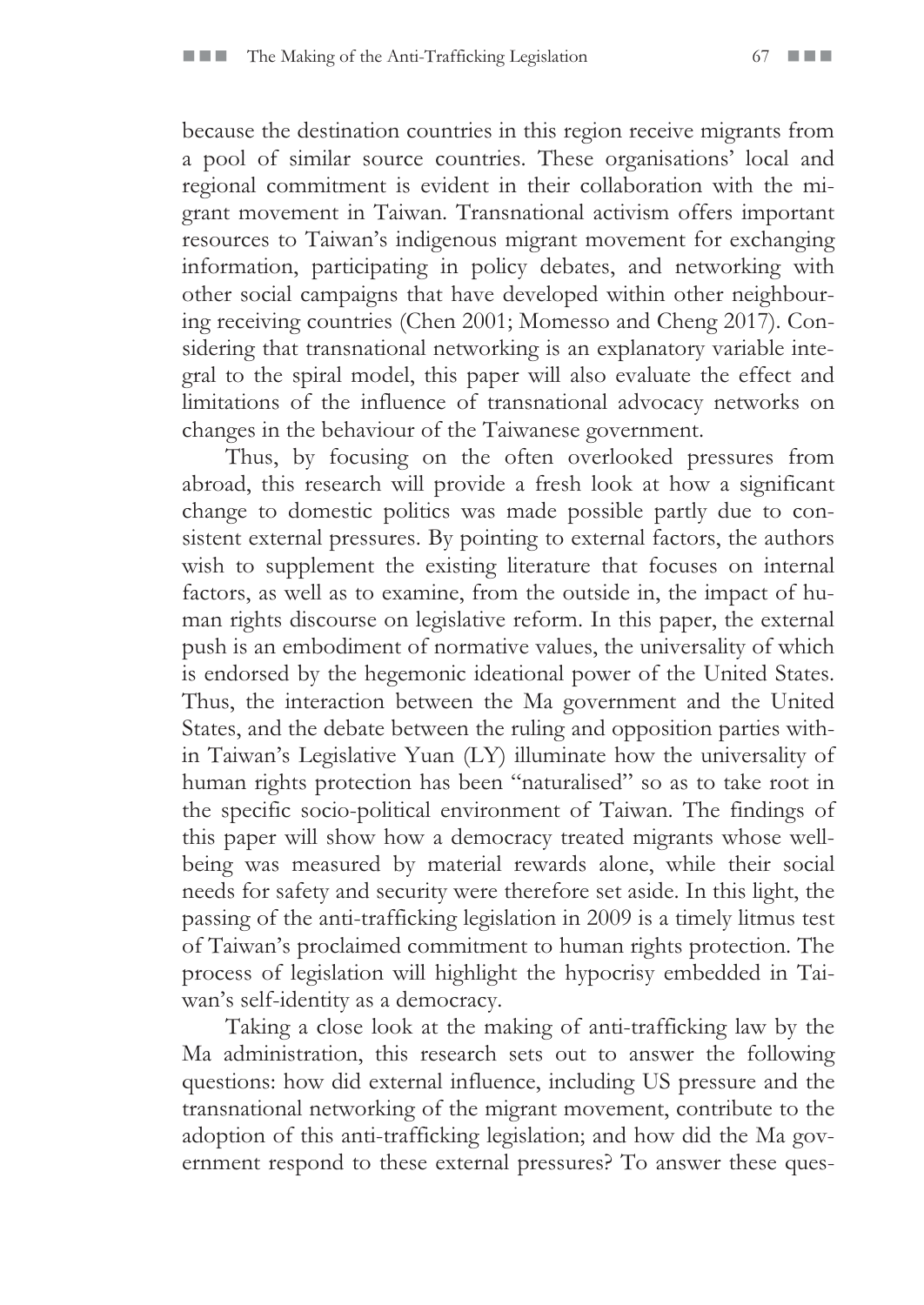tions and re-link Taiwan's indigenous migrant movement with these external inputs, this research utilises three sources of primary data for three specific lines of investigation. These are the annual reports issued by the US State Department: the *Trafficking in Persons Report* (TIP) (2001–2015) and the *Country Report on Human Rights Practices* (CRHRP) (1999–2014), which demonstrate how "shaming" is being adopted by the US government as a tool to press human-rights violators like Taiwan into correcting their wrongdoings; the *Legislative Yuan Gazette* and the news releases of the cabinet meetings of the Executive Yuan (EY), which inform how US pressure was perceived and reacted to by the executive and legislative branches of the Taiwan government; and the shadow reports issued by the Asia Pacific Mission for Migrants (APMM), a Hong Kong-based transnational advocacy organisation, which demonstrate evidence of the growing transnational pressure from civil societies in the region. These contextual analyses are reinforced by the authors' communications with the APMM which provide detailed information on how their influence can, or cannot, effectively be exerted on the socio-political environment of Taiwan. Such an exploration will reveal that the agenda of the APMM is also strongly affected by the interests of the United States.

In the following pages, we will first of all explain why the spiral model theory is a significant tool with which to elucidate the impact of external pressure on domestic reform. We will then examine how the external inputs from the United States and the APMM may have made critical differences to the anti-trafficking efforts of Taiwan.

# Framework of Analysis: The Spiral Model

Scholars of international relations have developed different approaches with which to explain why any given state does, or does not, comply with human rights norms. Whilst realists and modernists tend to look separately into external and internal factors, more recently, constructivists combine the two and stress the roles of various actors at the domestic, international and transnational levels in shaping democratic development. Taking a constructivist approach, the spiral model draws a picture of how a human rights-violating state changes its behaviours to norm-adhering as a consequence of a matrix of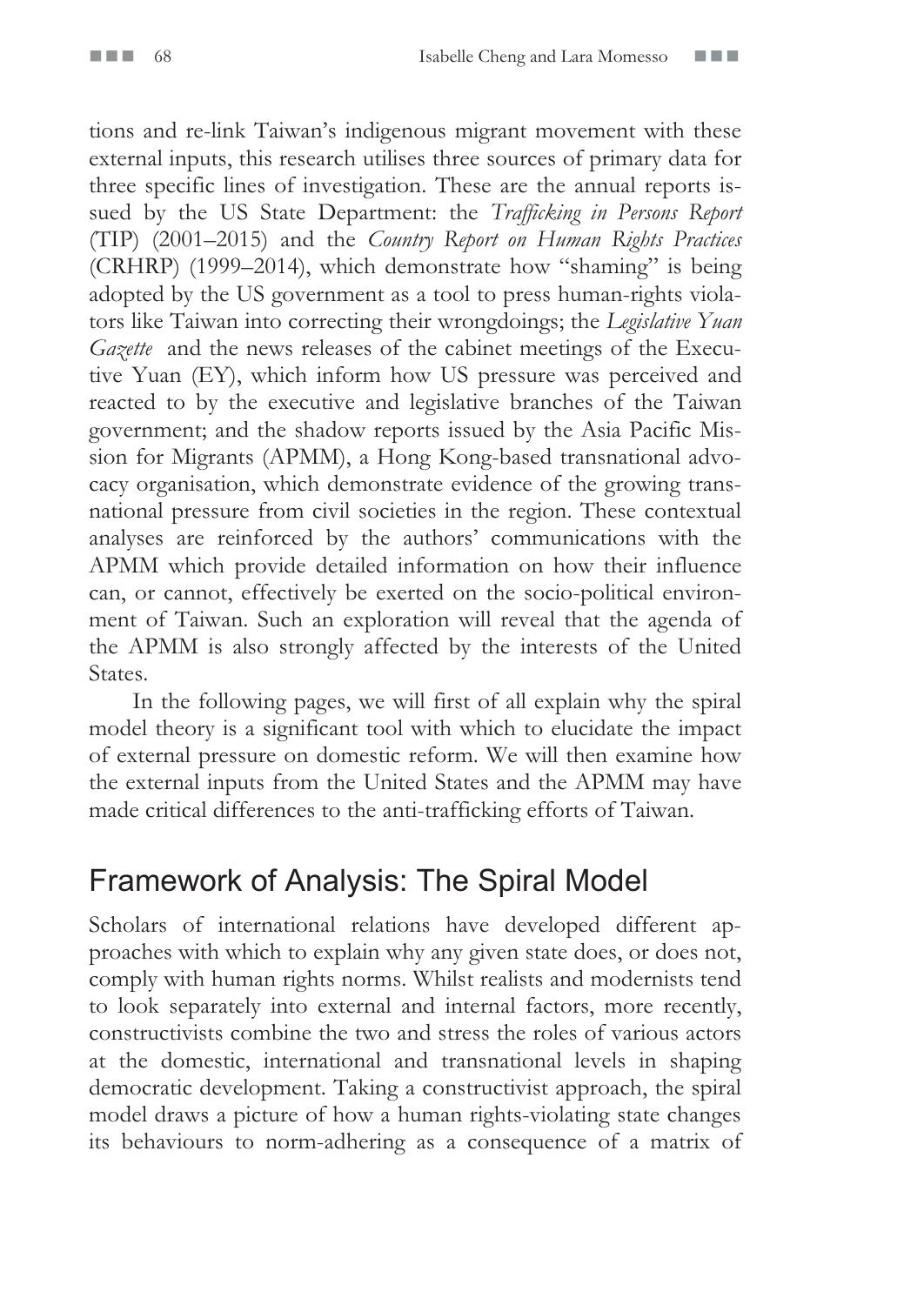factors relating to international norms, as well as domestic human rights practices (Risse, Ropp, and Sikkink 1999).

The spiral model proposes the view that sovereign states act independently, as dictated by their respective national interests. Yet, they are fearful of each other for the potential threat to their survival (Jervis 1976: 62–63). A solution to contain aggression and prevent hostility is to create a system of sanctions that would force the state to respect the international order (Jervis 1976: 78). In clear contrast to the deterrence model, which suggests that providing positive incentives is crucial to achieve international cooperation, the spiral model extrapolates that the compliance of the state can be induced by threatening punishment. In other words, given the two options of using either sticks or carrots, the spiral model prescribes the former as a more effective incentive to bring about cooperation. Being an inherently temporal approach, the spiral model proposes a trajectory of stages whereby a human rights-violating state changes its behaviour in reaction to the pressure it receives. From repressing and denying, to negotiating and giving strategic concessions, the state gradually moves to a prescriptive state (for instance, by signing international treaties). It eventually enters a phase of compliance. In addition to the threat of punishment, a critical factor for transition is the strength of transnational networks comprised of human rights organisations which share common values and exchange information (Risse, Ropp, and Sikkink 1999). Ratifying international treaties and implementing them in domestic laws is seen as a measurement with which to assess the final move to abiding by international norms.

The spiral model was originally applied to non-democratic states which inflict human rights violations on their own citizens (see for instance, Aksoy 2003; Fleay 2006a, 2006b; Alhargan 2012; Bustgaard 2013; Heo 2014). Yet, with the growing volume of migration globally, it is clear that migrants, the non-citizen outsiders, appear to be more vulnerable than citizens in the institutions of democracy where the priority of resource allocation is given to citizens. In contrast, the rights accorded to migrants are justified by the measure of their economic desirability (Martin 1997). As Gosh (2003: 2–3) argues, given their *limbo* legal status, the rights of migrants are one of or even the least clear and least enforced category of human rights among marginalised groups such as refugees, women and children. As shown in the following pages, in Taiwan, migrants' human rights are not only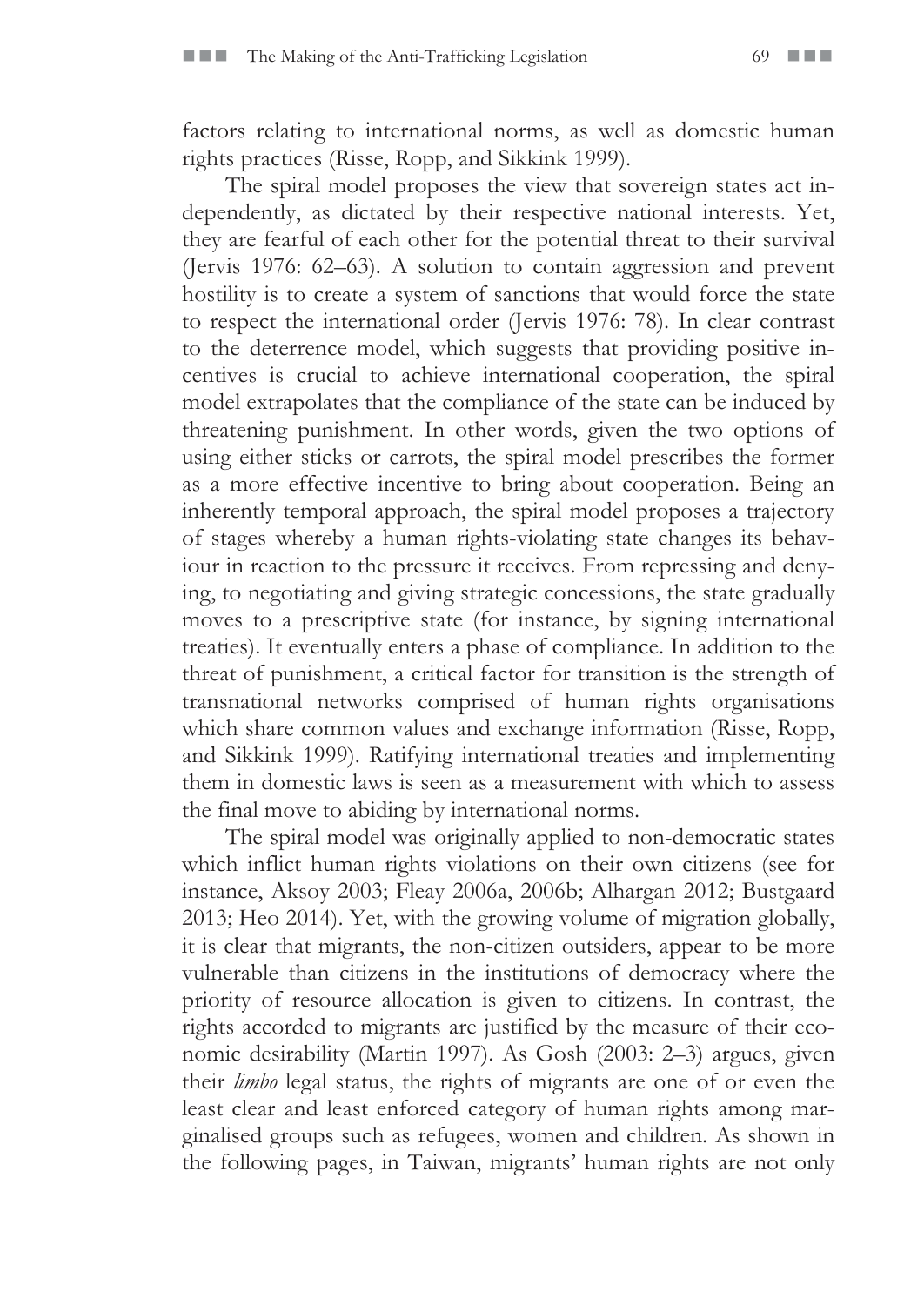abused or exploited by traffickers, placement agencies, and employers, but equally or more significantly, their rights are also neglected by the state because of questionable legislation, tolerance for malpractice and, in some cases, outright corruption. Thus, the spiral model is deployed by this research in order to confront head-on the hypocrisy of the presumption that human rights protection is an embedded value of liberal democracy.

This paper regards the years since 1992, when the importation of guest workers to Taiwan was legalised, through to 2000 as a long period during which migrants' human rights were repressed. Although espousing a political vocabulary of respecting human rights in the late 1990s, the KMT government persistently violated migrants' human rights by implementing problematic legislation or lacking any integrated legislation for anti-trafficking and protecting migrants' rights. Between 2000 and 2008, the DPP government presented a mixed balance sheet. On the one hand, its articulation of human rights protection can be regarded as its subjective will to enter the prescriptive stage, which coincided with a positive assessment by the United States on the issue of anti-trafficking. But, on the other hand, this period was also the era when the domestic migrant movement flourished. As mentioned above, local activists utilised the discourse of human rights publicised by the DPP government to legitimise their campaign to improve migrants' rights. A second DPP presidential term saw the "downgrade" of Taiwan's human rights record as evaluated by the United States (see below). Inheriting the mounting US pressures from the previous DPP government, the KMT government under Ma conceded and complied with the norms enforced by the US government when it came to power in 2008.

# Asymmetrical Power Relations: The Global Sheriff and the Willing Apprentice

The application of the spiral model requires a close look at the relationship between the United States and Taiwan, whereby pressure from the former may have a real impact on the latter. Since the end of the Second World War, the United States ascended to the position of superpower and took on the mission of promoting the values of liberal democracy, free trade and open markets. This undertaking was supported by the optimistic belief in the arrival of a new era when the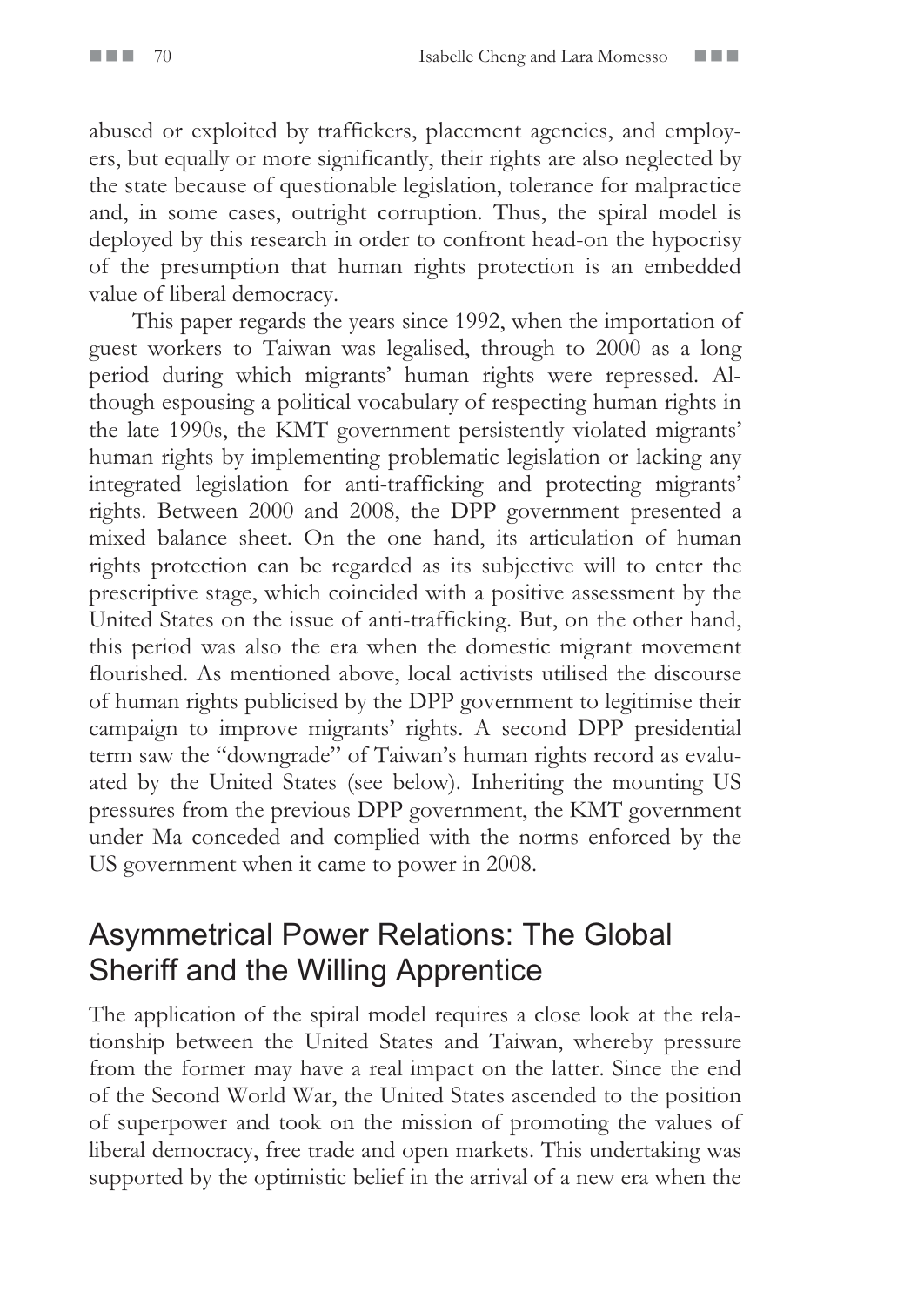"rule of force" was to be replaced by the "rule of law" (Alqama and Nawaz 2010: 8; Magen and McFaul 2009: 20–21). In spirit, this new era was embraced as one of equality among all nations in a "free world." But, in reality, what was at play was a "hierarchy in which the United States was a hegemonic power with a contender in the Soviet Union" (Alqama and Nawaz 2010: 8). In the post-Cold War era, without the ideological adversary of the Soviet Union, whose collapse was deemed "the end of history" (Fukuyama 1993), the United States seemed to enjoy a free hand in universalising the values of liberal democracy, human rights, free trade, and open markets. Arguably, making the world a mirror image of itself is of vital interest to the United States for the expected benefits of stability and security. As shown below, the action of exporting values that are to be embedded in other nations' domestic laws, such as those of anti-trafficking and regulating marriage brokering, serves this purpose.

This ideational pursuit is evident in the unilateral assessment of the United States of the performance of other states with regard to their human rights activities. The United States' efforts to homogenise the specific prioritisation and content of the human rights that it endorses can be supported by its material resources and ideational power vis-à-vis target states. Thus, the dominance of the United States has been criticised for its coercion and unilateralism (Magen and McFaul 2009: 17), as well as for the perpetuation of the existing hegemonic system (Chuang 2006). The relationship between Taiwan and the United States is situated against the backdrop of US hegemony and the hierarchy of power between Taiwan and the United States. Moreover, it is also punctuated by Taiwan's reliance on the United States for security, political support and export markets for its survival. As explained below, this hierarchy between the global hegemon and its internationally-isolated ally has morphed into a relationship between the "global sheriff" (Chuang 2006) and its "willing apprentice."

#### The Global Sheriff

In its role as the global sheriff, the United States has to utilise various diplomatic tools to exert its influence. Two such tools are the imposition of sanctions and the publication of assessment reports. Supported by the resources at the United States' disposal, the use or even threat of sanctions elevates US domestic norms above international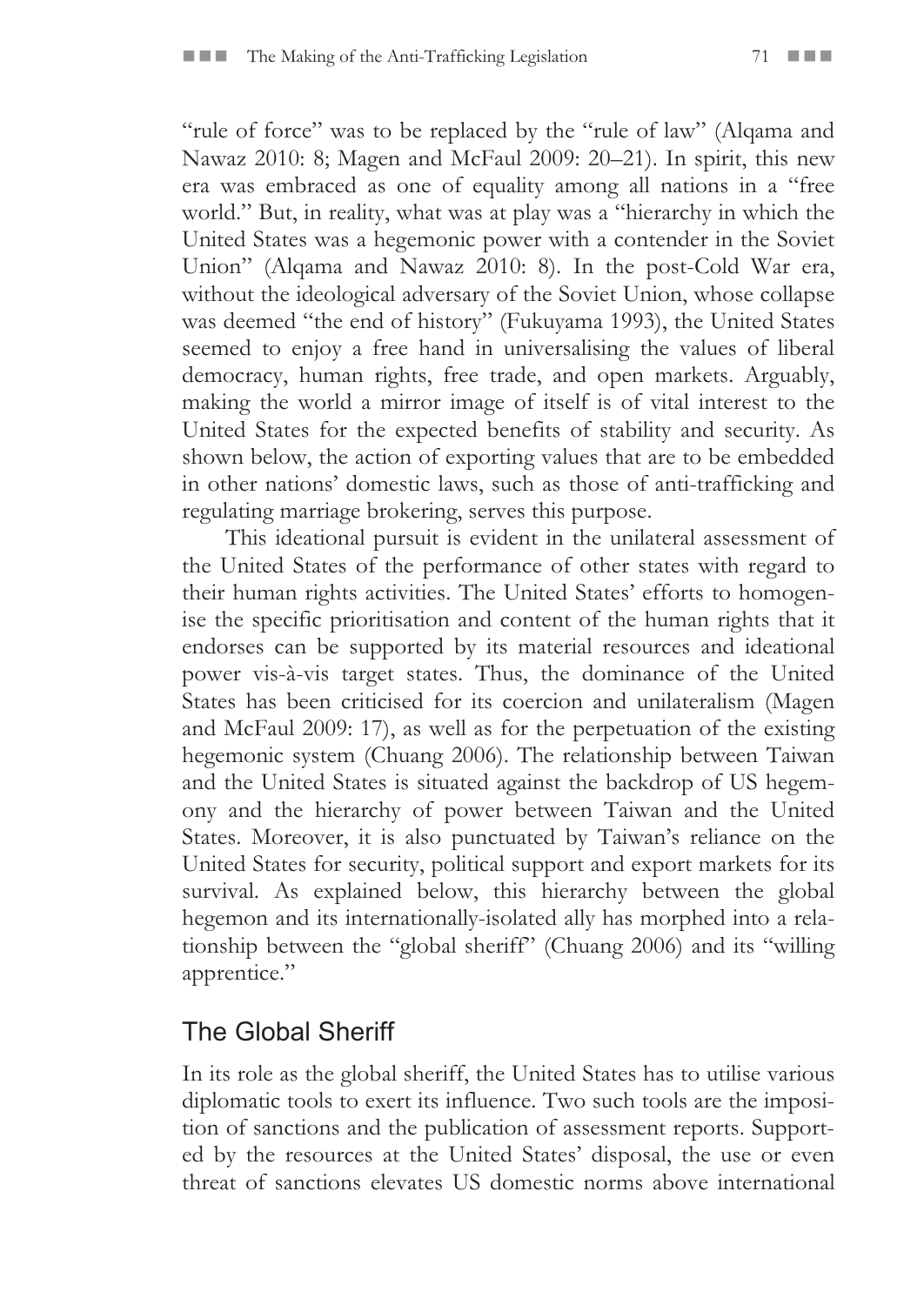norms by giving the former the teeth that the latter so often lack (Chuang 2006: 439). Although the use of sanctions seems to have resulted in some notable successes (for instance, the target state's socialisation of the international regime leading to the adoption of international norms), whether these successes are achieved on a global scale is still debatable (Chuang 2006: 440). Another critical issue derived from the utility of sanctions is the prioritisation of various categories of human rights. Anti-human trafficking efforts are a case in point. Human trafficking did not occupy a central place within international human rights discourse until 2000 when the United States began its global campaign with the passing into US law and subsequent promulgation of the Trafficking Victims Protection Act (TVPA) (Chuang 2006: 439). Thus it could be argued that values which are deemed significant are prioritised and mainstreamed into the international regime by the US hegemonic power so as to ensure the exportation of its own values. Along these lines, this paper argues that the prioritisation set out by the United States has dictated, and continues to prescribe, how the government of Taiwan drafts its agenda for reforming migration legislation.

In addition to sanctions, regular reporting is also integral to the diplomatic toolbox employed by the US government. The *Trafficking in Persons Report* (TIP Report) and the *Country Reports on Human Rights Practices* (CRHRP) are the two examples of regular monitoring that inform this research of the US government's global anti-trafficking campaign. As mentioned above, the ideational hegemony of the United States is viewed globally as coercive and unilateral. However, in the US–Taiwan bilateral relationship, the authority, as well as the assessment, of both reports is largely welcomed by domestic and transnational advocacy organisations with a level of criticism of the questionable justification of reinforcing surveillance. As shown below, the improvement of migrants' human rights in Taiwan has been made possible by concerted multilateral efforts that involve a hegemonic power's shaming and prioritising, a national government's concession and socialisation, and a transnational network's collaboration and communication with indigenous movements.

Viewed from the spiral model, the TIP Report symbolises the unilateral pressure applied by the US government to socialise countries and organisations around the world with the norms encoded by US domestic laws. The Report divides countries into three "tiers,"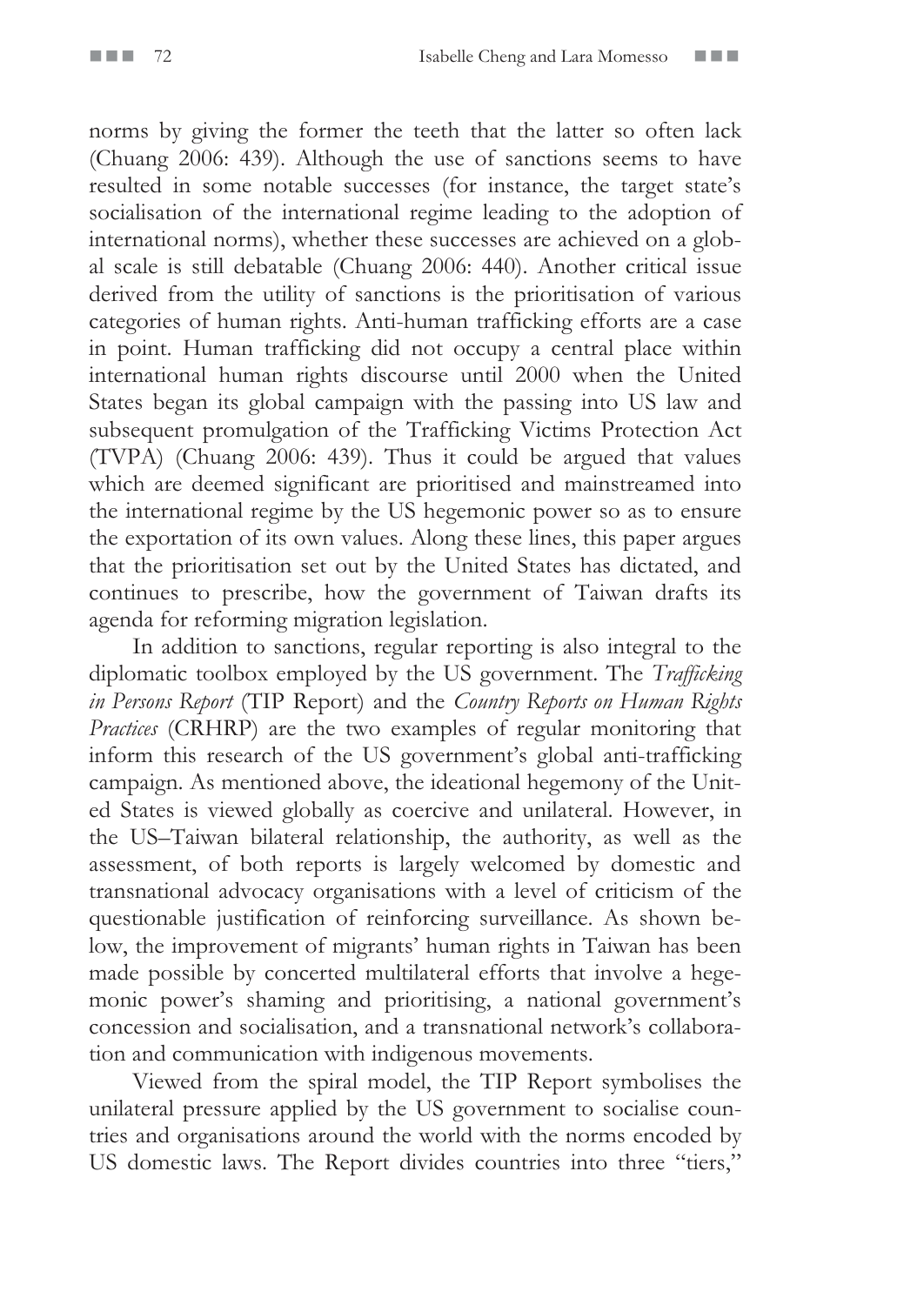according to their level of compliance with the "minimum standards for the elimination of trafficking" found in the Victims of Trafficking and Violence Protection Act of 2000 (also known as the Trafficking Victims Protection Act, TVPA) (US Department of State 2015). Enjoying global publicity, the Report identifies sources of trafficked persons, examines types of human rights violation, scrutinises the effectiveness of statuary prevention, assesses the availability of support for victim protection, and recommends solutions. By detailing the violations that are inflicted on and by individuals or exacerbated by the inaction of governments, the Report's strategy of "naming and shaming" human rights abusers is effected with citations of exact numbers of arrests, indictments and convictions.

Also released annually, the CRHRP keeps a track record of human rights conditions on a country-by-country basis. This annual monitoring can be seen as one of the ways the United States piles pressure onto violating states and holds them accountable to their obligations on their human rights practices. Yet, unlike the TIP Reports, the CRHRP does not compile rankings of the human rights conditions of the assessed countries. Conceivably, this is because the TIP Report assessment is measured against a specific US domestic law (that is, the TVPA), whereas the CRHRP observes and evaluates a wider range of rights and freedoms that are embedded in a complex web of international and domestic law-making.

## The Apprentice

As a destination for regional migration and a transit point in global movement, Taiwan is a country regularly assessed by the two reports. Taiwan's young democracy has been praised as a "beacon of democracy" in Asia (Glaser 2007). As such, it is more prone to normative suasion as "targeted state and societal beings come to perceive democratic institutions and principles as legitimate, fair and suitable for the needs of their society" (Magen and McFaul 2009: 14). The asymmetrical bilateral relationship between the United States and Taiwan proves a fertile ground for the application of the spiral model. An earlier example is that of the Labour Standards Law (勞動基準法, *laodong jizhun fa*), enforced in 1984, which had, amongst others, the purpose of gaining a more favourable standing with the United States under its 1984 Trade and Tariff Act (Liu 1996: 602). In addition, US pressure to tackle human trafficking was clearly articulated during the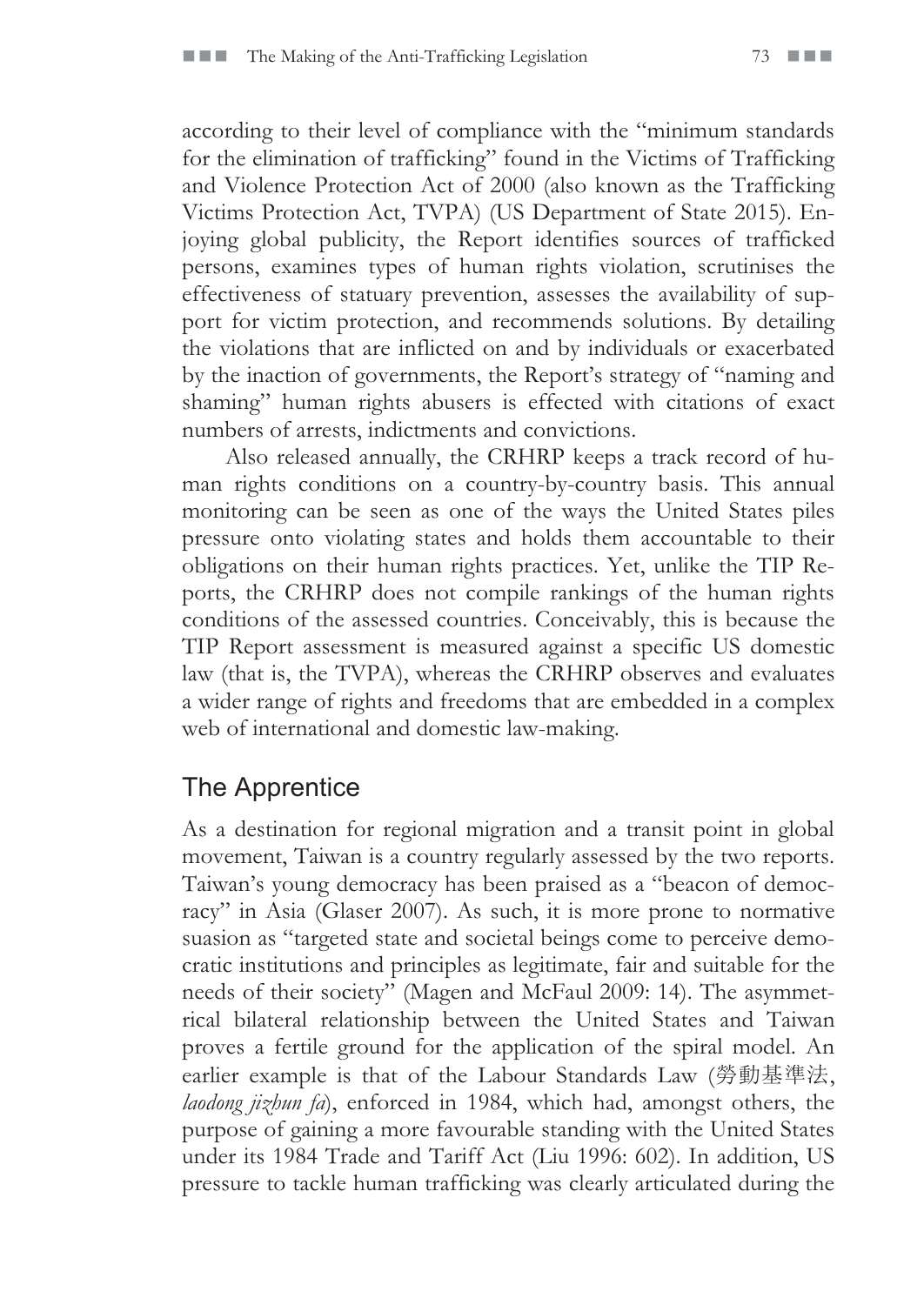legislative review of the draft bill of Taiwan's Immigration Act. In 1998, during the run-up to the bill's passing into law, the United States succeeded in pressurising Taiwan to include articles stipulating the penalisation of human trafficking (of mainland Chinese *en route* to the United States, Canada, Australia and New Zealand) (LY 1998b: 188). At the time, the government argued that it had made this concession to US pressure in order to avoid being seen as aiding human trafficking, a consequence that would damage Taiwan's international image (Tseng 1999: 168–169). At the same time, it was revealed that, also due to US demands, a similar article of criminalisation had been inserted into the earlier Cross-Strait Act (LY 1998b: 858). Nevertheless, the US interference in the nascent Immigration Act met with open resistance and nationalistic sentiment from some legislators. They criticised the executive branch for bowing to US pressure and for reducing Taiwan to the status of a "US colony" or a "poodle" that kowtowed to an imperialist bully who sought to cement an "unequal treaty" (LY 1998b: 854, 856, 858, 860).

The resistance of legislators marked Taiwan's nonlinear socialisation with the imposed norms. The negotiations with the United States were clearly conveyed in the tug of war between the nationalistic legislators and the members of the pragmatic executive branch, who were keen to collaborate with the United States. During the legislative proceedings, however, awareness of the inherent values of human rights within migration began to appear on the horizon. Legislators were congratulated on the promulgation of the Immigration Act in May 1999 for making Taiwan a "state that respects human rights," thanks to its realisation of the rule of law, observation of international norms, and respect for fundamental human rights (LY 1999a: 229). However, a closer reading of the commentary on the passing of the law reveals that the praise for the implementation of human rights protection referred mainly to the rights of Taiwan's citizens, namely the fact that, during the martial law era when citizens' freedom of movement was suspended, there had been no laws, only administrative decrees for such restriction (LY 1999b: 299). In other words, the progressiveness being applauded was the restoration of deprived citizenship rights rather than the protection of migrants' human rights.

The DPP's rise to power in 2000 unveiled Taiwan's movement towards the prescriptive stage. Having been an anti-establishment party with its roots in the "outside-the-KMT" (黨外, *dangwai*) move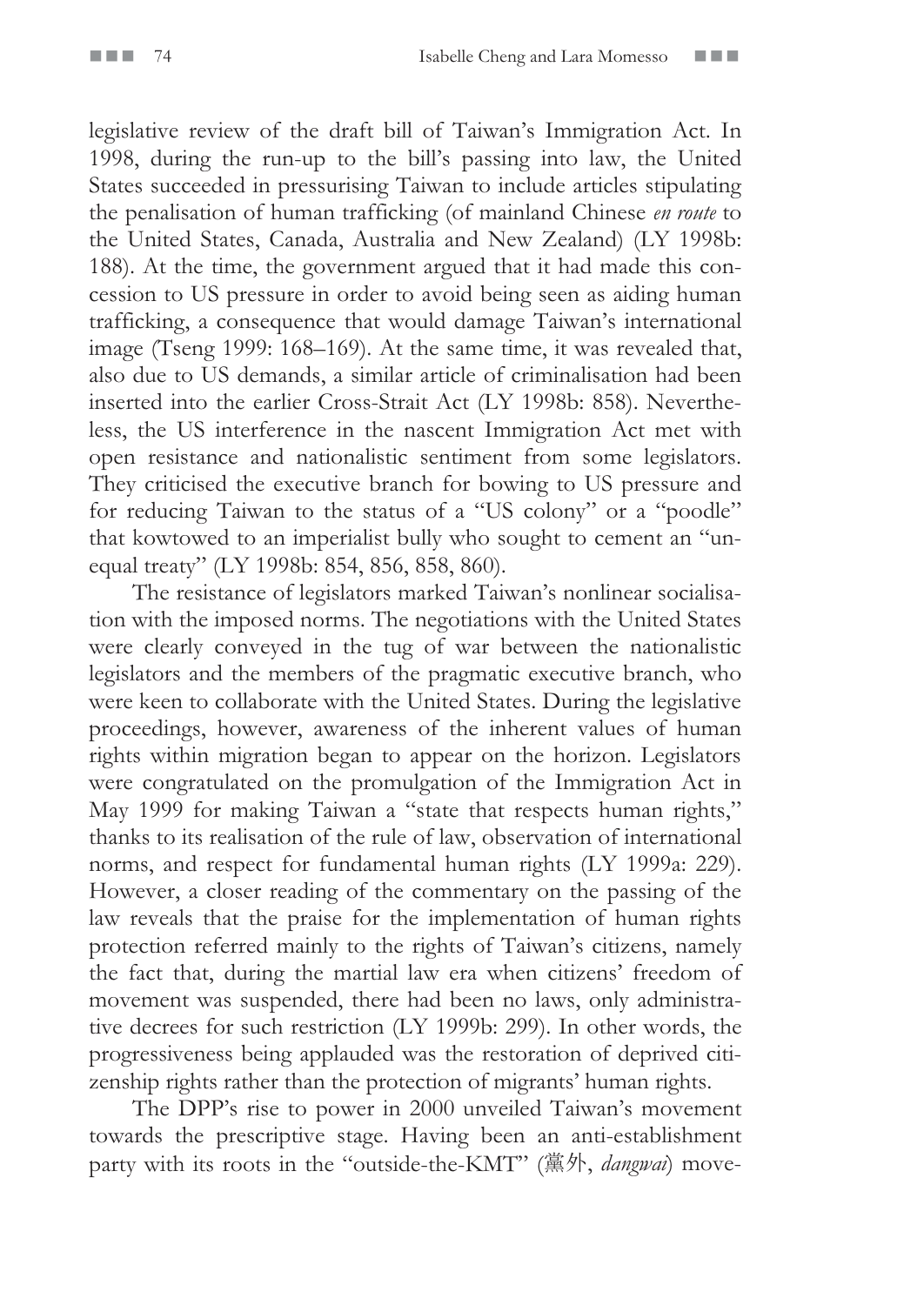ment and its members having been the victims of human rights suppression under the KMT's one-party authoritarian regime, the DPP government vowed to rebuild Taiwan as "a nation built upon the principles of human rights" (人權立國, *renquan liguo*) (Hsia 2006: 24). This political manifestation was integral to the narrative of Taiwanese identity and was also utilised to underline the contrast between democratic Taiwan and authoritarian China. The pledge to found Taiwan on human rights was strengthened by the government's promise to establish an independent National Human Rights Commission (國家 人權委員會, *guojia renquan weiyuanhui*) and to ratify the United Nations' International Covenant of Political and Civil Rights and the International Covenant of Economic, Social and Cultural Rights. Although these pledges were not realised until the succeeding Ma government, arguably, the US pressures exerted via the TIP Report and the CRHRP after 2001 were amplified by Taiwan's self-proclaimed commitment to human rights protection. However, as seen in the celebration of human rights when the Immigration Act came into being, the main focus of the island's human rights protection was its own citizens, rather than migrants, with the result that the first DPP presidential term's record of protecting migrants' rights was inconsistent. On the one hand, Taiwan was evaluated by the United States as a Tier 1 country, which suggested its compliance with the US standards outlined in the TVPA. On the other hand, however, as mentioned above, the DPP was heavily criticised by the domestic migrant movement for its inadequate protection of migrants' rights. Between 2005 and 2009, during the last three years of the second DPP presidency (2004–2008) and the first year of the KMT presidency under Ma Ying-jeou, however, the US government marked Taiwan as a Tier 2 country (in 2006, it fell further to Tier 2 Watchlist) for the deterioration of labour servitude and sexual exploitation on the island.

Given Taiwan's reliance on the United States for security and export markets (Dumbaugh 2009: 11), the negative publicity from successive TIP assessments was a pressure that the Taiwanese government could not afford to ignore. Against this backdrop, the following sections will outline how the state of Taiwan ignored migrants' rights and how this negligence created an environment conducive for trafficking and exploitation. This close examination will be followed by an investigation of how the DPP and early subsequent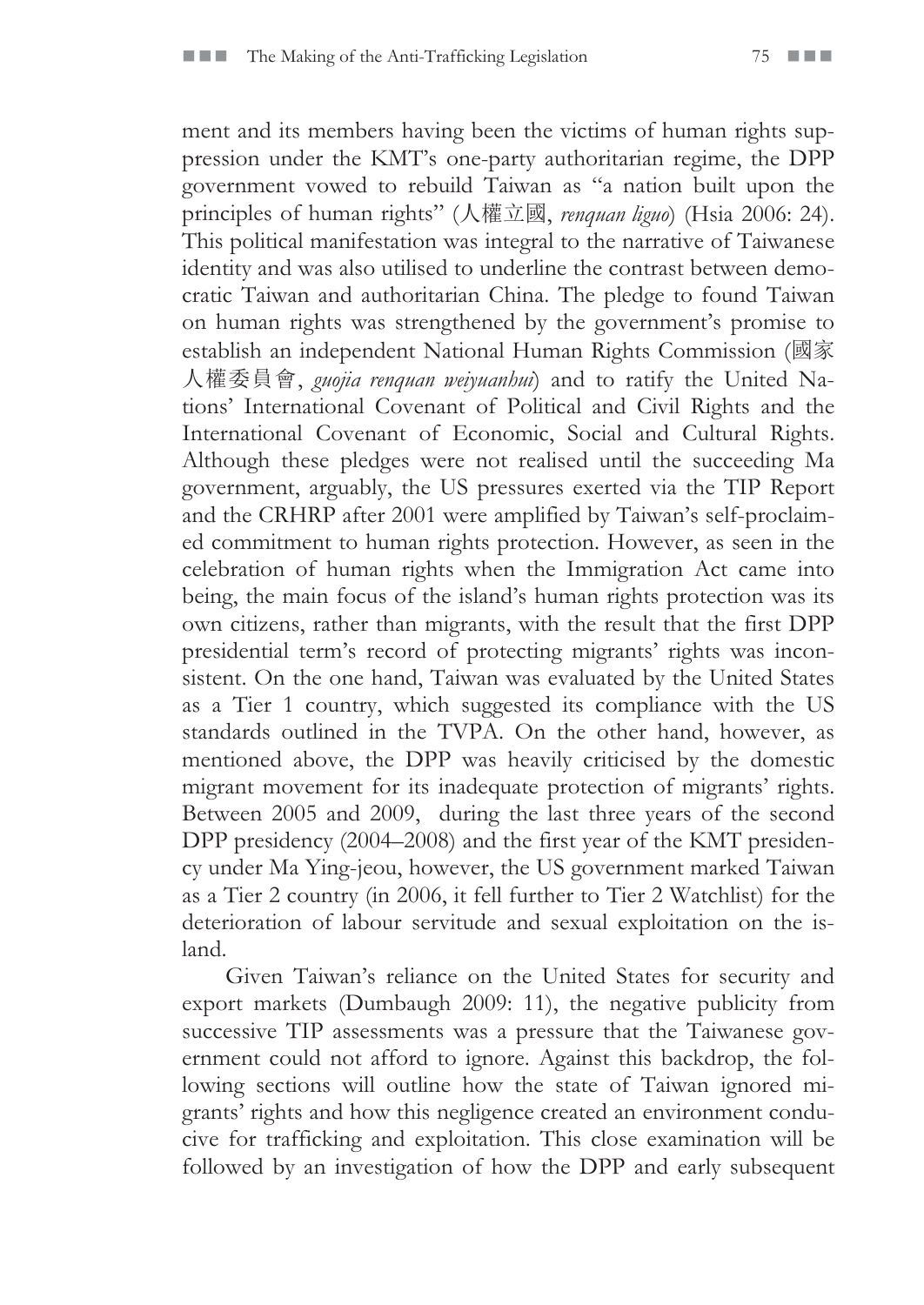KMT governments were "shamed" by the United States between 2005 and 2009, and how the Ma government conceded to US pressure. As an apprentice, the Ma government was not only willing, but also keen to learn and improve from the preaching of the global sheriff. As such, the Ma government finally moved into the compliance stage and restored the human rights reputation of Taiwan as recognised by the United States.

# Negligence: Shamed by the Sheriff

Taiwan has been identified on the global migration map as a source, transit point, and destination for human trafficking. The island is named as a source country for local women to be trafficked to Japan, Australia, the United States and the United Kingdom for sex work (LY 2005: 157; TIP 2006, 2008, 2009). It is also marked as a transit point for Chinese migrants from the PRC to be trafficked to the United States for employment (LY 2005: 155–156; TIP 2001, 2003, 2008, 2009). However, the United States is most concerned about Taiwan being a destination to which victims, mostly identified as women from China in the case of sex work and migrant workers from Southeast Asia, are trafficked for sexual exploitation and involuntary servitude. Whilst sexual exploitation specifically concerns women who are trafficked to Taiwan through fraudulent marriages, matchmaking, or deceptive employment offers and coerced into sex work, the victims of involuntary servitude include both men and women.

The United States cautions against marriage migration in the form of family reunion because of its association with human trafficking. This suspicion was evident in the debate in the 1990s leading up to the 2005 International Marriage Broker Regulation Act (IMBRA) concerning its effectiveness at protecting foreign wives whose marriages to US citizens were brokered via the Internet. This law-making resulted in the founding of a system which monitored and assessed other nations' efforts in combating human trafficking (Constable 2012). As one of the most popular and affluent destinations for cross-border marriages in East Asia, Taiwan became an easy target for US attention. Thus, in September 2003, under US pressure, the DPP administration began interviewing Chinese spouses for entry clearance at landing ports with the aim of filtering out bogus marriag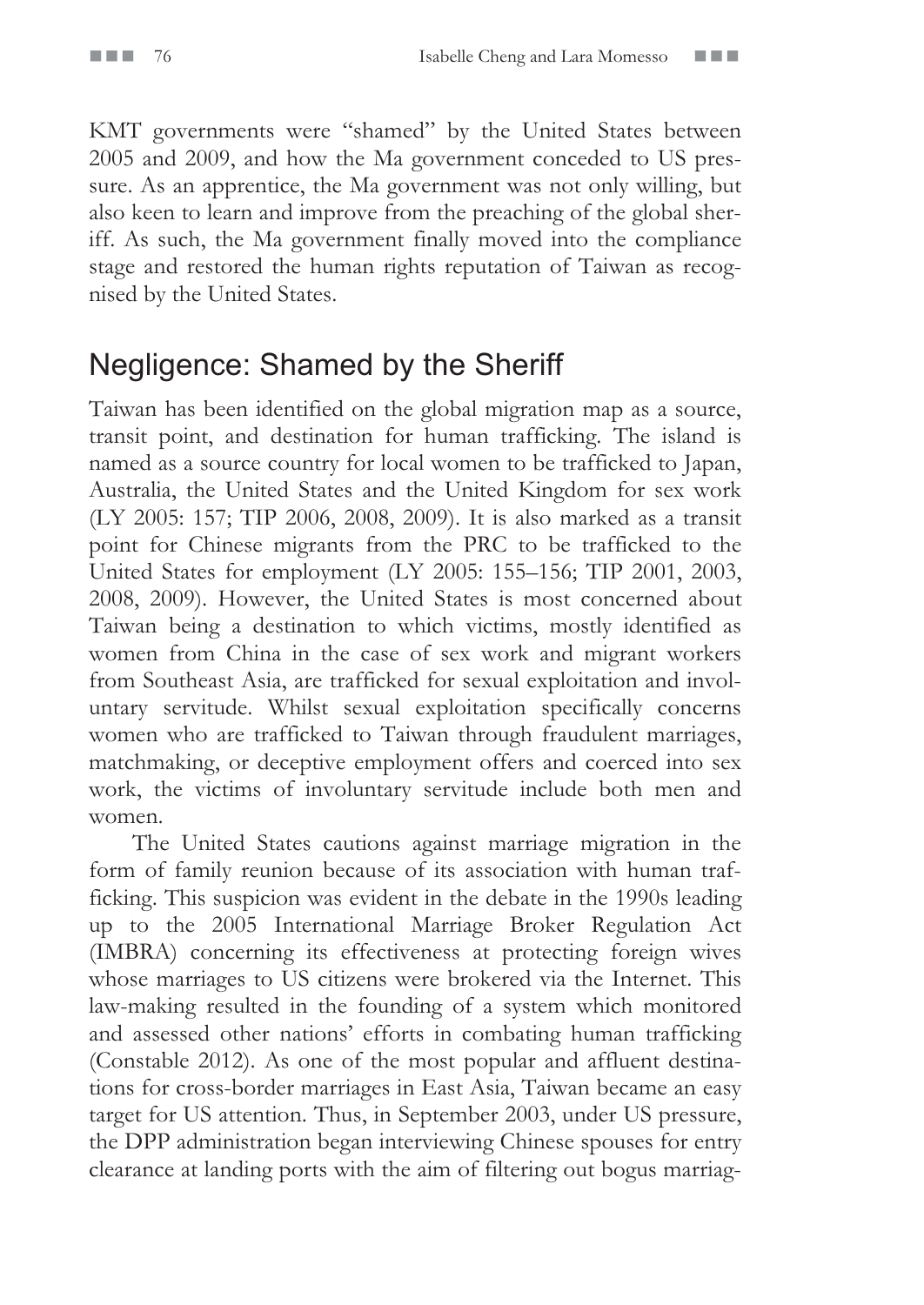es. However, this practice was also criticised for its bias of constructing a normative idea of family and marriage (Lan 2006: 845; Friedman 2010b; Hsia 2007). In 2005, the DPP government strengthened its requirement for spousal visa interviews at its foreign missions (also see below). An abrupt drop in the number of cross-border marriages occurred afterwards, which the government publicised as an indication of its success in deterring sham marriages. However, not only was the effectiveness of this form of deterrence considered debatable, but the interviews themselves also came under heavy criticism for their apparent arbitrariness, particularly in the first few years of implementation. The system was condemned because the interviews were not officially audio or video recorded, the interviewers invaded interviewees' privacy, and the decision to permit or deny entry seemed to be subject to the interviewers' personal understanding of moral standards (LY 2005: 131–132; Chen 2010: 71).

In the case of migrant workers, prior to the promulgation of the Employment Services Act which legalised the employment of foreign workers in 1992, all migrant workers were illegal in Taiwan. The lack of legislation, on top of their illegality, made them extremely vulnerable to exploitation (Liu 1996: 610). However, as shown below, the ESA itself did not necessarily bring about improvements. On the contrary, the legislation, as well as the practices derived from the implementation of the law, actually became a source of suppression. Firstly, Article 5 of the ESA, which ensures equality and prohibits discrimination of any kind, was celebrated as a manifestation of Taiwan's high level of civilisation (LY 1991 80(97): 42–43); however, in practice, Article 5 was interpreted as applying exclusively to ROC nationals. Legislators categorically pointed out that it should not be invoked by foreign workers demanding equal pay (LY 1991 80(97): 37; Shao 2007). Nor should migrant workers be awarded compensation for occupational injury or be given any maternity benefits or allowances (LY 1991 81(5): 43, 56).

Anchored in classism (Tseng and Komiya 2011; LY 1996: 146), the Employment Services Act was modelled after the laws and experiences of Singapore and Hong Kong (LY 1996: 146). As a consequence, the employment of foreign guest workers in Taiwan is arranged via brokering agencies which charge them high placement fees and sometimes the cost of food, lodgings and job training before their departure for Taiwan (APMM 2009: 21–22). Prior to a change in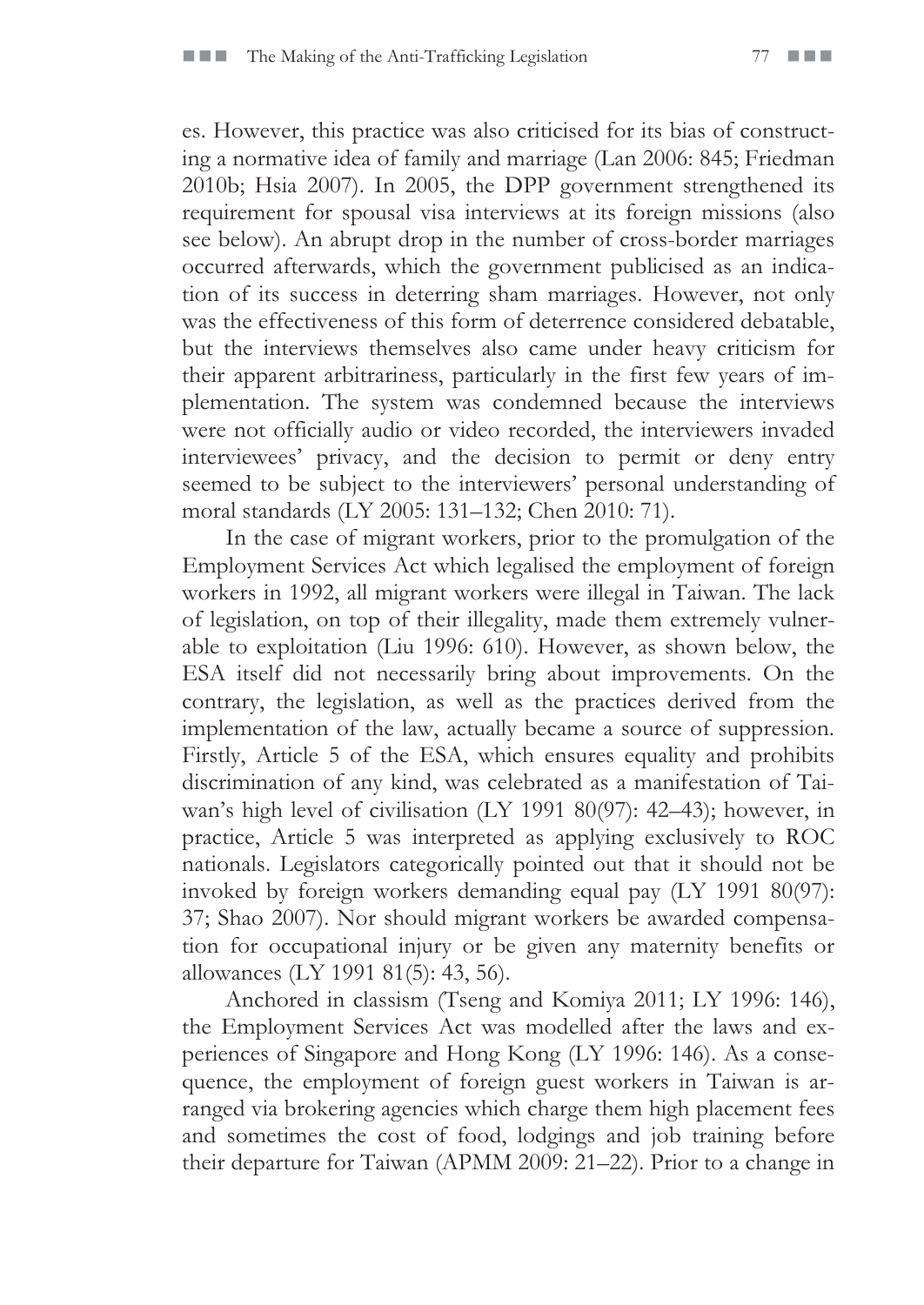the law in 2016, the foreign guest worker's residency was limited to a maximum of 12 years (Article 52, the Employment Services Act). As contract renewal could not commence until the worker had departed and re-entered Taiwan, their aggregated duration of residency became discontinued. This technicality was intended specifically to deprive them of the eligibility for permanent residency and citizenship (LY 2001: 389). As a result, these regulations adversely motivate migrant workers to unilaterally disrupt their contracts before expiration and thus become '*runaways*' as they are commonly known (Lan 2006; Tseng and Wang 2011; APMM 2009: 28).

When looked at from the intersection of gender and ethnicity within this classism, we see that the law authorised the government to expatriate pregnant female migrant workers. It is ironic that it was the legislators, rather than the government, who initiated this measure and who made repeated references to the same practice in Singapore (LY 1992a: 42). However, it is important to note that at least one legislator condemned this compulsory repatriation as "barbaric" and pointed out the hypocrisy of the measure since it did not apply to white-collar workers (LY 1992b 81(6): 14; LY 1992b 81(31): 46, 66; LY 1992b 81(32): 27). The same legislator also criticised this enforced expatriation as an extreme form of discrimination which multiplied biases by class, gender and occupation. Such calls for the human treatment of migrants were countered by an Enoch Powell-styled rebuttal which accused this advocacy of being blind to the grave dangers of "breeding mixed children" and the potential for the unchecked chain migration of their foreign grandparents (LY 1991 80(96): 46; LY 1992b 81(32): 27; LY 1992b 81(31): 67–68), a danger that some warned was even greater than that of an invasion by China (LY 1992b 81(31): 67; LY 1992b 81(32): 28). The initiative was eventually voted down by a margin of five votes (LY 1992b 81(32): 29), but a revolving door was conveniently opened by an enforcement rule which required migrant workers to present evidence of good health. For female workers, this included providing evidence of non-pregnancy prior to entering Taiwan and then, after entering Taiwan, being required to undergo a pregnancy test every six months. Failing the test resulted in compulsory repatriation. This practice was eventually abolished in 2002 (Tierney 2011: 305–306). However, the episode outlined above vividly demonstrates that Taiwan's government did not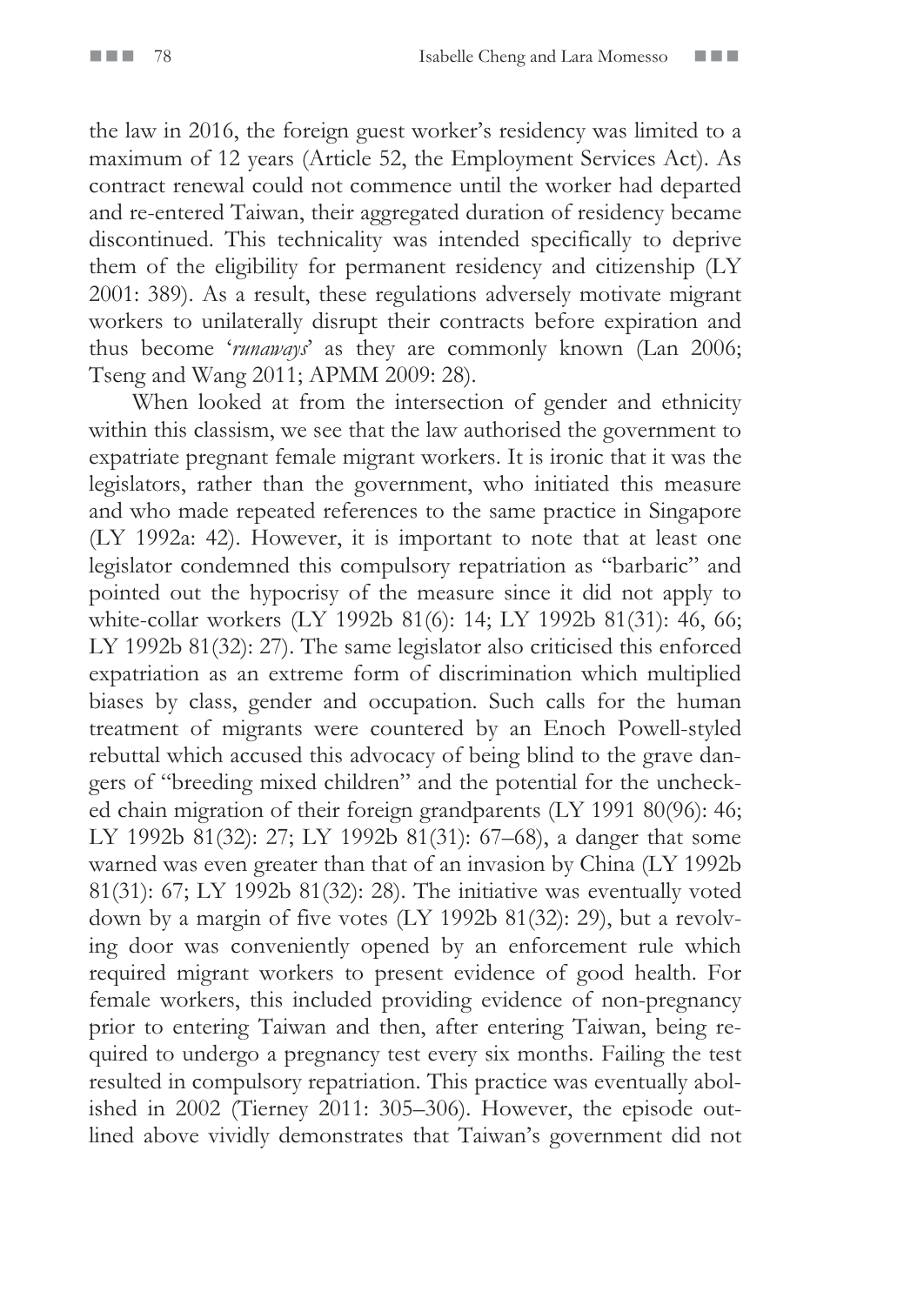hesitate to violate migrant's human rights, in spite of its political pronouncements.

Although it continued to implement migration legislation biased by gender, class and ethnicity, the DPP government received a positive assessment by the United States for its compliance with the minimum standards for anti-trafficking in its first term. Taiwan's downgrade to Tier 2 status occurred in the 2005 TIP Report during the second DPP presidential term. A focal point of the 2005 and 2006 TIP reports was the protection, detention and repatriation of the victims of sexual exploitation from the PRC. In addition, the maltreatment of Vietnamese spouses was the central concern of the 2006 Report. Taiwan was repeatedly called upon to show "a greater political will" (TIP 2006, 2007) to address sexual exploitation and involuntary servitude. The latter referred, in particular, to the plight of domestic workers and caregivers (TIP 2006). In the case of migrant spouses who became sex workers, matchmaking agencies were identified as the main culprits for luring foreign women into deceptive arrangements (TIP 2006), however Taiwan's government was also blamed for its lax regulations for admitting migrant spouses (TIP 2006). In addition, placement agencies were criticised for charging migrant workers high fees (TIP 2001, 2006, 2007, 2009), deducting salaries for "forced savings" (a practice sanctioned by the government) (TIP 2009), arranging deceptive offers, deporting "troublemaking" workers (TIP 2007, 2009), and not specifying working hours in contracts or protecting foreign workers from working outside the scope of their contracts (TIP 2008). Furthermore, employers' complacency worsened migrants' already poor working conditions. In sum, these malpractices amounted to forced labour, rendering domestic workers and caregivers particularly vulnerable since their workplaces were in private homes, and they were not entitled to the assistance provided by the Labour Standards Law (TIP 2006, 2008, 2009, 2010).

As an external party to the private contract between the employer and the employee, the government was accused of failing to create and enforce fair legislation. Specifically, the government was shamed for lacking a comprehensive anti-trafficking law (and thus insufficient criminalisation of trafficking) (TIP 2005, 2006, 2008) and having unsatisfactory enforcement of relevant laws to curb trafficking, inadequate victim identification procedures and insufficient victim protec-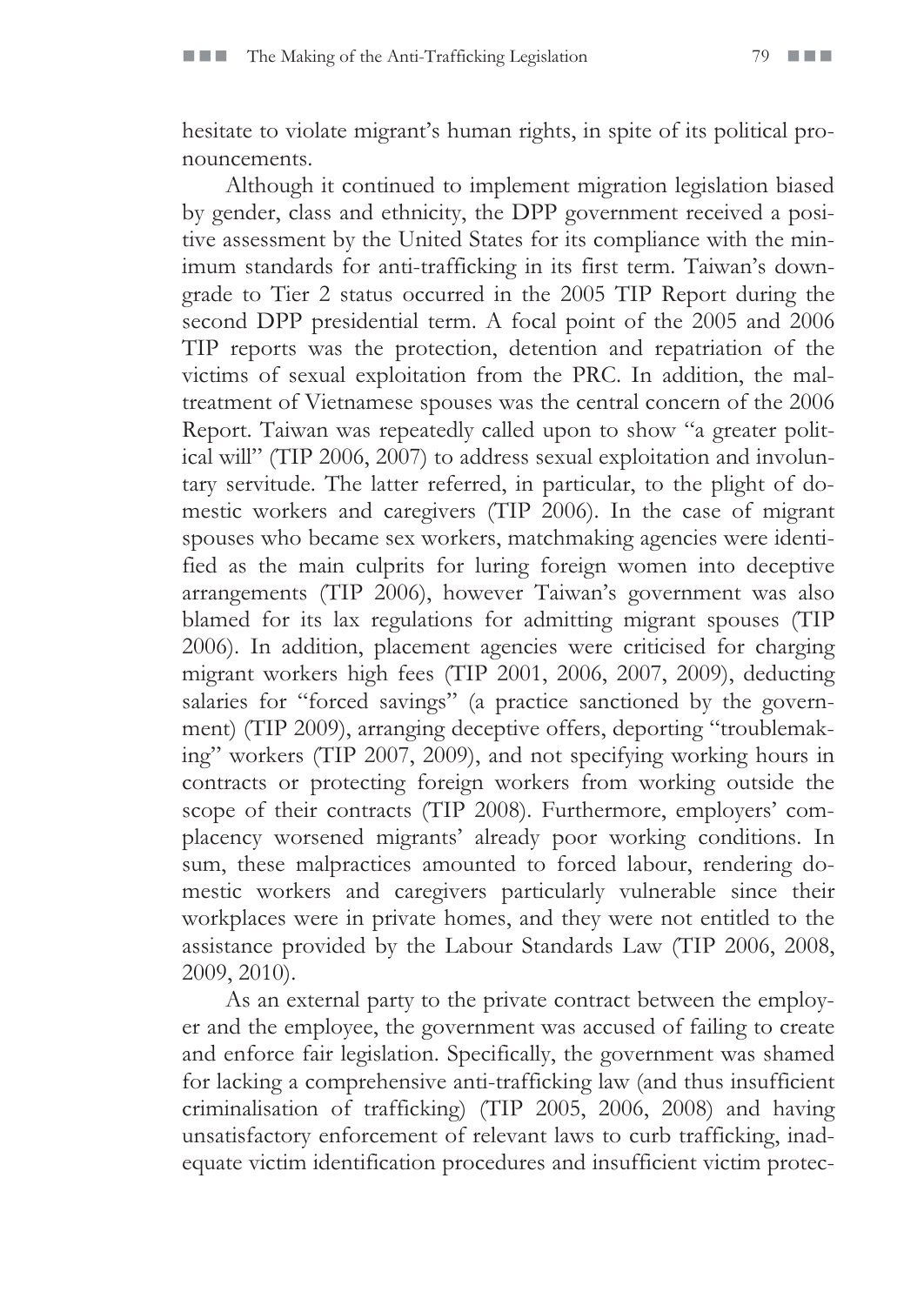tion (TIP 2005, 2006). Moreover, the government was charged with failing to prosecute perpetrators, preferring instead to mediate compromises between the employers and migrant workers (TIP 2007) and even accompanying employers to mediation meetings with migrant workers (TIP 2009, 2010). Another blow to the integrity and fairness of the government was the allegation that local government officials reportedly received bribes or sexual favours for turning a blind eye on some court cases (TIP 2008, 2009). In addition, the signals being sent by Taiwan's lawmaking body, the Legislative Yuan, also appeared contradictory: whilst legislators, on the one hand, were delineating new laws and amending several existing laws in 2006, 2007 and 2008 to protect migrants' rights (TIP 2006, 2007, 2008, 2009), on the other, they were also reported as axing funding for the maintenance of trafficking victims' shelters by non-governmental organisations (NGOs) (TIP 2008). This seems to indicate that the DPP government was sending a confusing signal with regard to its determination to tackle human trafficking.

Echoing the TIP Reports, the CRHRP also documented coherent concerns. For instance, throughout the 1990s, Taiwan was criticised for its patrilineal citizenship legislation, which meant that the children of foreign fathers could not be granted ROC nationality (CRHRP 1999). Since the early years of the twenty-first century, the reports' concerns about patrilineal citizenship legislation gradually faded away and attention turned to foreign labourers instead. In particular, the 2005 CRHRP included a description of the riot by Thai workers in Gaoxiong and detailed the restrictive regulations they were subject to, such as having their period of residency limited by a work permit, their ineligibility for protection under the Employment Services Act and the Household Services Act, the difficulty for them to change employers, and the complacency of local governments, employers and brokers about malpractice (CRHRP 2005). US attention did not return to foreign spouses until 2006 when the focus turned to "women from China, Vietnam, Indonesia, and Thailand" (CRHRP 2006–2014). Beyond the concerns listed by the TIP Reports, the CRHRP also raised the problems of statelessness for foreign spouses during the process of applying for Taiwanese citizenship, discrimination inside and outside their homes, negative media coverage, the exceptionally high rates of domestic abuse due to the social and economic marginalisation of these migrants, and the differentiated legal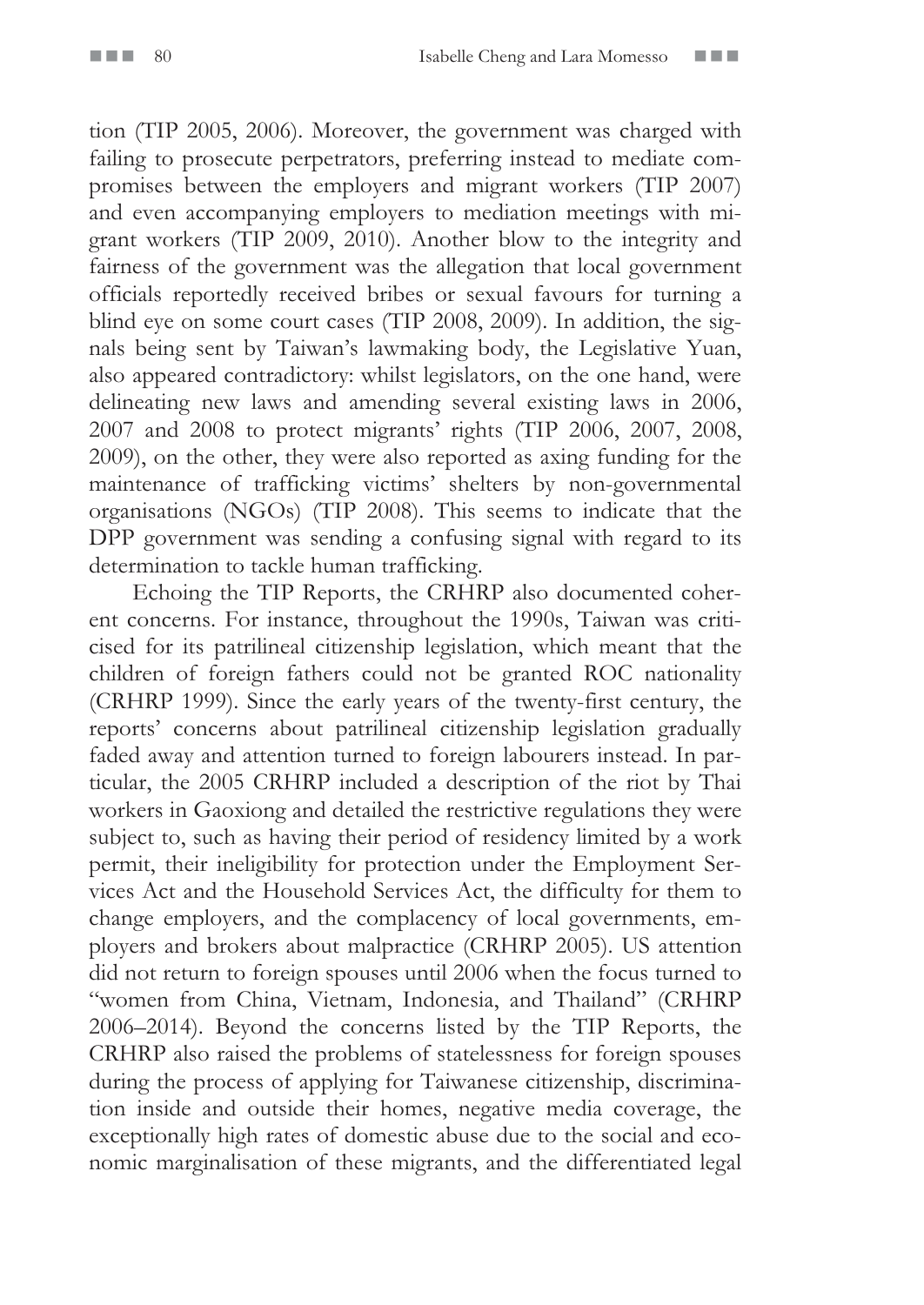treatment of Chinese and foreign spouses in terms of citizenship eligibility and the right to work (CRHRP 2006–2014).

In their narratives, the US-authored TIP Reports' shaming strategy imparted the impression that not only organised crime syndicates, the brokering industries, and individual employers, but also the government, were all accountable for the inhumanity of trafficking.

As well as highlighting the negative aspects, the Reports also recorded how the DPP government was rising to its criticism. For instance, they mentioned, in 2005, that the DPP government had strengthened the scrutiny of spousal visa applications at its foreign missions; in 2006, that the government had also adopted a National Anti-Trafficking Plan for enhancing the prevention, protection and prosecution of human trafficking; and, in the same year, that the government had banned the formation of new marriage brokering agencies and had announced that existing agencies would be subject to stricter regulations and monitoring (CRHRP 2006, 2008). Then, in 2007, the National Immigration Agency was founded, and in 2006, 2007 and 2008, the relevant legislation was enhanced (TIP 2006– 2009). This seems to indicate that the DPP government was sending a confusing signal with regard to its determination of tackling human trafficking.

# The Apprentice's Performance: Under the KMT Administration

In May 2008, the KMT returned to power under the presidency of Ma Ying-jeou, inheriting the TIP Report's condemnation of Taiwan as a Tier 2 country. Given the KMT's track record of authoritarian rule and its need for US economic and political support, this US pressure was equally critical of the Ma administration (Chiang 2014: 101). Domestically, the US pressure multiplied after the KMT borrowed the DPP's motto of "a nation built upon the principles of human rights" (for examples see EY 2010). This slogan-borrowing was shown in a citation by the Interior Minister at the Legislative Yuan during the deliberation of the draft HTPCA (LY 2008: 78, cf. 95; also EY 2015a). Thus, ridding Taiwan of its human rights record shame, restoring its damaged reputation, and salvaging its tarnished selfidentity both internationally and domestically were strategic interests pursued by the Ma government.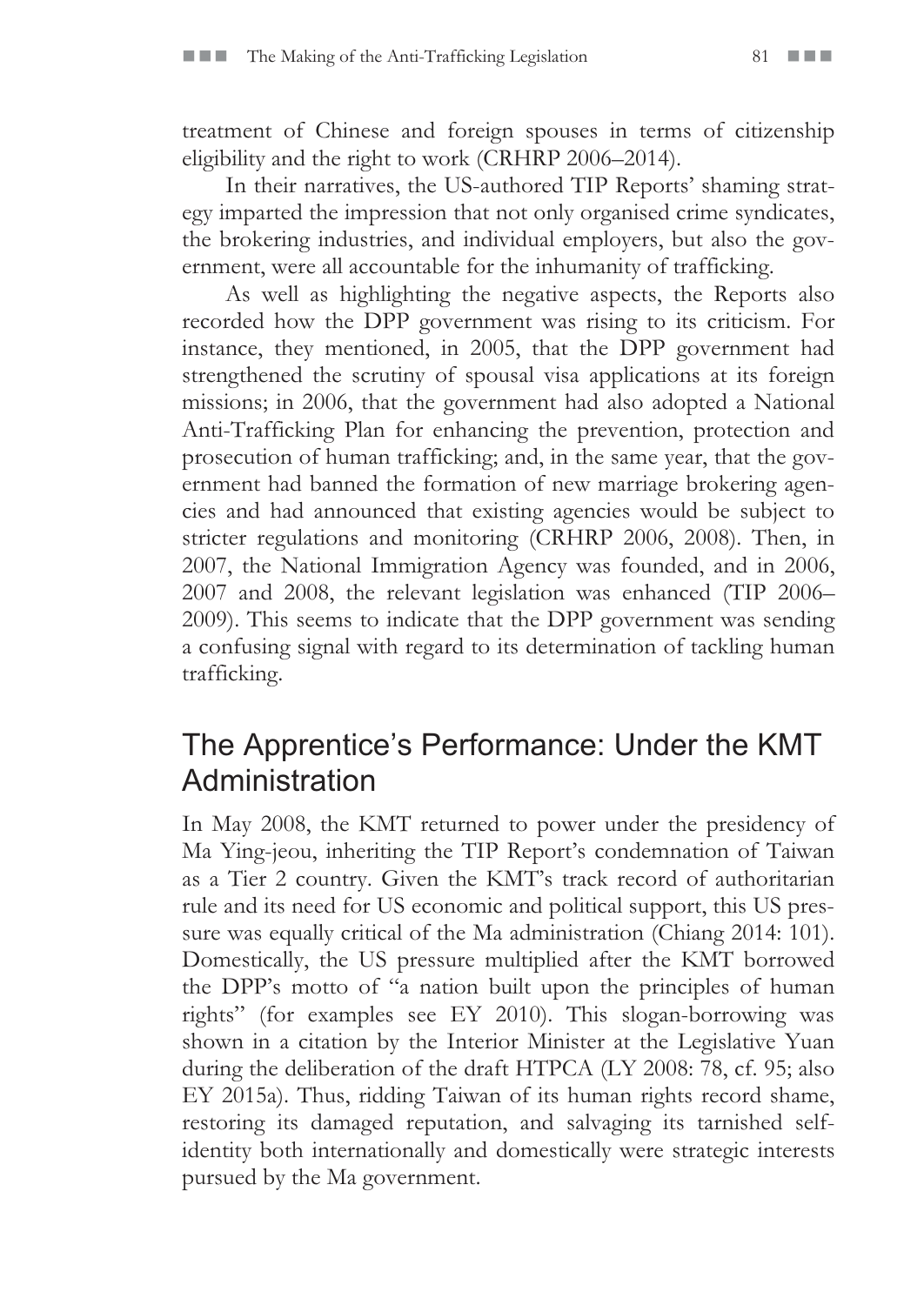The Ma government was given recommendations for reform by the United States. Starting with the 2008 TIP Report, the US State Department put forward a selection of suggestions for remedial action, alongside its naming and shaming of Taiwan. For instance, the adoption and implementation of a comprehensive anti-trafficking law was prescribed as a top priority (TIP 2008, 2009); and a persistent appeal was made to apply such legislation to care workers (TIP 2009; CRHRP 2008–2014). As shown in the news releases of cabinet meetings and parliamentary debates on the passing of HTPCA, the KMT government did not deny or protest against the shaming. Instead, it was fully on board with the US recommendations and actively drafted them into the new law (EY 2012a).

The KMT's willingness to engage in a step-by-step learning process should not come as a surprise, however, as there had been regular consultations between the KMT government and the American Institute in Taiwan, the *de facto* US embassy in Taiwan. This dialogue served as a channel whereby the United States could directly exert its influence through pressure, annotate agendas, and indicate prioritisation. A case in point was the US appeal for Taiwan to offer permanent residency to victims of trafficking as an incentive for them to help prosecute wrongdoers. This suggestion generated a heated debate within the judicial, executive and legislative branches of the Taiwan government. In the end, the US pressure was so deeply felt that any reluctance to grant residency to migrants from less affluent countries gave way to the strategic interest of meeting the "international standards of human rights" (國際人權指標, *guoji renquan zhibiao*) enforced by the United States (LY 2008: 80–81, 89). These debates highlighted the fact that US-endorsed "international norms" were not automatically inserted into legislation without negotiation and calculation. Meanwhile, the communication channel between Taiwan and the *de facto* US embassy was also utilised by the Taiwan government to provide information that put the island in a favourable light within the United States' drafting of its TIP Report (EY 2013b).

From 2010 to 2015, Taiwan's reputation was restored and the island returned to Tier 1 status. Overall, the KMT government scored well on the US mark sheet for the categories of prevention, protection and prosecution. Between 2008 and 2009, the KMT was also highlighted sympathetically for several improvements. These included assisting the US government in cracking down on the trafficking of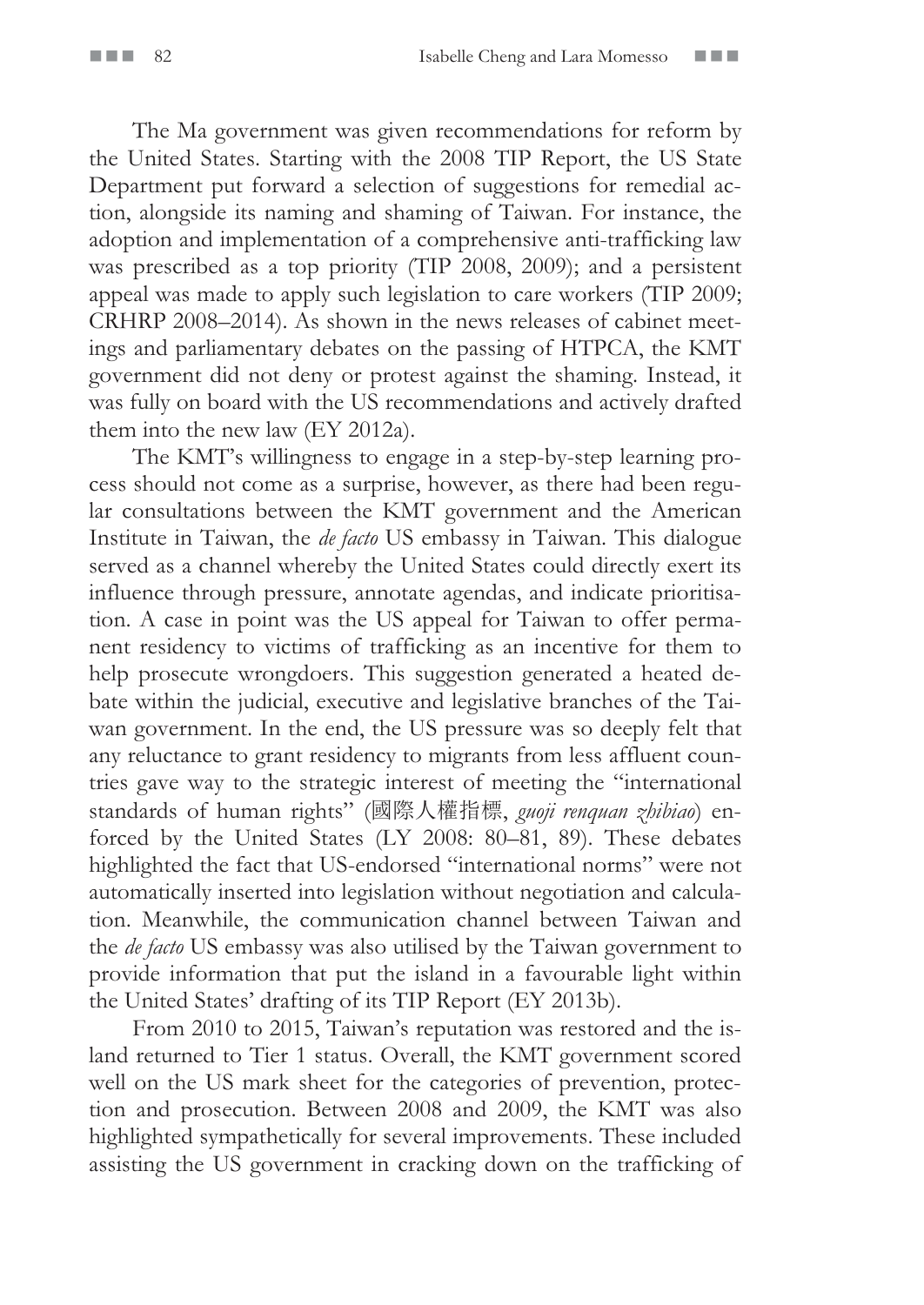females, outlawing commercial marriage brokerage, allocating budget to anti-trafficking activities, amending the Immigration Act, granting six-month temporary residency and work permits to victims of trafficking, opening Foreign Workers Consultation Service Centres (外籍 勞工諮詢服務中心, waiji laogong zixun fuwu zhongxin) and the International Airport Service Centre (機場外籍勞工服務站, jichang waiji *laogong fuwu zhan*), passing the HTPCA, and amending the Crime Victims Protection Act (犯罪被害人保護法, *fanzui beihairen baohu fa*). The government was also reported as prosecuting and convicting traffickers who received penalties commensurate with their offences, referring more victims to shelters, opening more shelters, increasing funding for public awareness campaigns, reaching out to migrant workers and enhancing their understanding of their rights, and boosting the capacity of governmental and non-governmental personnel for antitrafficking and victim identification activities (TIP 2010–2015). As shown in the news releases of cabinet meetings, the KMT government did not miss any opportunities to publicise the positive assessments given by the United States to boost its self-identity as a civilised nation and a human rights defender (EY 2010, 2011a, 2011b, 2011c, 2011d, 2012a, 2012b, 2013a, 2013b, 2015a, 2015b). As one DPP legislator perceptively pointed out in 2005, although Taiwan had been shamed by TIP Reports, meeting the US standards could create a positive image that, in turn, could be conducive to international publicity (LY 2005: 139, 155–156).

However, the KMT's "success" may not be as clear-cut when other costs are taken into consideration. Constable (2012) reminds us that the United States' global campaign against trafficking appealed to a broad range of activists and organisations in targeted regions, which adjusted their priorities and activities accordingly. Taiwan was not an exception. Over the years, the involvement of Taiwan's NGOs in anti-trafficking campaigns increased. The TIP Report consistently recorded collaboration between NGOs and the government. For example, during the DPP era, NGOs were recognised for operating shelters, assisting in the identification of victims, offering safe housing for victims, and providing counselling and interpretation (TIP 2005–2008). Yet, this cooperation may not have been the blessing it seemed. It has been argued that the collaboration in Taiwan between NGOs and the government in implementing anti-trafficking laws ran the risk of reifying the categorisation of "perpetrator," "victim," and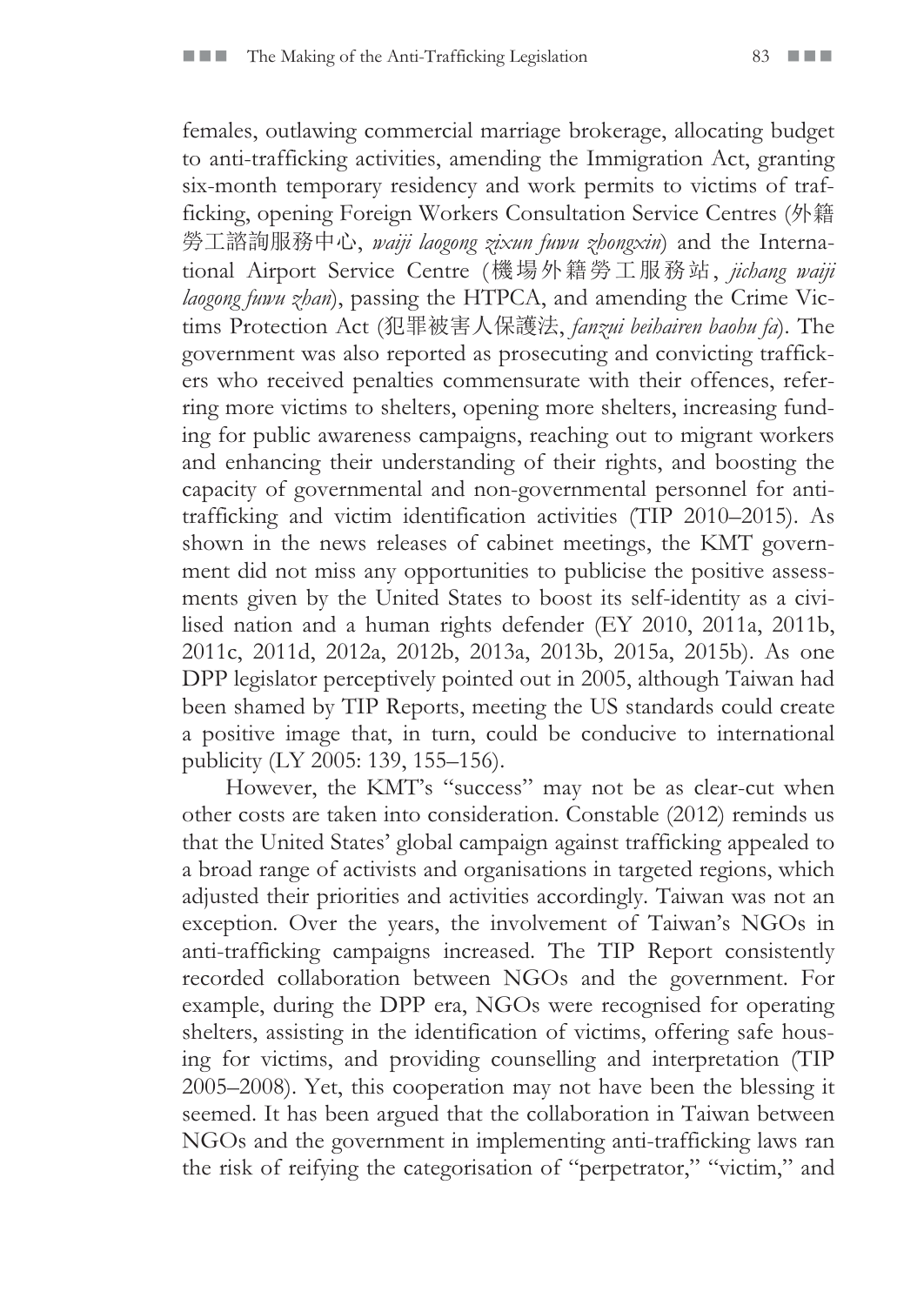"saviour" without engaging fully with complex human subjectivity (Wang 2014). Anti-trafficking was conflated with anti-prostitution and this resulted in the legitimisation of the state surveillance of migrants who were considered at risk of trafficking. This conflation also led to the exclusion of the marginal voices of sex workers and the criminalisation of the sex industry as a "public enemy" (Cheng 2009; Hsu 2012). Regrettably, these critiques were not included within the mainstream anti-trafficking discourse.

Nevertheless, the public shame brought by the international scrutiny via the TIP Reports was utilised by transnational advocacy networks to push the government to reform legislation. As stressed above, another source of external pressure was the networking of civil society groups with transnational advocacy organisations. One such transnational organisation is the APMM that has been active in Taiwan since the late 1990s. The APMM has regularly reported on the situation of migrants in Taiwan, including the problems encountered by migrants and the latest actions undertaken by the APMM's local partners. More recently, the APMM published investigative reports in 2009 and 2013 that critically evaluated the lingering human rights problems encountered by migrants in Taiwan and laid out suggestions as to how to improve migrants' conditions. Building on statistics and on migrants' personal accounts, these reports rendered insights into the multi-layered exploitation that migrant workers in Taiwan were subject to. The suppressive conditions were said to amount to "modern-day slavery" (APMM 2009: 42). The servitude was criticised as being the result of the connivance of negligent states (sending and receiving), an exploitative brokering industry, and abusive employers. This situation was further exacerbated by migrants' exclusion from legal protection (APMM 2009). Thus, having access to information across borders, through extensive networks with local organisations, institutions, faith groups and other groups related to migrants, the APMM was able to draw a regional picture and appeal to the societies in Taiwan and the sending countries (APMM 2009: 6).

Considering Taiwan's determination to foster its international image as a model democracy, the pressure exerted by the APMM was something that the government of Taiwan could not easily shrug off. However, the APMM observed that there was a synergy between the Taiwanese and US governments. On the one hand, the US government provided comprehensive information in its TIP Reports. On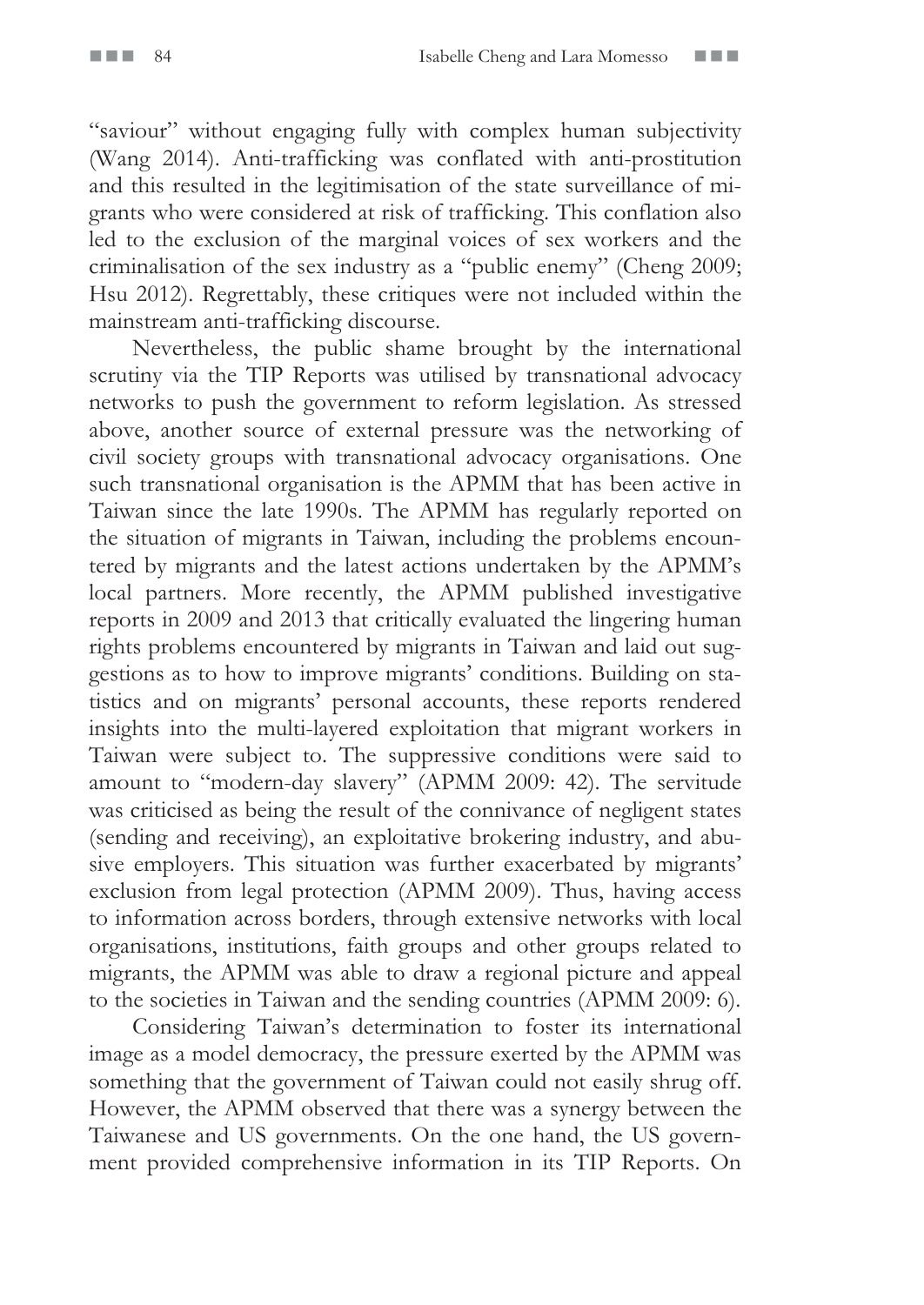the other hand, the Taiwanese government often referred to the content of the TIP Reports in their publicity campaigns. Working hand in hand with its local counterparts, the APMM coordinated its transnational actions within this synergy: it monitored the legislative reform, supported the local migrants' movement, and contributed to the capacity-building of its Taiwanese counterparts (Anonymous 1 2016). In this light, the actions of the APMM did not result in the surfacing of any new issues, but rather they reinforced the discourses that were being dictated by the United States and that were accepted by its willing apprentice, Taiwan.

## Image Restored, Persisting Problems

On the whole, in 2010, Taiwan under the Ma government was judged as "fully comply[ing] with the minimum standards" for the elimination of trafficking and consequently was re-classified as a Tier 1 country. This "restoration" occurred in the second year of the KMT administration, and Taiwan has retained this status ever since. The upgrade of its status notwithstanding, Taiwan continued to be identified as a source of local women for trafficking abroad for sex work (TIP 2010–2015; CRHRP 2010–2014) and a transit point for Chinese being trafficked to the United States (TIP 2010–2012). Also, the APMM continued its monitoring of Taiwan. In its report released in 2013, the APMM criticised the unsatisfactory enforcement of relevant laws, disagreed with Taiwan's prioritising of prosecution over protection and prevention, critiqued the absence of empathy for migrants (particularly amongst law enforcement agents), and lamented the lack of brokering system reform and insufficient public awareness of human trafficking. Despite US reports of the government forming partnerships with NGOs (TIP 2010), the APMM pointed out that the exchange of information between the government and civil society actors was poor (APMM 2013: 11–13).

These persistent problems aside, the propagated success should also be measured against the strategic interests of whether or not it safeguarded Taiwan's self-identity. In an online campaign in 2014 that aimed to advertise the accomplishments of the Ma presidency, the upkeep of Tier 1 status from 2010 to 2013 was considered an improvement in Taiwan's human rights record (EY 2014: 6). The Tier 1 status was placed alongside the ratification of the two international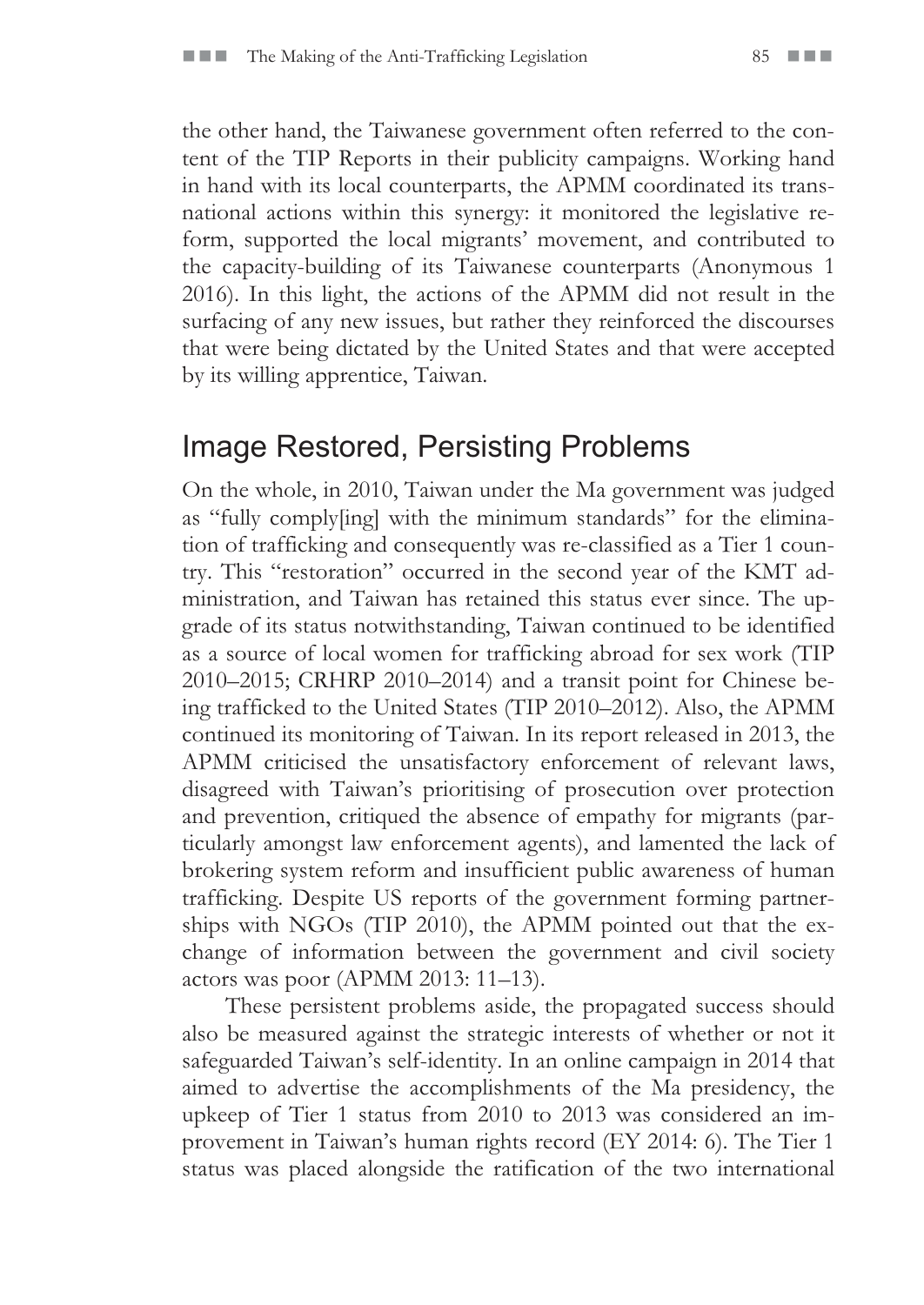covenants on human rights in 2009, the promulgation of the Law on the Implementation of the Convention on the Elimination of all Forms of Discrimination against Women (消除對婦女一切形式歧視 ޜ㌴, *xiaochu dui funü yi qie xingshi qishi gongyue*) in 2011, the island's first-ever publication of a National Human Rights Report in 2012, and the visit, in 2013, by 10 "internationally renowned" human rights experts who were invited to "scrutinise (審察, *shencha*) and improve [Taiwan's] human rights shortcomings" (改善人權缺失, gaishan ren*quan queshi*).

Clearly, it was the more high-profile securing of Tier 1 status, rather than the passing of the domestic anti-trafficking law, that was the achievement used by the government to advertise the credibility of its endeavours to meet not just US but "international" standards of human rights protection (as embodied by the visit by the international experts). As if subscribing to the belief that there was an internationally validated human rights league table, a government performance review released by the Executive Yuan in 2014 on the sixth anniversary of Ma Ying-jeou's presidency announced that the government's goal was to strengthen Taiwan's standing in the international ranking of human rights records (提昇國際人權地位, tisheng guoji renquan diwei) (EY 2014: 6). This willingness of the Ma administration to subject itself to external standards reveals that the yearning for international recognition of its membership of the family of civilised nations was pivotal to the success of its mission to build a nation centred on human rights discourse. As the process is ongoing, the progress and success of this nation-building project is subject to appraisal through claimed conformity to external standards.

Under the symbolic measures highlighted by the 2014 review, the progress of the nation-building project was realised in a series of policy outputs with regard to anti-trafficking. In 2014, Taiwan signed a Memorandum of Understanding with the United States to disseminate and exchange information about human trafficking. The signing itself – the first such agreement in the Asia Pacific area – was celebrated as a major achievement by Taiwan's government (MoFA 2014). Meanwhile, the KMT government had also been busying itself with signing anti-trafficking collaboration agreements with Nauru, Swaziland, Guatemala, Paraguay, and Indonesia between 2012 and 2015 (EY 2015b, 2013c, 2012b). Regardless of their actual effectiveness, these international agreements seemed to mark Taiwan's rite of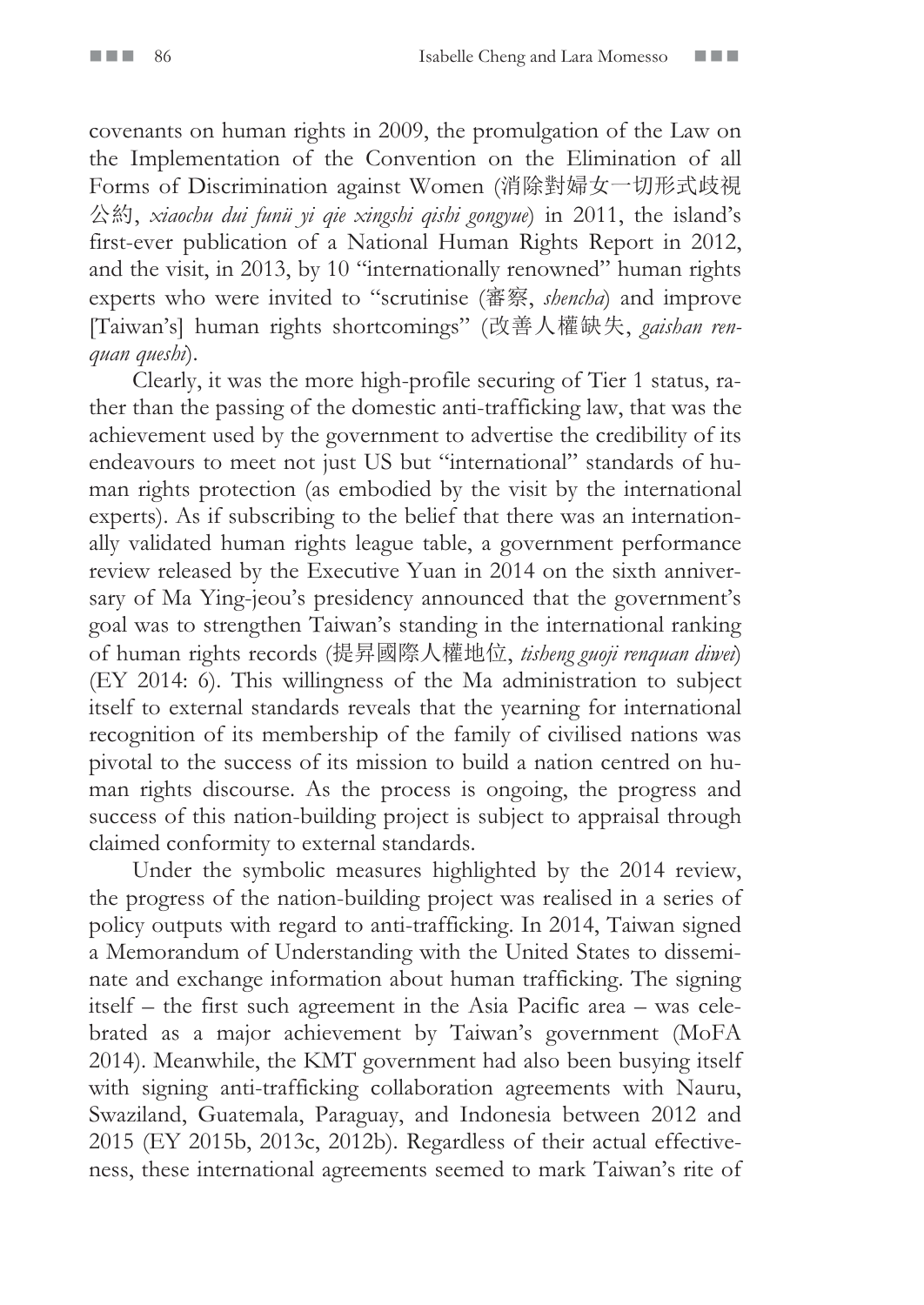passage from apprentice to graduate, as well as its promotion to assistant to the "global sheriff." As it is now located at the centre of a selfwoven web of several bilateral agreements for migration and antitrafficking collaboration, Taiwan now imagines itself as being a source for the dissemination of anti-trafficking practices that are "certified" by the US government. This "graduation" has generated new political resources for safeguarding its self-identity as a champion of human rights. Having moved along an imagined lineal progression, this graduation marked Taiwan's advance towards the final stage of construction of "a nation built upon the principles of human rights."

# Conclusion

Employing the spiral model and drawing from rich empirical data, this research provides a temporal explanation of the passing of longoverdue anti-trafficking legislation that was brought about by the Ma Ying-jeou government. The findings show that circumstances became conducive for significant change due to multilayered inputs. US pressures were directly piled onto the Ma government; networking between transnational organisations and local activists reinforced the discourses imposed by the United States; and the Ma government conceded to US pressures and adopted the advice prescribed by the global sheriff (with negotiation and calculation in the case of granting residency to trafficking victims). However, this success was gained at the cost of stereotyping trafficking victimhood, legitimising state surveillance, and further denouncing sex work. Having examined how the Ma government graduated from an apprentice to the regional assistant to the global sheriff (the United States), this paper asserts that cultivating a positive international image in the field of human rights protection is a strategic interest that Taiwan cannot afford to lose, given its weakness vis-à-vis the global hegemon as its sole security supporter. Viewed from a constructivist perspective, this strategic interest is further compounded by Taiwan's self-identity as a democratic defender of human rights.

Our analyses of primary data show that Taiwan not only restored its tarnished credibility, but also "ascended" to the position of regional centre in terms of exporting its experiences. Conceived as a contribution to its nation-building project, this progression came after a long period when the Taiwan state, in addition to the marriage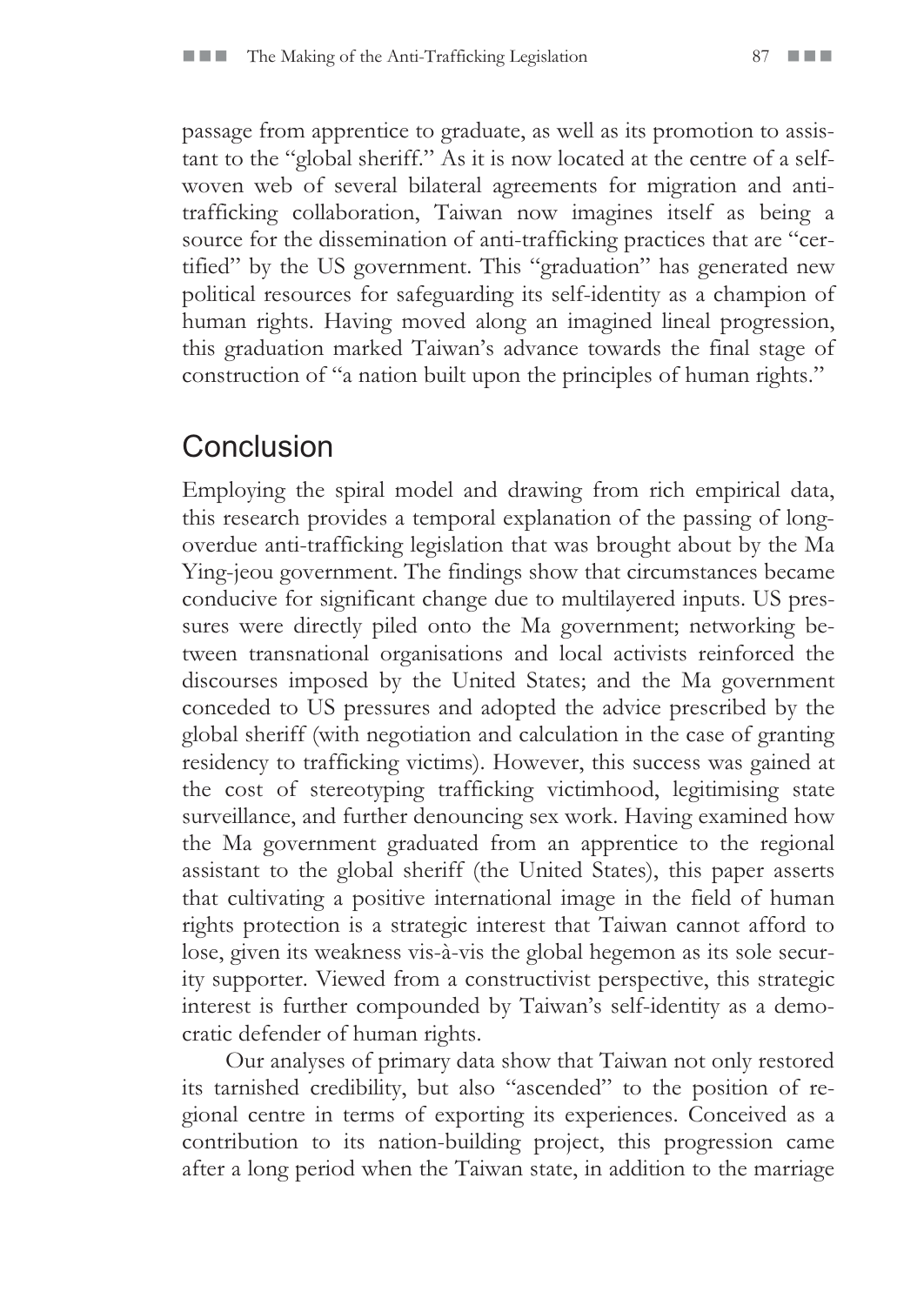and employment brokering industries, abusive employers and crime syndicates, was a party to the violation of migrants' human rights. Although it made claims of human rights protection a part of its selfidentity, Taiwan failed to live up to its self-image of being a young democracy with human rights defence at its core when the subject of that protection was not a ROC citizen but a migrant from outside. The Taiwan state was accountable for negligence in its implementation of biased legislation and for turning a blind eye to malpractice during the 1990s and during the first DDP administration. Nevertheless, it was the DPP government that made political gestures towards human rights protection between 2000 and 2004, nudging Taiwan towards the prescriptive stage that coincided with Taiwan's TIP Report Tier 1 status. This phase was short-lived, however, when the DPP government fell into disgrace during its second term. The succeeding KMT government conceded to US pressure and entered the stage of compliance without making any effort to deny, protest or counter-attack the global shaming imposed by the US government. The KMT's earnestness and diligence in implementing the recommendations prescribed by the US were not only "rewarded" with the island's TIP Report status upgrade, but also with the generation of positive publicity at home and abroad.

Nevertheless, this research also notes that the US global campaign against trafficking resulted in unintended consequences for target countries. The anti-trafficking cause has given the Taiwan state a free hand to strengthen its authority and control over migrants whilst lawfully combating human trafficking. Thus, we find that a more effective strategy for countering human trafficking would require the state to recognise the often obscured distinction between documented and undocumented migration, and between voluntary and forced migration. It would also have to address the intersectionality of the gender, class and ethnicity bias that is embedded in the legislation. These findings complement earlier studies which have focused on the interplay of domestic forces between the indigenous migrant movement and the change of ruling party in 2000 and 2008. Whilst these studies analysed how human rights discourse made available political opportunities for the reform, this research shows from the outside in the impact of human rights discourse that was packaged as a set of norms endorsed by the hegemonic US power. This paper also complements legal studies by enabling a dynamic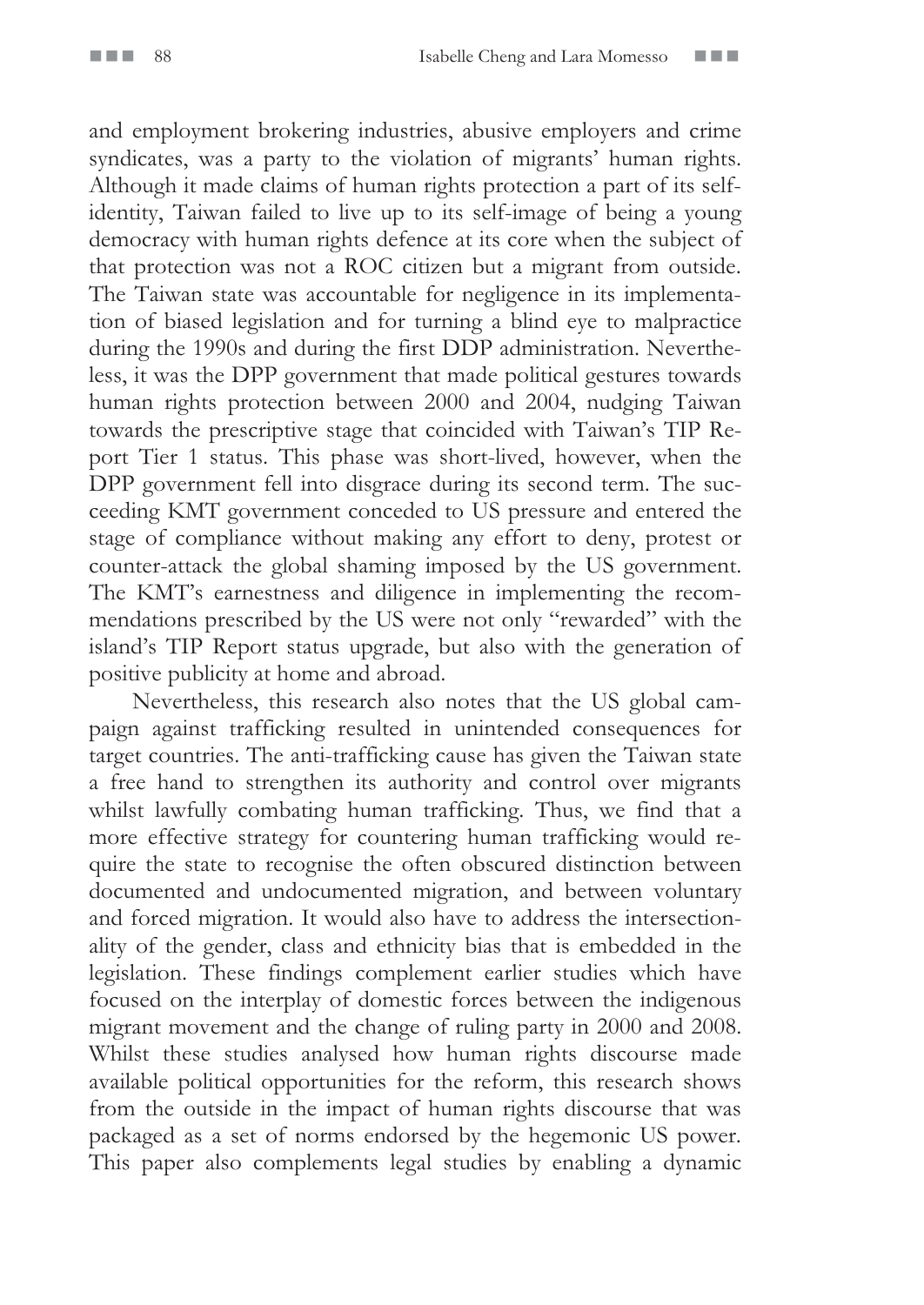understanding of how and why migrants' rights have been improved or neglected over the past 20 years.

These findings suggest that the rights of migrants in the legislation of Taiwan serve as a good case study for the utility of the spiral model. First of all, the fact that migrants' rights were not necessarily protected in a democratic state (Taiwan) highlights the hypocrisy of the presumption that human rights protection is intrinsic to democracy (see, for example, Neumayer 2005; Davenport and Armstrong 2004; Eran 2006). Secondly, the reforms were passive and reactive rather than proactive. Therefore, the chain reaction triggered by the shaming strategy was not lineal, as shown in the transitory stages between the late 1990s and early 2000s. Thirdly, the passivity of the reforms was as a result of the superpower's subjective prioritisation; its primary interest was in tackling human trafficking. Lastly, the legislative reform was made possible by multilevel inputs, including the pressure of an external power, the willingness and socialisation of the target state, and the collaboration between transnational and domestic advocacy groups.

## References

- Aksoy, Sevilay (2003), *The Socialisation of International Human Rights Norms: The Spiral Model the Turkish Case (1980–1999)*, PhD thesis, Exeter: University of Exeter.
- Alhargan, Raed A. (2012), The Impact of the UN Human Rights System and Human Rights INGOs on the Saudi Government with Special Reference to the Spiral Model, in: *The International Journal of Human Rights*, 16, 4, 598–623.
- Alqama, Khawaja, and Rafida Nawaz (2010), US Role in Bending Democracy during Cold War: A Case Study of Pakistan, in: *A Research Journal of South Asian Studies*, 25, 1, 7–20.
- Anonymous 1 (2016), email communication, APMM staff, 28 January.
- APMM see Asia Pacific Mission for Migrants
- Asia Pacific Mission for Migrants (2013), *NGO Shadow Report on Labour Trafficking in Taiwan, 2011*, online: <www.apmigrants.org/ articles/researches/Taiwan%202011%20Shadow%20Report\_ Eng.pdf> (10 October 2015).
- Asia Pacific Mission for Migrants (2009), *Triple Whammy: A Study of the Contemporary Situation and Problems of Indonesian Migrant Workers*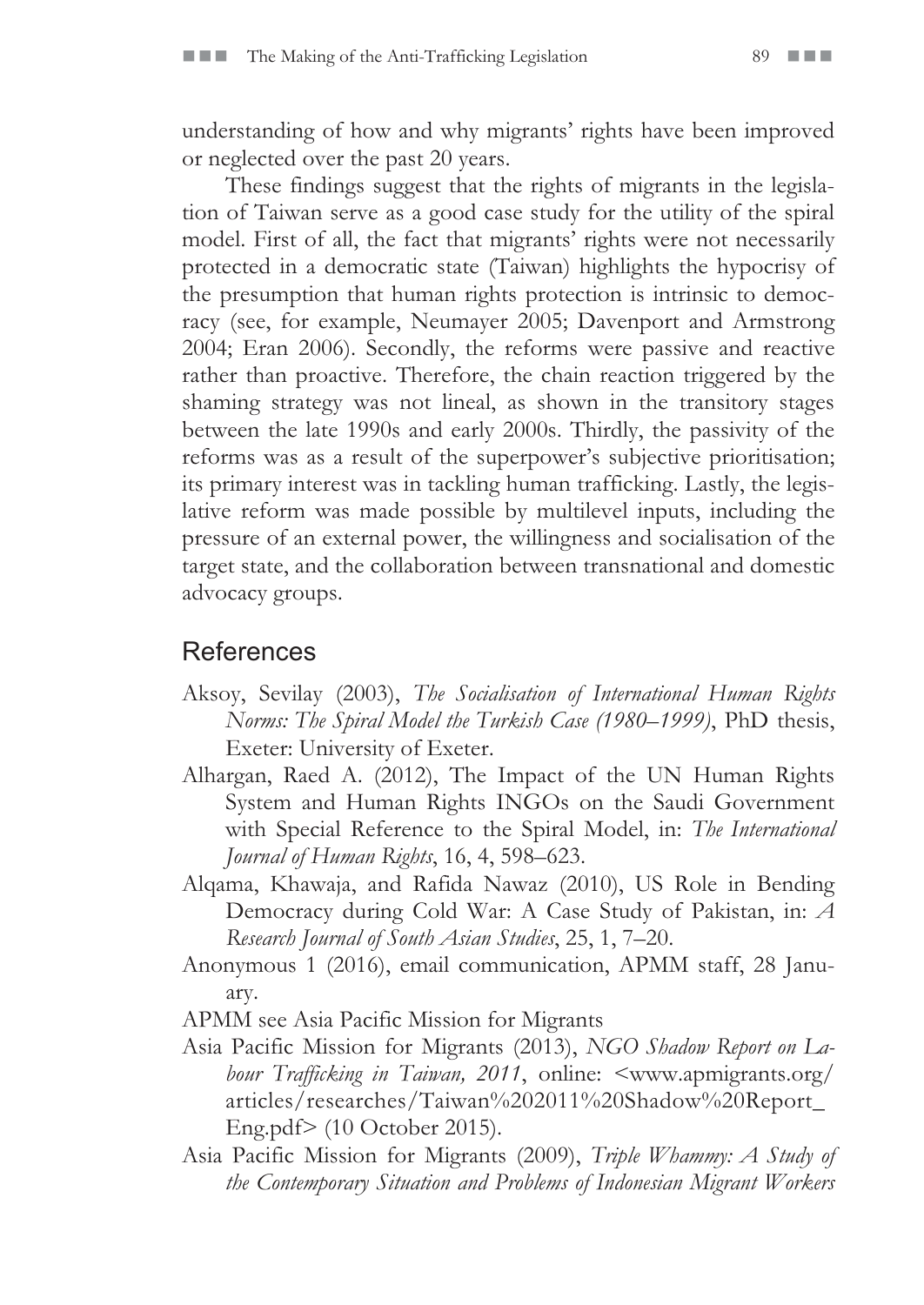*in Taiwan*, online: <www.apmigrants.org/domestic-work-as-workdwaw/triple-whammy/> (10 October 2015).

- Bustgaard, Martin Lee (2013), *Mission of Burma: The "Spiral Model" of Human Rights Change and Its Relevance to the Struggle for Democracy in Burma/Myanmar*, Master's Dissertation, Oslo: University of Oslo.
- Chang, Hsuan-chun (2004), 兩岸婚姻者爭取大陸配偶公民權的網路 實踐一以「兩岸公園」、「兩岸家庭」論壇為例 (Liang an hunyin *zhe zhengqu Dalu pei'ou gongminquan de wanglu shijian yi yi "liang an gongyuan", "liang an jiating" luntan wei li, Internet Practice of Cross Strait Couples that Fight for Chinese Spouses Citizenship: The Case Studies of the Forums in "Liang'an Gongyuan" and "Liang'an Jiating"*), Master's Degree Dissertation, Jiayi: National Chung Cheng University.
- Chen, Jie (2001), Burgeoning Transnationalism of Taiwan's Social Movement NGOs, in: *Journal of Contemporary China*, 10, 29, 613– 644.
- Chen, Kuang-wei (2006), 外籍勞工平等待遇原則之研究 (Waiji lao*gong pingdeng daiyu yuanze zhe yanjiu, A Study on the Application of the Principle of National Treatment to Foreign Labour*), Master's Degree Dissertation, Taibei: Chinese Culture University.
- Chen, Mei-hua (2010), 性化的國境管理:「假婚姻」查察與中國移民 / 性工作者的排除 (Xing hua de guojing guanli: "jia hunyin" chacha yu Zhongguo yimin/xing gongzuo zhe de paichu, Sexualized Border Control: The Investigation of "Phony Marriages" and the Exclusion of Chinese Migrant/Sex Workers), in: 台灣社 ᴳᆨ (*Taiwan Shehuixue*, *Taiwanese Sociology*), 19, 55–105.
- Cheng, Chin-chin (2008), 從國際勞工組織相關公約與建議書看我國 外籍勞工人權保障問題 (Cong guoji laogong zuzhi xiangguan gongyue yu jianyi shu kan woguo waiji laogong renquan baozhang wenti, The Human Rights of Foreign Labor in Taiwan: A Perspective of ILO Conventions and Recommendations), in: 台灣國際法季刊 *(Taiwan Guojifa Jikan, Taiwan International Law Quarterly*), 5, 3, 131–155.
- Cheng, Isabelle (2014a), Home-Going or Home-Making? The Citizenship Legislation and Chinese Identity of Indonesian-Chinese Women in Taiwan, in: Kuei-fen Chiu, Dafydd Fell, and Ping Lin (eds), *Migration to and from Taiwan*, London: Routledge, 135–158.
- Cheng, Isabelle (2014b), Making the National Community Congruent with the State: The Role of Immigration Legislation in the Na-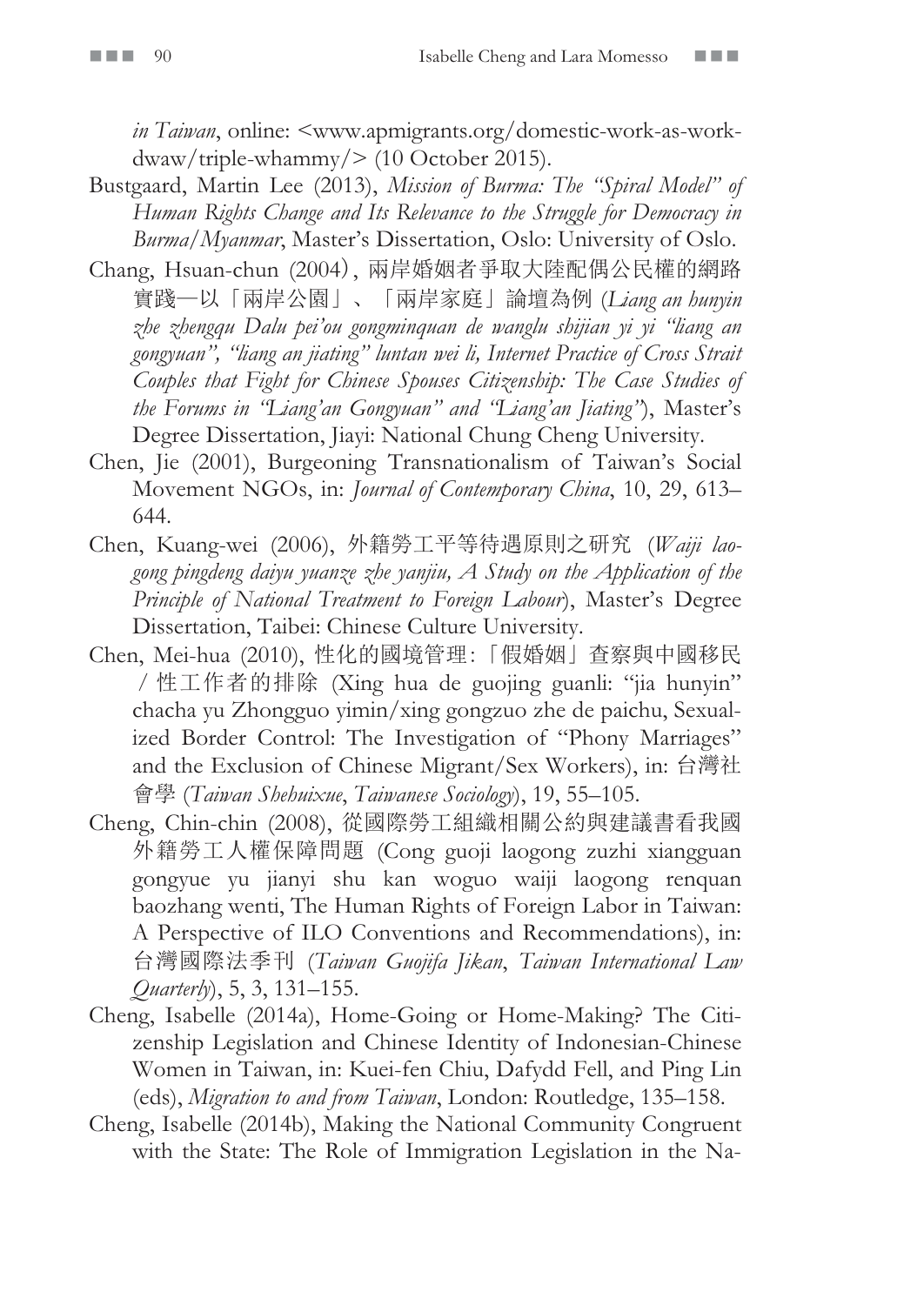tion-Building of Taiwan, in: Astrid Lipinsky (ed.), *Immigration Societies: Taiwan and Beyond*, Zürich: LIT Verlag, 75–103.

- Cheng, Isabelle (2013), Making Foreign Women the Mother of Our Nation: The Exclusion and Assimilation of Immigrant Women in Taiwan, in: *Asian Ethnicity*, 14, 2, 157–179.
- Cheng, Keng-liang (2009), *A Critique of the Anti-Human Trafficking Industry in Taiwan from 2003 to 2009*, Master's Degree Dissertation, Taoyuan: National Central University.
- Cheng, Shih-ying (2013), Women Who must Stay: Citizenship, Residence and Marriage Status of Immigrant Women in Taiwan, in: *Migrant Monitor*, 2, 2–17 online: <www.apmigrants.org/articles/ publications/Migrant%20Monitor/Migrant%20Monitor%20201 3\_2nd.pdf> (20 May 2014).
- Cheng, Shu-ju Ada (2003), Rethinking the Globalisation of Domestic Service. Foreign Domestics, State Control, and the Politics of Identity in Taiwan, in: *Gender and Society*, 17, 2, 166–186.
- Chiang, Min-hua (2014), The U.S. Aid and Taiwan's Post-War Economic Development, 1951–1965, in: *African and Asian Studies*, 13, 100–120.
- Chin, Low Choo (2013), Taiwanese and German Citizenship Reforms: Integration of Immigrants without Challenging the Status Quo, 1990–2000, in: *European Journal of East Asian Studies*, 12, 269–294.
- Chuang, Janie (2006), The United States as Global Sheriff: Using Unilateral Sanctions to Combat Human Trafficking, in: *Michigan Journal of International Law*, 27, 437–494.
- Constable, Nicole (2012), International Marriage Brokers, Cross-Border Marriages and the US Anti-Trafficking Campaign, in: *Journal of Ethnic and Migration Studies*, 38, 7, 1137–1154.
- CRHRP see US Department of State (Bureau of Democracy, Human Rights, and Labour)
- Davenport, Christian, and David A. Armstrong (2004), Democracy and the Violation of Human Rights: A Statistical Analysis from 1976 to 1996, in: *American Journal of Political Science*, 48, 3, 538– 554.
- Dumbaugh, Kerry (2009), *Taiwan-U.S. Relations: Developments and Policy Implications*, United States Congressional Research Service, online: <www.fas.org/sgp/crs/row/R40493.pdf> (10 October 2015).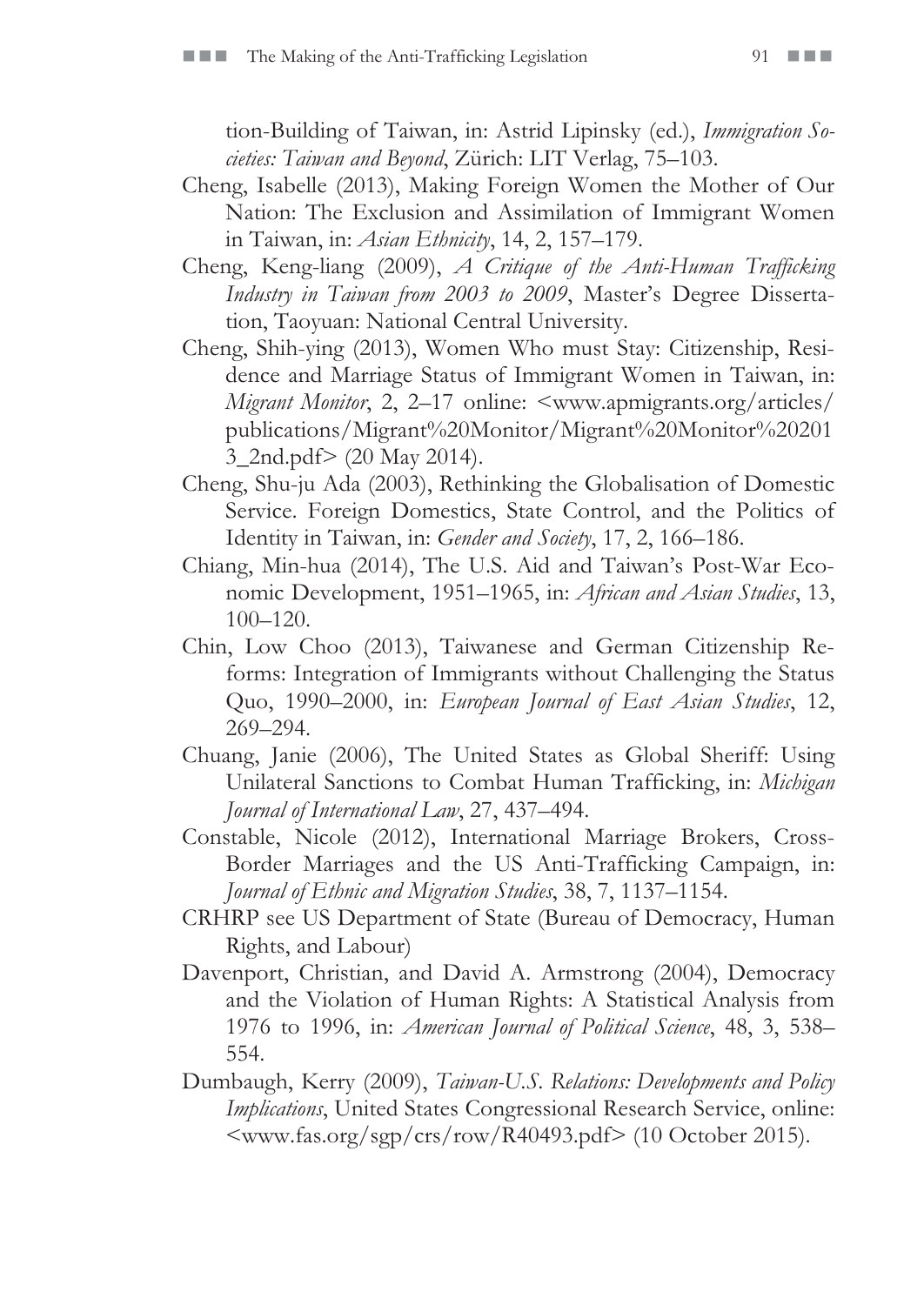- Eran, Shor (2006), *When Democracies Violate Human Rights: The Spiral Model for Norms Socialization and the Israeli Case*, Conference Papers, American Sociological Association, 2006 Annual Meeting, Montreal.
- EY see The Executive Yuan
- Fleay, Caroline (2006a), Human Rights, Transnational Actors and the Chinese Government: Another Look at the Spiral Model, in: *Journal of Global Ethics*, 2, 1, June, 43–65.
- Fleay, Caroline (2006b), Australian Foreign Policy, Human Rights in China and the Spiral Model, in: *Australian Journal of Political Science*, 41, 1, March, 71–89.
- Friedman, Sara L. (2010a), Marital Immigration and Graduated Citizenship: Post-Naturalisation Restriction on Mainland Chinese Spouses in Taiwan, in: *The Pacific Affairs*, 83, 1, 73–93.
- Friedman, Sara L. (2010b), Determining "Truth" at the Border: Immigration Interviews, Chinese Marital Migrants, and Taiwan's Sovereignty Dilemmas, in: *Citizenship Studies*, 14, 2, 167–183.
- Fukuyama, Francis (1993), *The End of History and the Last Man*, Harmondsworth: Penguin.
- Glaser, Bonnie (2007), *UN Referendum Brings U.S.-Taiwan Relations to a New Low, PacNet 28B*, online: <http://csis.org/files/media/csis/ pubs/pac0728b.pdf> (10 August 2011).
- Gosh, Bimal (2003), *Migrants' Access to Human Rights: A Road Strew with Stones*, paper prepared for the International Meeting on Access to Human Rights, Guadalajara, January 17–18, Geneva: International Council on Human Rights Policy.
- Heo, Man Ho (2014), Mongolia's Political Change and Human Rights in Five-Phase Spiral Model: Implications for North Korea, in: *Pacific Focus*, 293, 413–438.
- Hsia, Hsiao-chuan (2010), The Subjectivation of Marriage Migrants in Taiwan: The Insider's Perspectives, in: Aziz Choudry and Dip Kapoor (eds), *Learning from the Ground Up: Global Perspectives on Social Movements and Knowledge Production*, New York: Palgrave Macmillan, 101–118.
- Hsia, Hsiao-chuan (2009), Foreign Brides, Multiple Citizenship and the Immigrant Movement in Taiwan, in: *Asian and Pacific Migration Journal*, 18, 1, 17–46.
- Hsia, Hsiao-chuan (2008), The Development of Immigrant Movement in Taiwan: The Case of Alliance of Human Rights Legisla-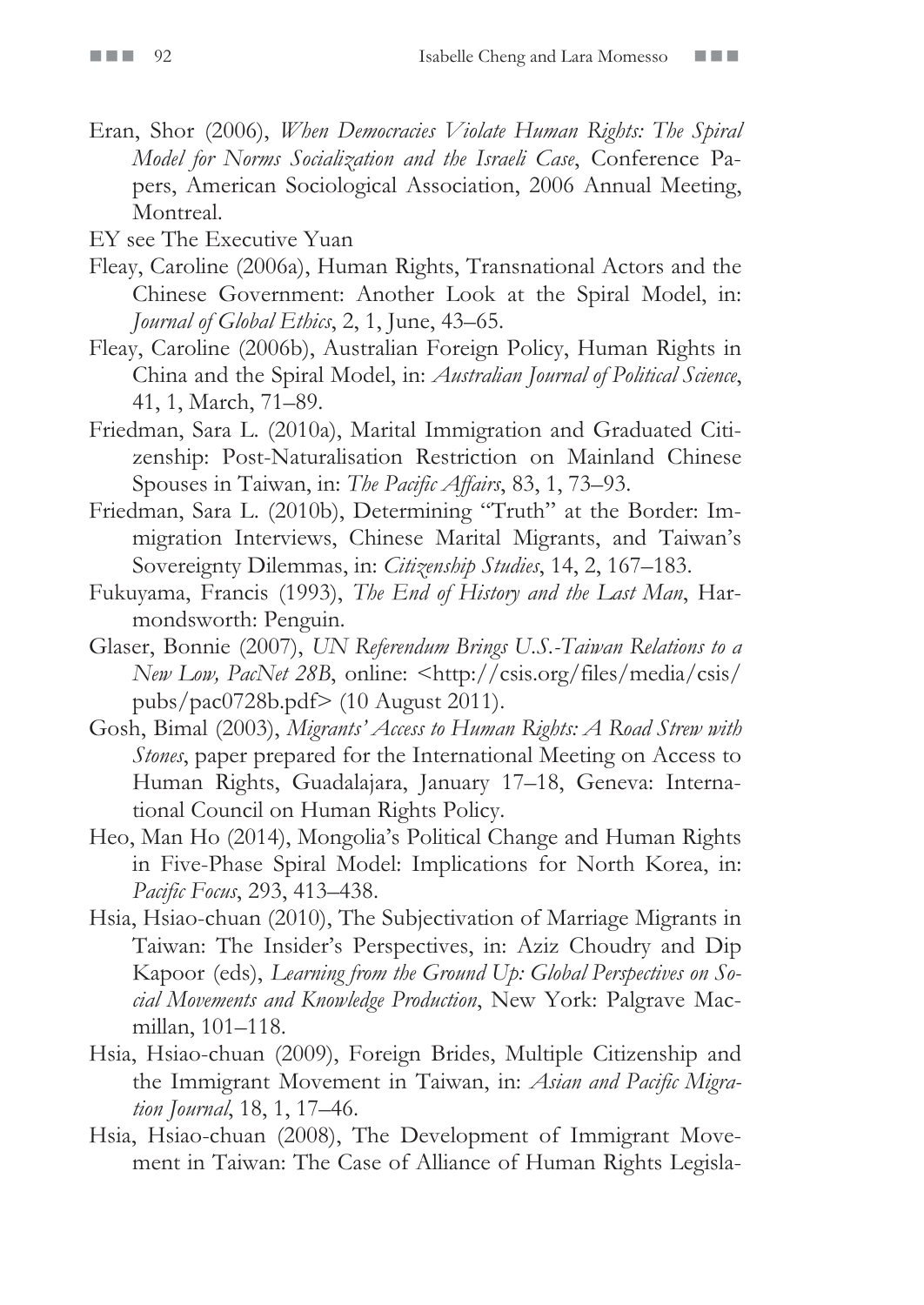tion for Immigrants and Migrants, in: *Development and Society*, 37, 2, 187–218.

- Hsia, Hsiao-chuan (2007), Imaged and Imagined Threat to the Nation: The Media Construction of the "Foreign Brides" Phenomenon' as Social Problem in Taiwan, in: *Inter-Asia Cultural Studies*, 8, 1, 55–85.
- Hsia, Hsiao-chuan (2006), 知識介入與移民 / 工運動的推進 (一) (Zhishi jieru yu yimin/gong yundong de tuijin (yi), The Making of Immigrants Movement: Politics of Differences, Subjectivation and Societal Movement), in: 台灣社會研究季刊 (Taiwan Shehui *Yanjiu Jikan*, *Taiwan: A Radical Quarterly in Social Studies*), 61, 1–71.
- Hsu, Ya-fei (2012), 反人口販運與母權政治一性產業的罪罰化 (Fan renkou fanyun yu muquan zhengzhi – xing chanye de zuifa hua, Anti-Human Trafficking and Matriarchate Politics – Criminalising the Sex Industry), in: 台灣社會研究季刊 (Taiwan Shehui Yan*jiu Jikan*, *Taiwan: A Radical Quarterly in Social Studies*), 87, 5–43.
- Jervis, Robert (1976), *Perception and Misperception in International Politics*, Princeton: Princeton University Press.
- Kaneko, Kenji (2009), Foreign Migrants in Taiwan and Japan: A Comparative Analysis, in: *Asian Journal of Global Studies*, 3, 1, 22– 36.
- King, Winnie (2011), Taiwanese Nationalism and Cross-Strait Marriage. Governing and Incorporating Mainland Spouses, in: Gunter Schubert and Jens Damm (eds), *Taiwanese Identity in the 21st Century: Domestic, Regional and Global Perspectives*, Abingdon, UK: Routledge, 176–193.
- Lan, Pen-chia (2008), Migrant Women's Bodies as Boundary Markers: Reproductive Crisis and Sexual Control in the Ethnic Frontiers of Taiwan, in: *Signs: Journal of Women in Culture and Society*, 33, 4, 833–861.
- Lan, Pei-chia (2008), Migrant Women's Bodies as Boundary Markers: Reproductive Crisis and Sexual Control in the Ethnic Frontiers of Taiwan, in: *Signs: Journal of Women in Culture and Society*, 33, 4, 833–861.
- Lan, Pei-chia (2006), *Legal Servitude and Free Illegality: Migrant "Guest Workers" in Taiwan*, conference paper presented at the American Sociological Association Annual Meeting, Montreal.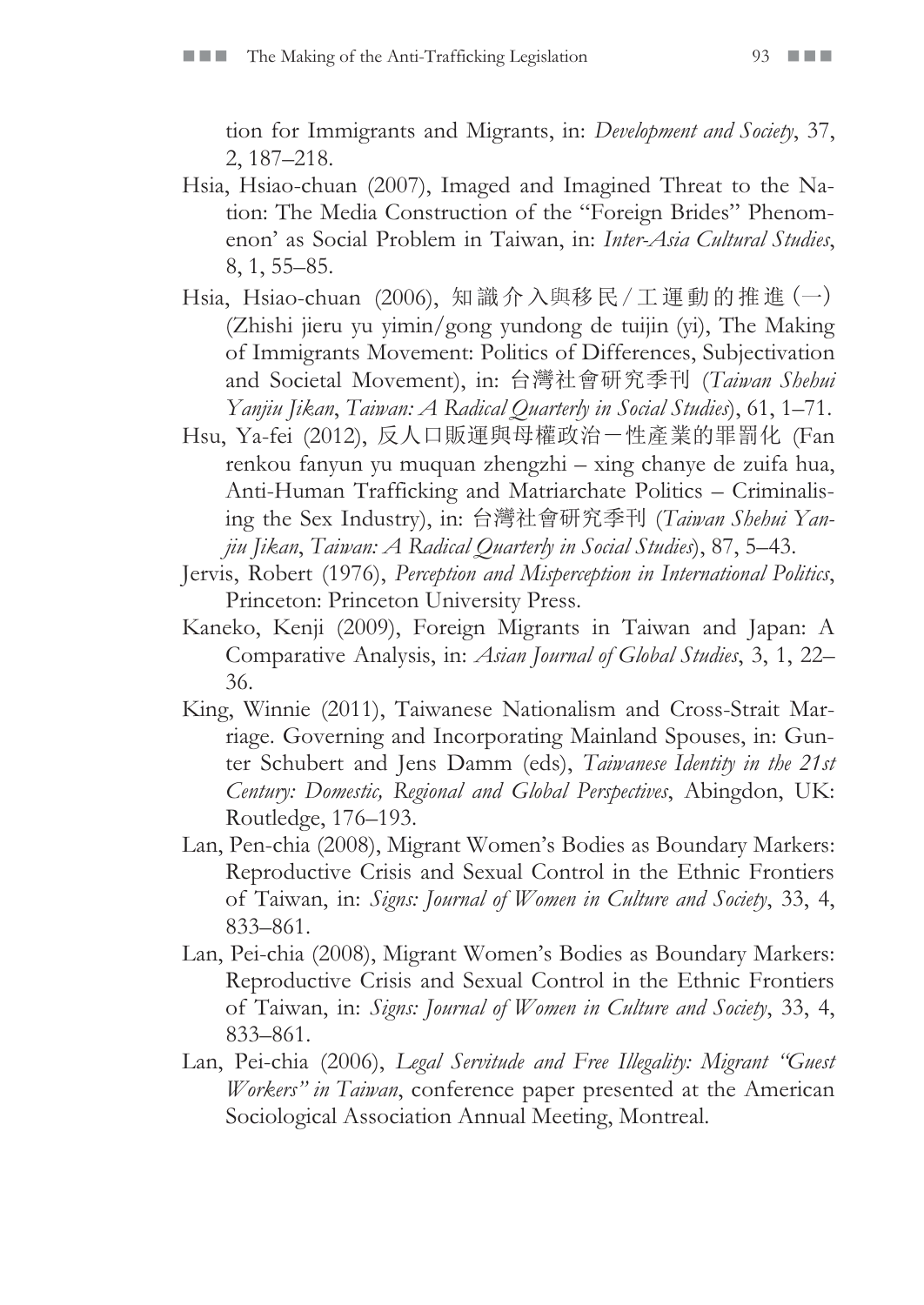- ---
- Law, Lisa (2003), Transnational Cyberpublics: New Political Spaces for Labour Migrants in Asia, in: *Ethnic and Racial Studies*, 26, 2, 234–252.
- Lee, Joseph S., and Su-wan Wang (1996), Recruiting and Managing of Foreign Workers in Taiwan, in: *Asian and Pacific Migration Journal*, 5, 2–3, 281–301.
- Lee, Yean-ju (2011), Overview of Trends and Policies on International Migration to East Asia: Comparing Japan, Taiwan and South Korea, in: *Asian Pacific Migration Journal*, 20, 2, 117–131.
- Liao, Bruce Yuan-hao (2009), 知識介入與移民/工運動的推進(二) (Zhishi jieru yu yimin/gong yundong de tuijin (er), Intellectual Intervention and the Making of Im/migrant Movement II),in: 台 灣社會研究季刊 (Taiwan Shehui Yanjiu Jikan, Taiwan: A Radical *Quarterly in Social Studies*), 74, September, 383–405.
- Lin, Jia-he (2015), 產業競爭力, 勞動市場, 論人權兼–從國際人權的 政治哲學觀談台灣的外國移工人權突的交錯與衝 (Chanve jingzhengli, laodong shichang, lun renquan jian yi cong guoji renquan de zhengzhi zhexue guan tan Taiwan de waiguo yi gongren quantu de jiaocuo yu chang, The Rights of the Migrant Workers in Taiwan from the Perspective of Political Philosophy of International Human Rights – The Interaction and Conflicts between Human Rights, Labour Market, and Industrial Competitiveness), in: 台灣國際法季刊 (Taiwan Guojifa Jikan, Taiwan Inter*national Law Quarterly*), 11, 2, 7–50.
- Liu, S. Dorothy (1996), The 1992 Employment Service Act and the Influx of Foreign Workers in Taiwan and Translation of the 1994 Implementary Provisions, in: *Pacific Rim Law and Policy Journal*, 5, 3, 599–637.

LY see The Legislative Yuan

- Magen, Amichai, and Michael A. McFaul (2009), Introduction: American and European Strategies to Promote Democracy – Shared Values, Common Challenges, Divergent Tools?, in: Amichai Magen, Thomas Risse and Michael A. McFaul (eds), *Promoting Democracy and the Rule of Law. American and European Strategies*, Basingstoke: Palgrave Macmillan, 1–33.
- Martin, Philip (1997), Guest Worker Policies for the Twenty-First Century, in: *New Community*, 23, 4, 483–494.
- MoFA see The Ministry of Foreign Affairs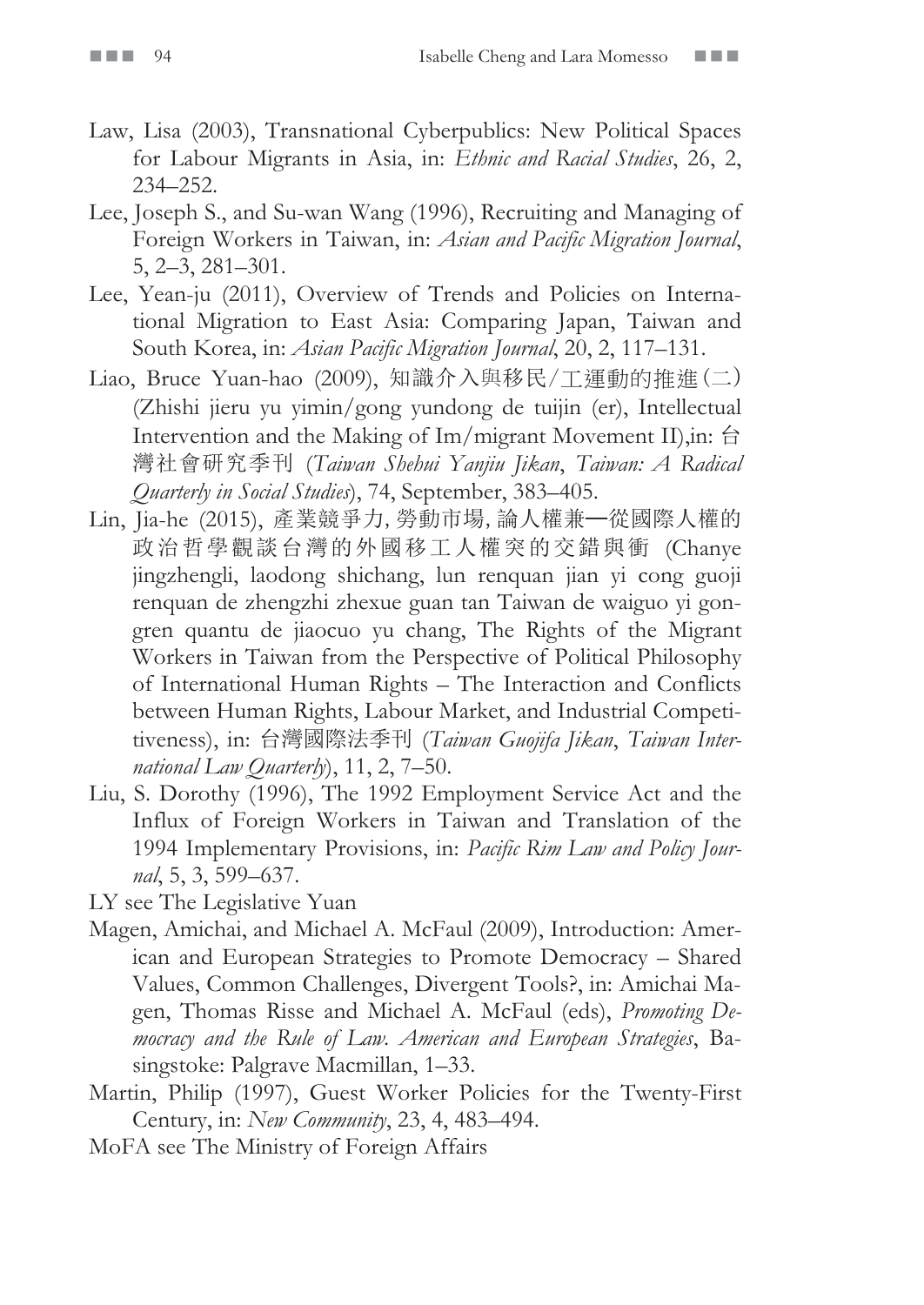- Momesso, Lara, and Isabelle Cheng (2017), A Team Player Pursuing Its Own Dreams: Rights-Claim Campaign of Chinese Migrant Spouses in the Migrant Movement before and after 2008, in: Dafydd Fell (ed.), *Taiwan's Social Movements under Ma Ying-jeou: From the Wild Strawberries to the Sunflowers*, Abingdon, UK: Routledge, 219–235.
- Murdie Amanda M., and David R. Davis (2012), Shaming and Blaming: Using Events Data to Assess the Impact of Human Rights INGOs, in: *International Studies Quarterly*, 56, 1, 1–16.
- Neumayer, Eric (2005), Do International Human Rights Treaties Improve Respect for Human Rights?, in: *Journal of Conflict Resolution*, 49, 6, 925–953.
- Risse, Thomas, Stephen C. Ropp, and Kathryn Sikkink (1999), *The Power of Human Rights: International Norms and Domestic Change*, Cambridge, UK: Cambridge University Press.
- Selya, Roger Mark (2004), *Development and Demographic Change in Taiwan*, Singapore: World Scientific Co.
- Shao, Yun-chung (2007), 從憲法角度檢視移工不得自由轉換雇主之 䰌㾿ᇊԕᒣㅹ℺䄆䘠⛪Ṩᗳ (*Cong xianfa jiaodu jianshi yi gong bu de ziyou zhuanhuan guzhu zhi xiangguan guiding: yi pingdeng quan lunshu wei hexin, Examining the Constitutionality of the Restrictions on Migrant Workers' Right to Change Employers: An Equal Protection Approach*), Master's Degree Dissertation, Taibei: National Taiwan University.
- Sheu, Huey-jen (2013), One Nationalism and Two Systems: The Parallel Regulations of Taiwan's Marital Immigration Policies, in: *Asian Ethnicity*, 14, 2, 180–188.
- The Executive Yuan (2015a), 我國連續 6 年名列美國《人口販運報告》 䱢ࡦᡀ᭸ᴰ֣Ⲵㅜа㍊ (*Woguo lianxu 6 nian ming lie meiguo "renkou fanyun baogao" fang zhi chengxiao zui jia di yi ji mingdan, Taiwan on Tier 1 in Consecutive Six Years in the U.S. Trafficking in Person Report*), 28 July, online: <www.ey.gov.tw/UnitRSS\_Content.as px?n=8092BD84714005C0&s=2A432EF22438E948> (20 September 2015).
- The Executive Yuan (2015b), 行政院第 3454, 3447, 3442 次院會決議 (*xingzhengyuan di 3454, 3447, 3442 ci yuanhui jueyi*, *Resolutions Adopted by the 3454th, 3447th, 3442nd Cabinent Meetings*), 25 June, 7 May, 2 April, online: <www.ey.gov.tw/news\_Content.aspx?n= 4F2A6F26A44C68AC&s=70F4846D8A6C850C>, <www.ey.go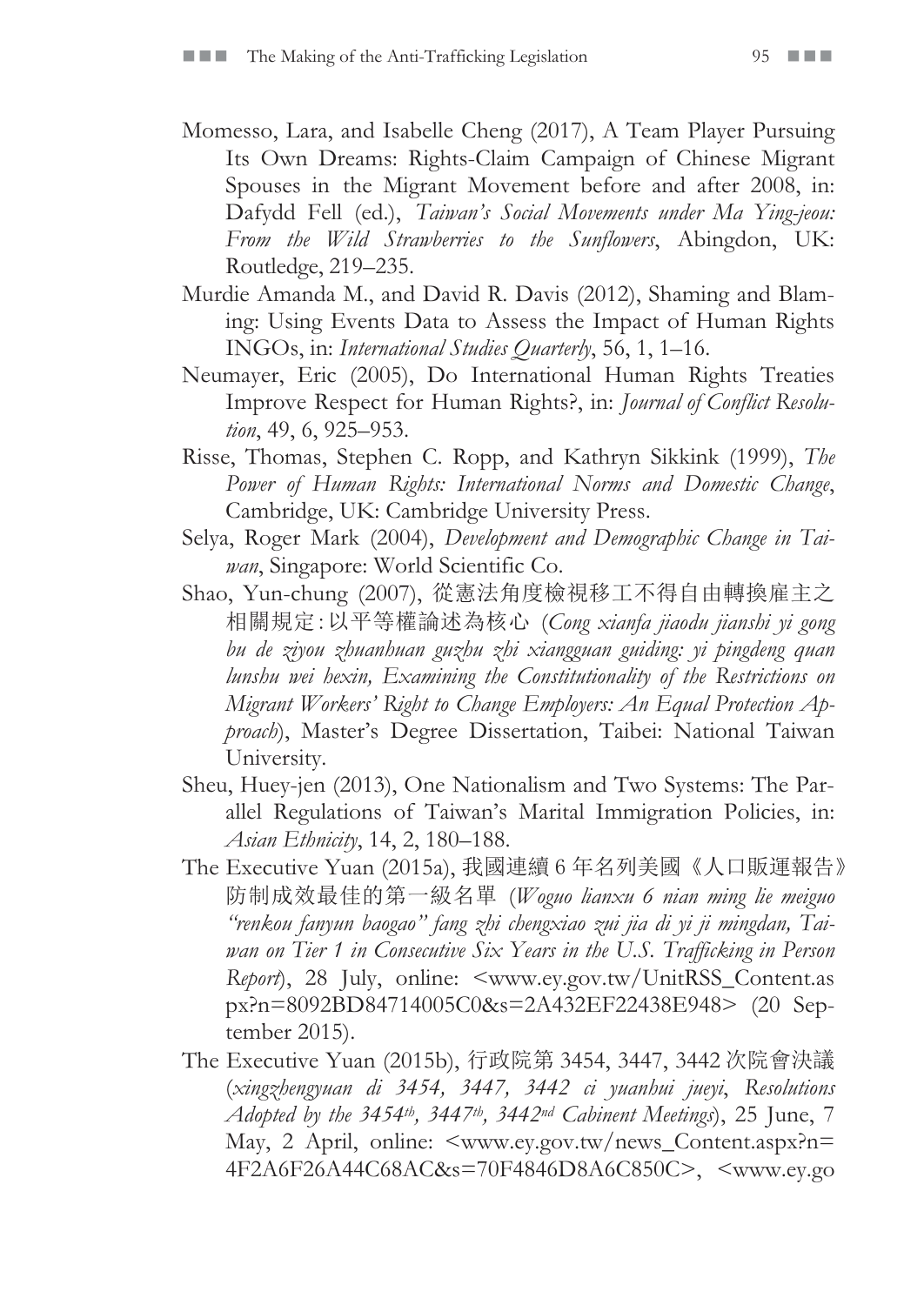v.tw/news\_Content.aspx?n=4F2A6F26A44C68AC&s=9368D6 36A8941836>, <www.ey.gov.tw/news\_Content.aspx?n=4F2A6 F26A44C68AC&s=B72CE00A0E538AD5> (20 September 2015).

- The Executive Yuan (2014), 馬總統就職六週年政府施政成果報告 (*Ma zongtong jiuzhi liu zhounian zhengf shizheng chengguo baogao*, *A Report on the Ma Government Achievements on the Six Anniversary of the Ma Presidency*), online: <www.youtube.com/watch?v=a36i5bz5 g\_Q> (7 October 2016).
- The Executive Yuan (2013a), 江揆主持行政院治安會報 (*Jiang Kui zhuchi xingzheng yuan zhi'an huibao*, *Premier Chiang Chairs Law and Order Inter-Agency Meeting*), 30 July, online: <www.ey.gov.tw/ News\_Content.aspx?n=4F2A6F26A44C68AC&sms=FF87AB3 AC4507DE3&s=116B6F57125A3002> (20 September 2015).
- The Executive Yuan (2013b), 我國連續第 4 年列名於美國「人口販 運報告」防制人口販運成效最佳的第一級名單 (Woguo lianxu di 4 *nian lie ming yu meiguo "renkou fanyun baogao" fang zhi renkou fanyun chengxiao zui jia de di yi ji mingdan*, *Taiwan on Tier 1 in Consecutive Four Years in the U.S. Trafficking in Person Report for Preventing Human Trafficking*), 20 June, online: <www.ey.gov.tw/UnitRSS\_ Content.aspx?n=8092BD84714005C0&s=0B56295D4987BE31> (20 September 2015).
- The Executive Yuan (2013c), 行政院第 3361 次院會決議 (*Xingzhengyuan di 3361 ci yuanhui jueyi*, *Resolutions Adopted by the 3361st Cabinent*) Meetings on 15 August, online:  $\langle$ www.ey.gov.tw/News Content.aspx?n=4F2A6F26A44C68AC&sms=FF87AB3AC4507 DE3&s=6E7F3A5B7A5D6386> (20 Septemer 2015).
- The Executive Yuan (2012a), 陳揆: 我國防制人口販運已獲得國際肯 ᇊ (*Chen Kui: woguo fang zhi renkou fanyun yi huode guoji kending*, *Premier Chen: Taiwan's Human Trafficking Prevention Internationally Recognised*), 28 June, online: <www.ey.gov.tw/News\_Content.asp x?n=FC3ADE6C0059AB94&sms=99606AC2FCD53A3A&s=1 4C6299F491AA23E> (20 September 2015).
- The Executive Yuan (2012b), 行政院第 3326 次院會決議 (xingzheng*yuan di 3361 ci yuanhui jueyi*, *Resolutions Adopted by the 3326th Cabinent*) Meetings on 25 October, online: <www.ey.gov.tw/News\_ Content.aspx?n=4F2A6F26A44C68AC&s=0A42A72027ED0 40E> (20 Septemer 2015).
- The Executive Yuan (2011a), 吳揆聽取「防制人口販運工作」報告 (*Wu Kui tingqu "fang zhi renkou fanyun gongzuo" baogao, Premier Wu*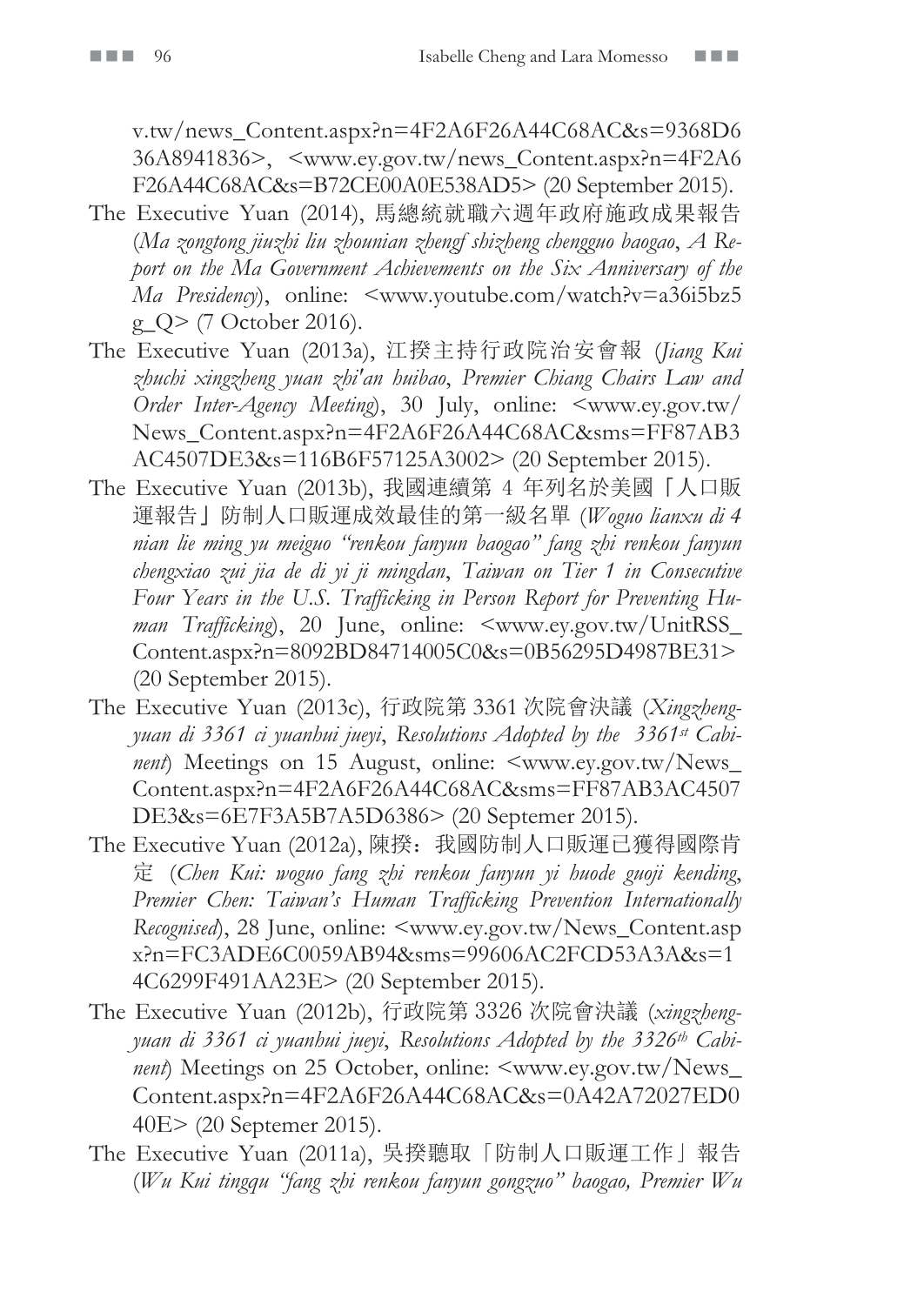*Briefed on Efforts of Human Trafficking Prevention*), 11 August, online: <www.ey.gov.tw/News\_Content.aspx?n=4F2A6F26A44C68AC &sms=FF87AB3AC4507DE3&s=CD0FD2AE8932094D> (20 September 2015).

- The Executive Yuan (2011b), 行政院第 3253 次院會決議 (*Xingzheng yuan di 3253 ci yuan hui jueyi, Resolution 3253 of the Cabinet Meeting*), 30 June, online <www.ey.gov.tw/News\_Content.aspx?n=4F2A6 F26A44C68AC&sms=FF87AB3AC4507DE3&s=CD0FD2AE8 932094D> (20 September 2015).
- The Executive Yuan (2011c), 美國 2011年度人口販運報告我國續列 狀況最佳的第一級! (Meiguo 2011 nian duo renkou fanyun baogao *woguo xulie zhuangkuang zui jia de di 1 ji!, Taiwan Continues to be on Tier 1 in the U.S. Trafficking in Person Report of 2011!*), 29 June, online: <www.ey.gov.tw/eysc/News\_Content.aspx?n=E7D3EA A11824F739&sms=BFDC5E0EECF8B723&s=A70318D1218B 7EC9> (20 September 2015).
- The Executive Yuan (2011d), 我國打擊人口販運, 連續兩年評列第 一級 (Woguo daji renkou fanyun, lianxu liang nian ping lie di yi ji, Tai*wan's Tackling of Human Trafficking on Tier 1 in Consecutive Two Years*), 28 June, online: <www.ey.gov.tw/News\_Content.aspx?n =F8BAEBE9491FC830&sms=99606AC2FCD53A3A&s=3EC3 B2499021EC9D> (20 September 2015).
- The Executive Yuan (2010), 吳揆: 維護勞動人權是普世價值, 臺灣 䓛⛪഻䳋ᡀ′ⴑаᐡѻ࣋) *Wu Kui: weihu laodong renquan shi pu shi jiazhi, Taiwan shen wei guoji chengyuan, le jin yiji zhi li, Premier Wu: Taiwan as an International Player Happy to Contribute to Protect Universal Labour Rights*), 22 November, online: <www.ey.gov.tw/ News\_Content.aspx?n=F8BAEBE9491FC830&sms=99606AC2 FCD53A3A&s=7A60BE2ECCDC47FA> (20 September 2015).
- The Legislative Yuan (2008), 立法院公報委員會紀錄 (Lifayuan gongbao *weiyuanhui jilu, Committee Meeting Minutes of the Legislative Yuan Gazette*), 21 November, 98, 3, 78–111.
- The Legislative Yuan (2005), 立法院公報委員會紀錄 (Lifayuan gongbao *weiyuanhui jilu, Committee Meeting Minutes of the Legislative Yuan Gazette*), 28 December, 95, 3, 119–172.
- The Legislative Yuan (2001), 立法院公報委員會紀錄 (Lifayuan gongbao *weiyuanhui jilu, Floor Meeting Minutes of the Legislative Yuan Gazette*), 90, 62, 386–358.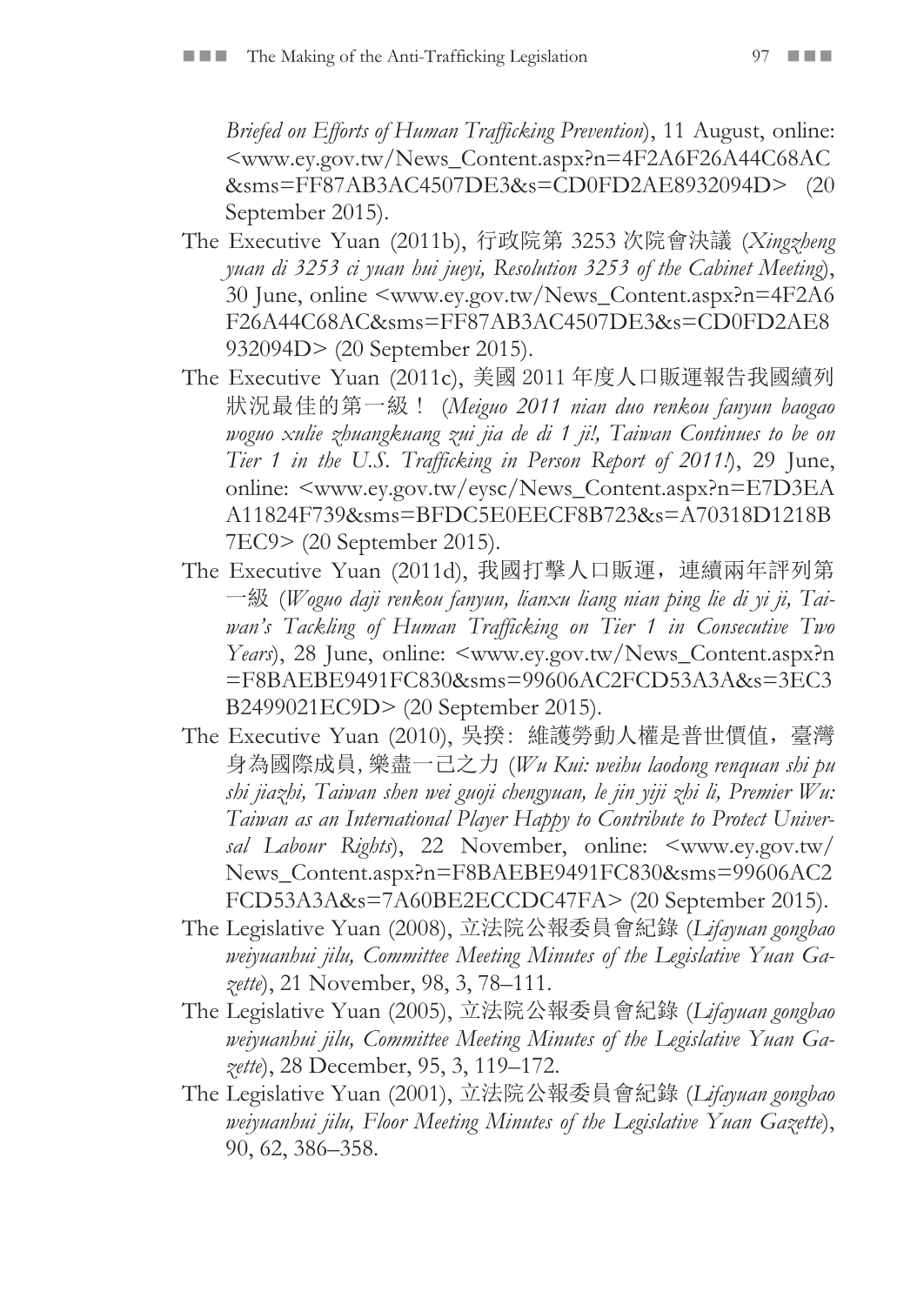- The Legislative Yuan (1999a), 立法院公報委員會紀錄 (Lifayuan gong*bao weiyuanhui jilu, Floor Meeting Minutes of the Legislative Yuan Gazette*), 20 April, 88, 19, 97–230.
- The Legislative Yuan (1999b), 立法院公報委員會紀錄 (Lifayuan gong*bao weiyuanhui jilu, Floor Meeting Minutes of the Legislative Yuan Gazette*), 14 May, 88, 25, 297–302.
- The Legislative Yuan (1998a), 立法院公報委員會紀錄 (Lifayuan gong*bao weiyuanhui jilu, Committee Meeting Minutes of the Legislative Yuan Gazette*), 2 November, 87, 45, 183–232.
- The Legislative Yuan (1998b), 立法院公報委員會紀錄 (Lifayuan gong*bao weiyuanhui jilu, Committee Meeting Minutes of the Legislative Yuan Gazette*), 21 December, 88, 1, 807–870.
- The Legislative Yuan (1996), 立法院公報委員會紀錄 (Lifayuan gongbao *weiyuanhui jilu, Floor Meeting Minutes of the Legislative Yuan Gazette*), 31 May, 86, 2, 145–150.
- The Legislative Yuan (1992a), 立法院公報委員會紀錄 (Lifayuan gong*bao weiyuanhui jilu, Floor Meeting Minutes of the Legislative Yuan Gazette*), 9 January, 81, 5, 26–63.
- The Legislative Yuan (1992b), 立法院公報委員會紀錄 (Lifayuan gong*bao weiyuanhui jilu*, *Floor Meeting Minutes of the Legislative Yuan Ga*zette), 14 January, 81, 6, 6–25. 委員會紀錄 (Committee Meeting Minutes), 81, 31, 42-68, 14 April; 院會紀錄 (Floor Meeting Minutes), 81, 32, 26–39, 17 April.
- The Legislative Yuan (1991), 立法院公報委員會紀錄 (Lifayuan gongbao *weiyuanhui jilu, Committee Meeting Minutes of the Legislative Yuan Gazette*), 26 November, 80, 96, 39–90; 䲒ᴳ㌰䤴 Floor Meeting Minutes), 80, 97, 32–57, 28 November; 80, 98, 21–42, 3 December; 81, 5, 26–63, 9 January.
- The Ministry of Foreign Affairs (2014), 中華民國與美國簽署防制人 ਓ䋙䙻ਸⷝ䀓ۉᘈ䤴 (*Zhonghua mingguo yu Meiguo qianshu fang zhi renkou fanyun hezuo liaojie beiwanglu*, *The Republic of China Signs the Memorandum of Understanding with the U.S. on the Cooperation for the Prevention of Human Trafficking*), 30 May, online: <www.mofa. gov.tw/News\_Content.aspx?n=8742DCE7A2A28761&s=F5B8 3E849A3DD9DF> (7 October 2016).
- Tsai, Yu-dai (2011), 國際法律脈絡下的人口販運: 以人類安全概念分 ᷀ (Guoji falü mailuo xia de renkou fanyun: yi renlei anquan gainian fenxi, A Contextual Analysis of the International Legal Framework for Human Trafficking: In Light of Human Securi-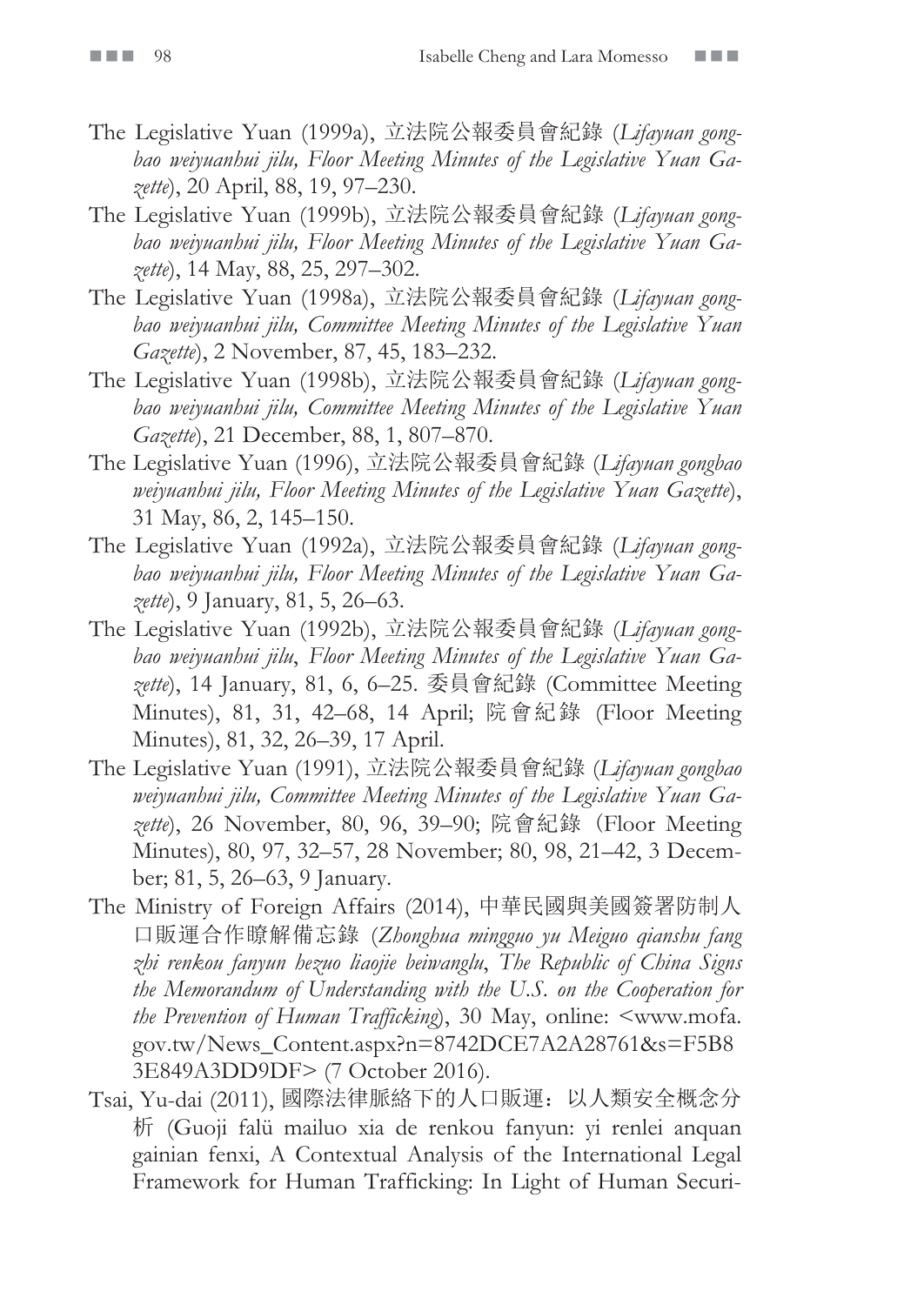ty), in: ਠ⚓഻䳋⌅ᆓ࠺) *Taiwan Guojifa Jikan*, *Taiwan International Law Quarterly*), 8, 3, 7–39.

- Tsay, Ching-lung (2004), Marriage Migration of Women from China and Southeast Asia to Taiwan, in: Jones Gavin, and Kamalini Ramdas (eds), *Untying the Knot: Ideal and Reality in Asian Marriage*, Singapore: Asia Research Institute, National University of Singapore, 173–191.
- Tseng, Wen-chang (1999), 入出國移民法釋論 (*Ru chuguo yimin fa shi lun, An Analysis on the Immigration Act*), Taibei: Cheng Chung.
- Tseng, Yen-fen, and Yukiko Komiya (2011), Classism in Immigration Control and Migrant Integration, in: Tak-wing Ngo, and Hongzen Wang (eds), *Politics of Difference in Taiwan*, London: Routledge, 98–115.
- Tseng, Yen-fen, and Hong-zen Wang (2011), Governing Migrant Workers at a Distance: Managing the Temporary Status of Guestworkers in Taiwan, in: *International Migration*, 51, 4, 1–19.
- Tseng, Yu-chin, Isabelle Cheng, and Dafydd Fell (2014), The Politics of the Mainland Spouses' Rights' Movement in Taiwan, in: Dafydd Fell, Kuei-fen Chiu, and Ping Lin (eds), *Migration to and from Taiwan*, London: Routledge, 205–226.
- Tierney, Robert (2011), The Class Context of Temporary Immigration, Racism and Civic Nationalism in Taiwan, in: *Journal of Contemporary Asia*, 41, 2, 289–314.
- TIP see US Department of State (Office to Monitor and Combat Trafficking in Persons)
- US Department of State (Office to Monitor and Combat Trafficking in Persons) (2001–2015), *Trafficking in Persons Report*, online:  $\langle$ www.state.gov/j/tip/> (20 December 2015).
- US Department of State (Bureau of Democracy, Human Rights, and Labour) (1999–2014), *Country Reports on Human Rights Practices*, online: <www.state.gov/j/drl/rls/hrrpt/> (20 December 2015).
- Wang, Hiao-tan (2014), 法律的壓制性與創造性一人權與人口販運法 制的被害者主體 (Falü de yazhi xing yu chuangzaoxing renquan yu renkou fanyun fazhi de beihai zhe zhuti, Law's Oppressive Effect and Creative Capacity: Human Rights and the Subject Formation of Human Trafficking Victims), in: 政大法學評論 (*Zhengda Faxue Pinglun, The Chengchi Law Review*), 137, 33–98.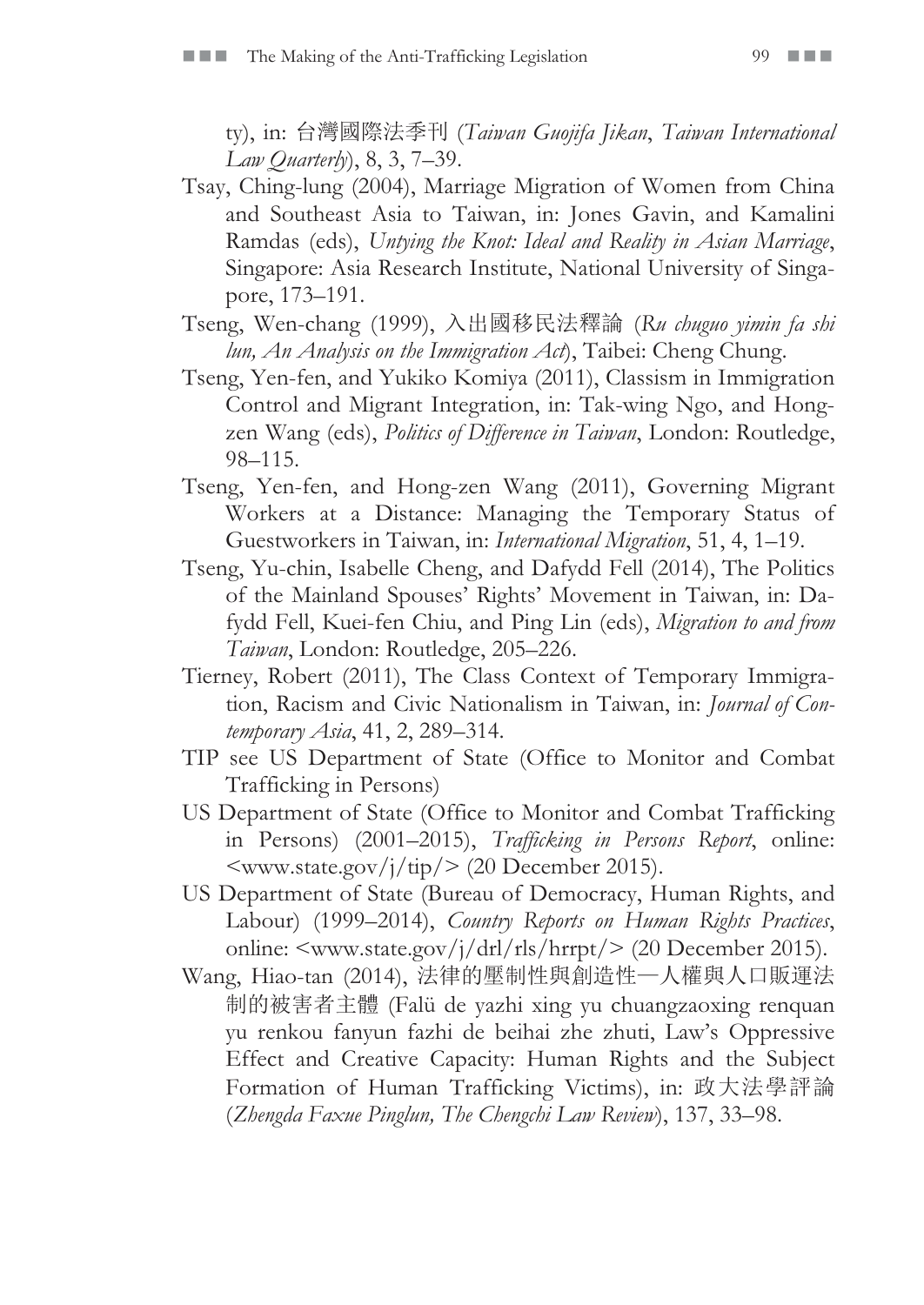# **Contents**

#### Assessing the Administration of President Ma Ying-jeou

## Introduction

|   | Sabrina HABICH-SOBIEGALLA and Stefan<br><b>FLEISCHAUER</b><br>The Shadow of China over Taiwan's Democracy                                                               | 3   |
|---|-------------------------------------------------------------------------------------------------------------------------------------------------------------------------|-----|
|   | <b>Research Articles</b>                                                                                                                                                |     |
|   | Tung-chieh TSAI and Tony Tai-ting LIU<br>Cross-Strait Relations and Regional Integration:<br>A Review of the Ma Ying-jeou Era (2008-2016)                               | 11  |
| ٠ | Chun-yi LEE and Ming-xi YIN<br>Chinese Investment in Taiwan:<br>A Challenge or an Opportunity for Taiwan?                                                               | 37  |
| ш | Isabelle CHENG and Lara MOMESSO<br>Look, the World is Watching How We Treat<br>Migrants! The Making of the Anti-Trafficking<br>Legislation during the Ma Administration | 61  |
|   | Vladimir STOLOJAN<br>Curriculum Reform and the Teaching of History in<br>High Schools during the Ma Ying-jeou Presidency                                                | 101 |
|   | Ryan BRADING<br>Taiwan's Millennial Generation: Interests in Polity and<br>Party Politics                                                                               | 131 |
|   |                                                                                                                                                                         |     |

#### Analyses

- Min ZHOU and Hanning WANG Anti-Japanese Sentiment among Chinese University